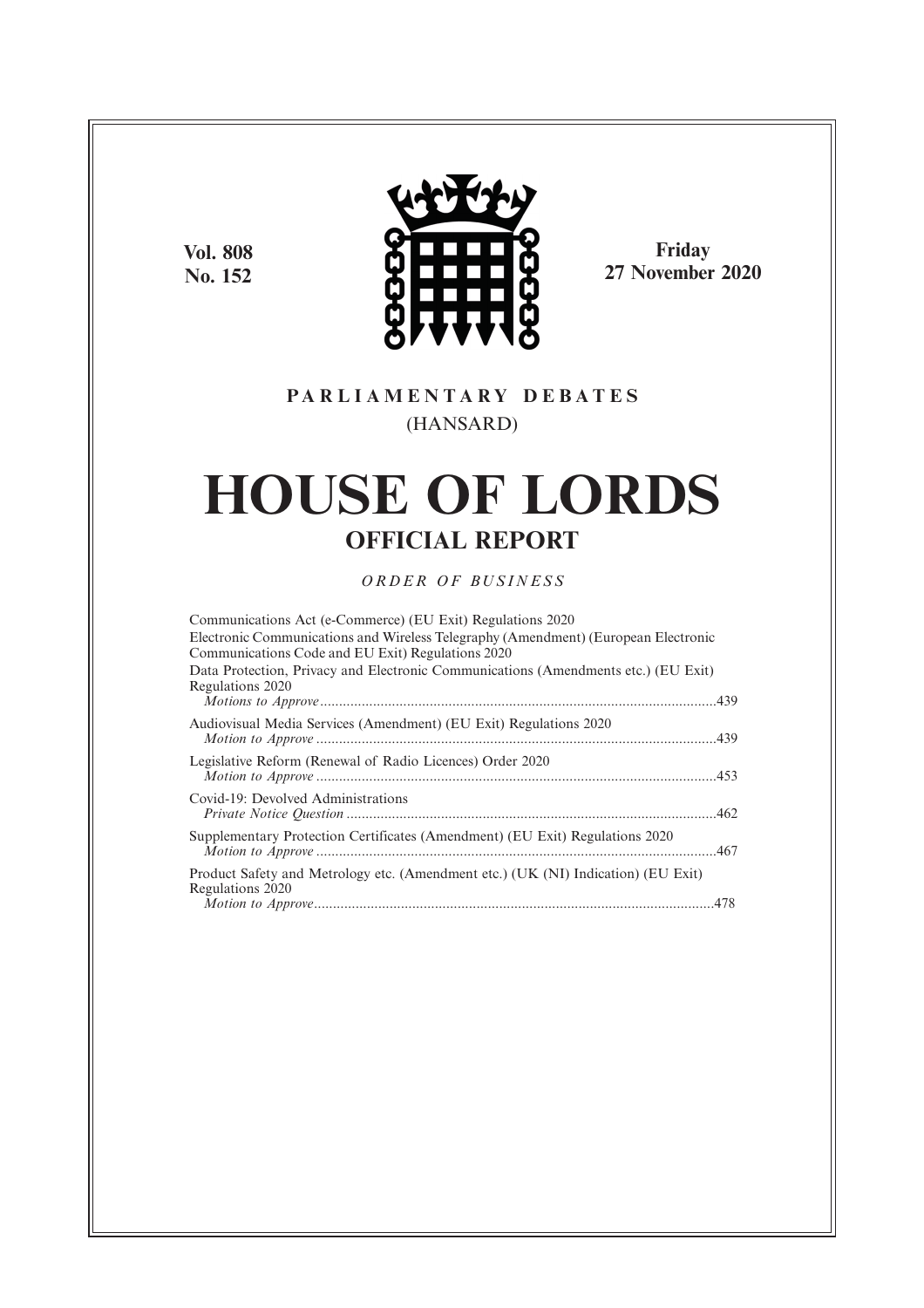Lords wishing to be supplied with these Daily Reports should give notice to this effect to the Printed Paper Office.

No proofs of Daily Reports are provided. Corrections for the bound volume which Lords wish to suggest to the report of their speeches should be clearly indicated in a copy of the Daily Report, which, with the column numbers concerned shown on the front cover, should be sent to the Editor of Debates, House of Lords, within 14 days of the date of the Daily Report.

> *This issue of the Official Report is also available on the Internet at* https://hansard.parliament.uk/lords/2020-11-27

In Hybrid sittings, [V] after a Member's name indicates that they contributed by video call.

The following abbreviations are used to show a Member's party affiliation:

| <b>Abbreviation</b> | <b>Party/Group</b>                 |
|---------------------|------------------------------------|
| CВ                  | Cross Bench                        |
| Con                 | Conservative                       |
| <b>DUP</b>          | Democratic Unionist Party          |
| GP                  | Green Party                        |
| Ind Lab             | Independent Labour                 |
| Ind LD              | Independent Liberal Democrat       |
| Ind SD              | <b>Independent Social Democrat</b> |
| Ind UU              | Independent Ulster Unionist        |
| Lab                 | Labour                             |
| Lab Co-op           | Labour and Co-operative Party      |
| LD                  | Liberal Democrat                   |
| LD Ind              | Liberal Democrat Independent       |
| Non-afl             | Non-affiliated                     |
| PC.                 | Plaid Cymru                        |
| UKIP                | UK Independence Party              |
| UUP                 | <b>Ulster Unionist Party</b>       |
|                     |                                    |

No party affiliation is given for Members serving the House in a formal capacity, the Lords spiritual, Members on leave of absence or Members who are otherwise disqualified from sitting in the House.

© Parliamentary Copyright House of Lords 2020,

*this publication may be reproduced under the terms of the Open Parliament licence, which is published at www.parliament.uk/site-information/copyright/.*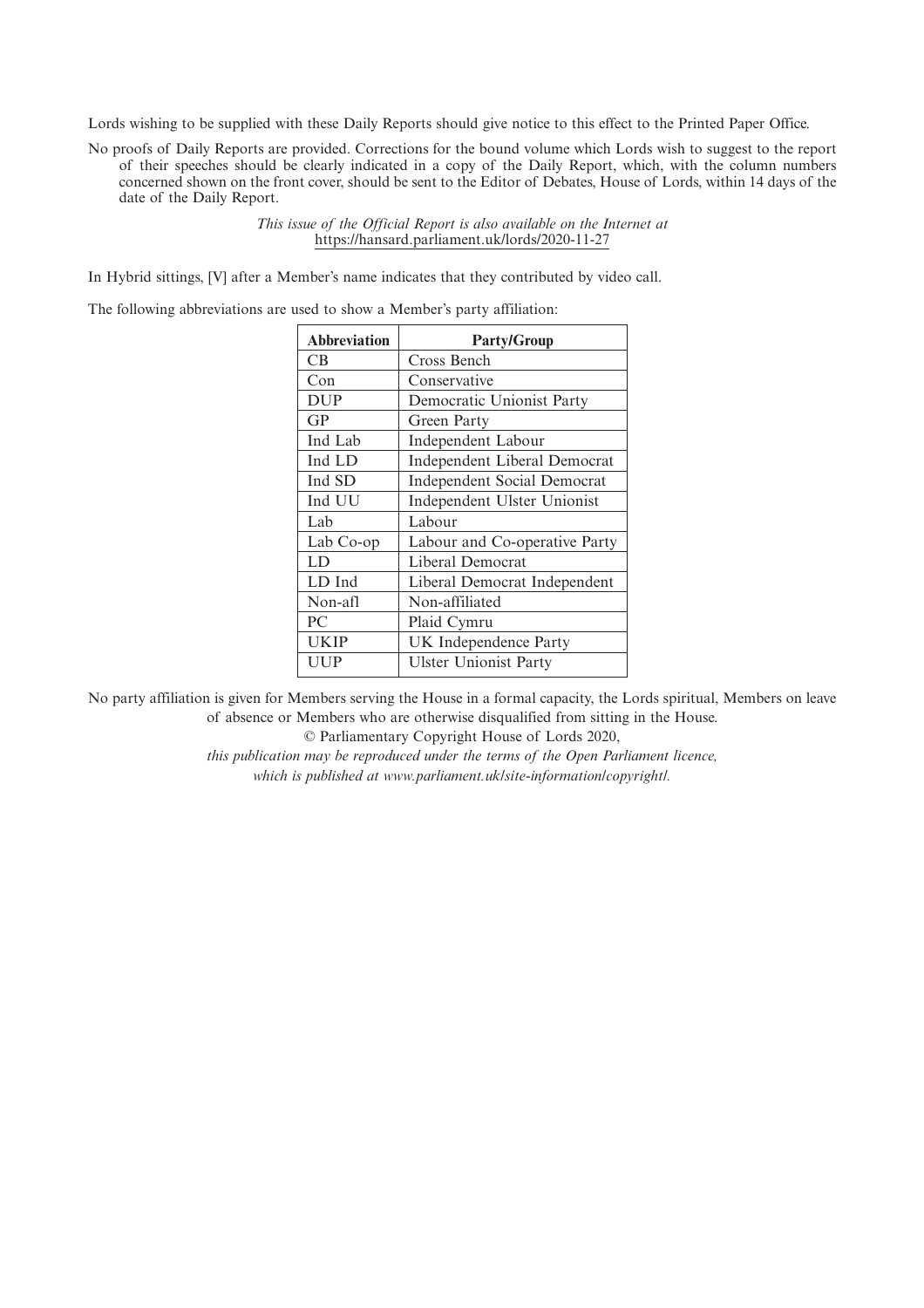# House of Lords

*Friday 27 November 2020*

*The House met in a hybrid proceeding.*

*11 am*

*Prayers—read by the Lord Bishop of St Albans.*

#### **Arrangement of Business**

*Announcement*

*11.06 am*

**The Deputy Speaker (Lord Brougham and Vaux) (Con):** My Lords, the Hybrid Sitting of the House will now begin. Some Members are here in the Chamber, respecting social distancing, others are participating remotely, but all Members will be treated equally. If the capacity of the Chamber is exceeded, I will immediately adjourn the House.

## **Communications Act (e-Commerce) (EU Exit) Regulations 2020**

**Electronic Communications and Wireless Telegraphy (Amendment) (European Electronic Communications Code and EU Exit) Regulations 2020**

**Data Protection, Privacy and Electronic Communications (Amendments etc) (EU Exit) Regulations 2020** *Motions to Approve*

*11.06 am*

#### *Moved by Baroness Barran*

That the draft Regulations laid before the House on 24 September, 12 and 14 October be approved.

*Relevant document: 32nd Report from the Secondary Legislation Scrutiny Committee. Considered in Grand Committee on 10 November. Considered in Grand Committee on 10 and 16 November*.

*Motions agreed.*

## **Audiovisual Media Services (Amendment) (EU Exit) Regulations 2020** *Motion to Approve*

*11.07 am*

#### *Moved by Baroness Barran*

That the draft Regulations laid before the House on 15 October be approved.

*Relevant document: 32nd Report from the Secondary Legislation Scrutiny Committee*

**TheParliamentaryUnder-Secretaryof State,Department for Digital, Culture, Media and Sport (Baroness Barran)** (Con): My Lords, I am pleased to introduce this instrument, laid in both Houses on 15 October, which is being made under the European Union (Withdrawal) Act 2018. These regulations remedy certain failures of retained EU law arising from the withdrawal of the United Kingdom from the EU. This instrument seeks to maintain, but not expand, Ofcom's remit to regulate video-sharing platform services. This intervention is necessary to ensure the law remains operable beyond the end of the transition period.

The EU's audiovisual media services directive, known as the AVMS directive, governs the co-ordination of national legislation on audio-visual media services. The AVMS directive was initially implemented into UK law in 2010, primarily by way of amendments to UK broadcasting legislation. The directive was subsequently revised in 2018. The UK Audiovisual Media Services Regulations 2020, which transposed the revised AVMS directive, were made and laid in Parliament on 30 September. Those regulations came into force on 1 November and introduced, for the first time, rules for video-sharing platform services. The Government have appointed Ofcom as the regulator for these services. The new rules ensure that platforms falling within UK jurisdiction have appropriate systems and processes to protect the public, including minors, from illegal and harmful material.

There were three key requirements placed on videosharing platforms under the regulations. These were: to take appropriate measures to protect minors under 18 from harmful content, to take appropriate measures to protect the general public from harmful and certain illegal content, and to introduce standards around advertising. I also draw the attention of the House to the report from the Secondary Legislation Scrutiny Committee considering this instrument, and I thank its members for their work.

I will now address the committee's concerns regarding jurisdiction. The AVMS directive sets out technical rules governing when a platform falls within a country's jurisdiction. First, there must be a physical presence, or a group undertaking, of the platform in the country. Where there is a physical presence in more than one country, jurisdiction is decided on the basis of factors such as whether the platform is established in that country, whether the platform's main economic activity is centred in that country, and the hierarchy of group undertakings as set out by the directive.

Under the revised AVMS directive, each EU member state and the UK is responsible for regulating only the video-sharing platforms that fall within its jurisdiction. There will be only one country that has jurisdiction for each platform at any one time. However, if a platform has no physical presence in any country covered by the AVMS directive, then no country will have jurisdiction over it, even if the platform provides services in those countries.

Through this instrument, we are seeking to maintain the same position for Ofcom's remit beyond the end of the transition period. This position allows Ofcom to regulate video-sharing platforms established in the UK and additionally regulate platforms that have a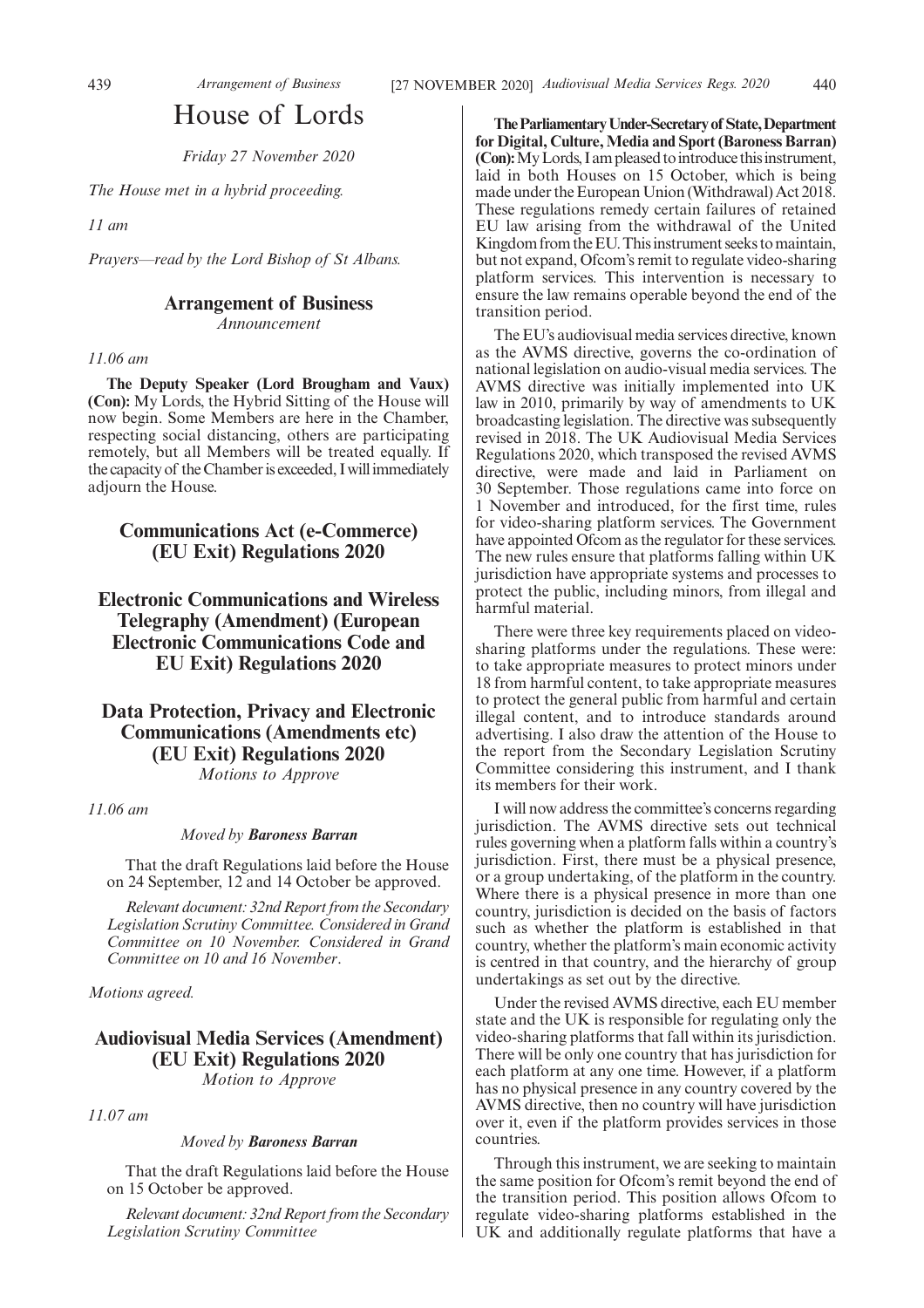#### [BARONESS BARRAN]

physical presence in the UK but not in any other country covered by the AVMS directive. Although Ofcom's remit will not be extended to include platforms established elsewhere in the EU, we believe UK users will indirectly benefit from the EU's regulation of platforms under the AVMS directive. The regulation under this regime is systems regulation, not content regulation. We therefore expect that as platforms based outside of the UK will set up and invest in systems to comply with the AVMS regulations, it is probable that these same systems will also be introduced for their UK subsidiaries.

In the absence of this instrument, Ofcom would no longer be able to regulate any video-sharing platforms. This would result in an unacceptable regulatory gap and a lack of protection for UK users using these services. Our approach also mitigates the small risk that a videosharing platform offering services to countries covered by the AVMS directive, but not the UK, would establish itself in the UK in order to circumvent EU law.

While we recognise that most children have a positive experience online, the reality is that the impact of harmful content and activity online can be particularly damaging for children. Over three-quarters of UK adults also express a deep concern about the internet. The UK is one of only three countries to have transposed the revised directive thus far, evidencing our commitment to protecting users online.

These regulations also pave the way for the upcoming online harms regulatory regime. Given that the online harms regulatory framework shares broadly the same objectives as the video-sharing platform regime, it is the Government's intention that the regulation of videosharing platforms in the UK will be superseded by the online harms legislation, once the latter comes into force. Further details on the plans for online harms regulation will be set out in the full government response to the consultation on the *Online Harms White Paper*, which is due to be published later this year, with draft legislation ready in early 2021. With that, I beg to move.

#### *11.14 am*

**Lord Blunkett (Lab):** My Lords, it is hard to do justice in an hour, with a three-minute time limit, to something that, on the face of it, looks like a technical adjustment to take account of our departure from the European Union at the beginning of this year and the end of the transition period. I congratulate the Minister on making it sound as though it is just a very boring technical change—but it is not. This is far more fundamental than it appears at face value. While the Minister rightly says that we are seeking to maintain some authority for Ofcom, that authority was integral to the authority that other member states of the European Union had as the key regulators for those platforms with a prime base in those countries. The Minister has admirably spelled this out in a way that made it sound totally benign.

In this instrument we have a recognition that, without the online harms legislation promised by the former Prime Minister Theresa May, we have a major gap not just in maintaining what Ofcom may or may not have been able to do to date but in terms of any control over these video-sharing platforms.

We are talking about Netflix, Facebook and TikTok and it is indeed "tick-tock", because time is passing but the fingers have fallen off the face of the clock. Between now and when, at some point, the online harms legislation comes in, we are at the mercy of these big international tech companies in avoiding child abuse and the dangers that go with it, and we are at their behest regarding their co-operation in ensuring that these platforms are not used for counterterrorism purposes and whether they agree to continue complying with regulation.

Given the time available to me, I simply ask the Minister to spell out to the House when she replies just which of these platforms have a prime base in the United Kingdom. Which of their group systems is at such a level that it is counted as having a prime base here? If it is not here, we are entirely reliant on those areas where that prime base is located, and which therefore have the regulatory power to intervene and take action. This is of course one consequence of coming out of a group of 28 countries that can act decisively and with authority in dealing with large, multinational tech giants based elsewhere, primarily in the United States and, for TikTok, in China.

To pretend that this is a technical way of ensuring continuity is, I believe, to mislead the British public. That is alongside the panel that has been set up by DCMS on the future of public service broadcasting, which is packed with people who are not in favour of retaining the security and safeguards of the public service broadcasting regulation that we have at the moment.

We are in a dire position in how we deal with these platforms as opposed to how we deal with normal, traditional broadcasters. While we will not be voting against this particular order, it does flag the dangers of a future without the forthcoming legislation—at some unspecified date—that will provide us with at least some power to deal with the potential harms.

#### *11.19 am*

**Lord Moynihan (Con):** My Lords, I declare my interests as set out in the register, particularly as an adviser to Station12, with its interests in content production.

These debates on EU exit regulations are important in their own right, but this one is all the more important because of the wide statutory and regulatory work that is under consideration in this fast-moving technology space, as noted by the noble Lord, Lord Blunkett. I welcome the regulations for what they are—confirmation that the European standard of regulation continues to apply after the end of the transition period—but what I am hoping for today is government recognition that, with technological advancement, with some countries banning some of the platforms, with online harm already a major and growing issue, and with serious crimes occurring, it is really important that the Minister and the Government provide us with absolute confirmation that the new legislation will not be sometime early in 2021 but as early as possible, for all the reasons given by the noble Lord, Lord Blunkett. I hope that consultation will take place with consumer and business groups, that it will be extensive and that,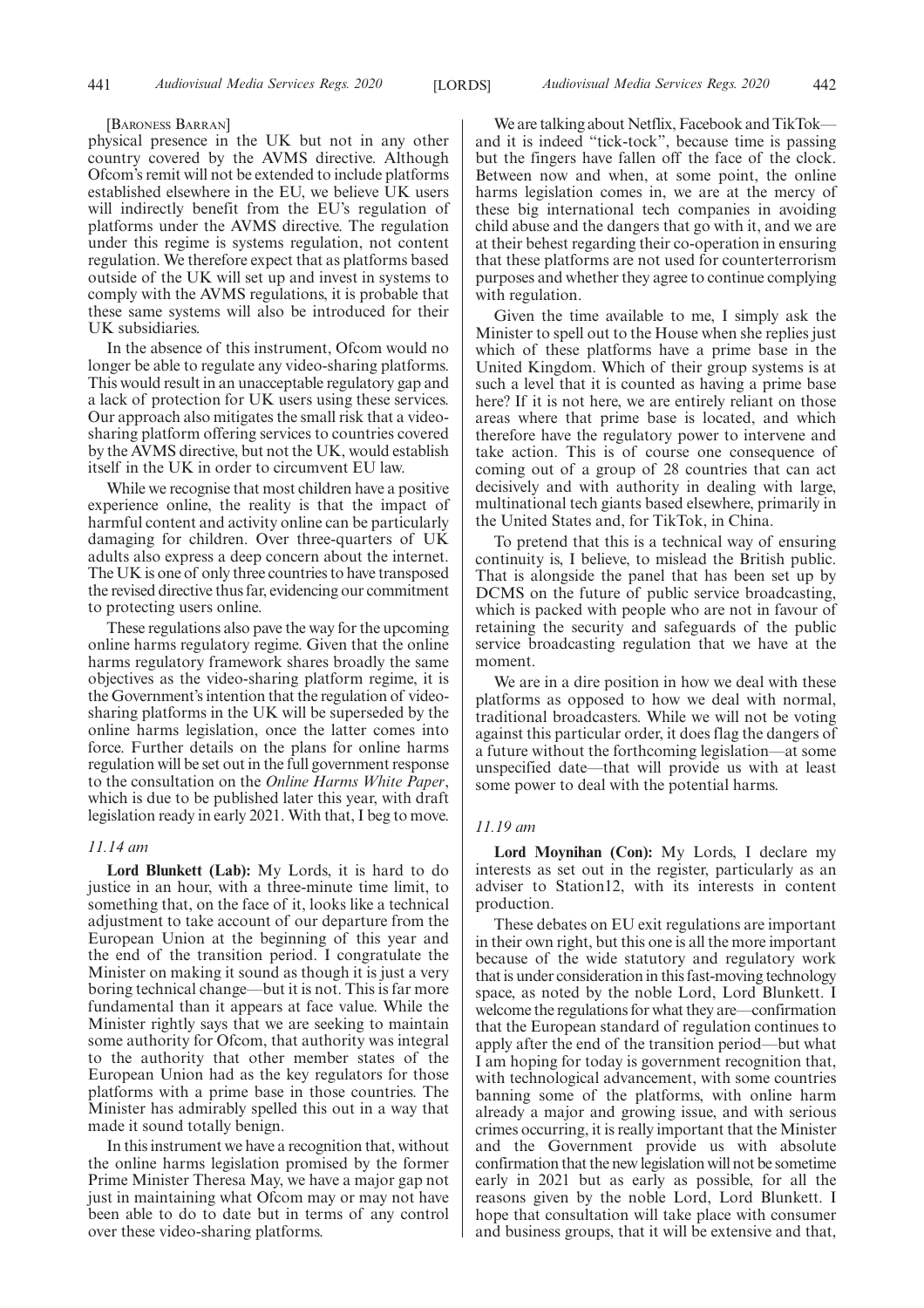in the words of the Minister in another place, the Government intend to bring forward "a pioneering UK regime", which will be necessary.

I fully appreciate that these new rules ensure that platforms falling within UK jurisdiction have appropriate systems and processes in place to protect the public, but what will be the consequences of Ofcom licences no longer being recognised to regulate video-sharing platform services in non-ECTT member states when licences issued by non-ECTT member states will no longer be recognised in the UK? In practice, the largest VSPs work outside the UK's regulatory scope and it is critical, in the context of sexual online threats, that the National Crime Agency will continue to co-ordinate activities closely with colleagues abroad to help the regulators with misinformation warnings and action against criminals. This is an international problem and one that, like Covid-19, pays scant regard to national boundaries. International co-operation, as well as effective domestic law, are essential components of success.

EU broadcast law has recently undergone a sea change, as the Minister said, principally as a result of the revised AVMSD, which has been transposed into UK law by the Audiovisual Media Services Regulations, including the brand-new regime for VSP services. Am I correct in my understanding that, in terms of the end of the transition period, this instrument, at Regulation 4(2), together with recent Ofcom guidance, clarifies that a VSPS will fall under UK jurisdiction where

"it has the required connection with the United Kingdom"—

a somewhat imprecise phrase which could benefit from clarification by the Minister today? In the meantime, I very much welcome these regulations.

#### *11.22 am*

**Lord Clement-Jones (LD) [V]:** My Lords, today's SI is a bit of a sideshow compared to the important revised AVMS regulations which came into effect on the first of this month, but it is an opportunity to raise a number of issues. I welcome the transposition of these duties on internet platforms into UK law; the noble Lord, Lord Blunkett, spelled out clearly why they are needed. I found the impact assessment for the main regulations refreshingly clear—indeed, it was refreshing to have an impact assessment. My noble friend Lord Foster is in the driving seat for our Benches on these regulations today, so I will confine myself to just a few questions to the Minister.

As the Secondary Legislation Scrutiny Committee asked, who, after the transition period, will regulate to our satisfaction services available in the UK but based elsewhere? Ofcom's interim plans for regulation of VSPs are limited by country of origin. There are crucial issues about services regulated outside the UK, such as ODPs such as Netflix, regulated in the Netherlands, and VSPs such as YouTube, regulated in Ireland. What happens, in particular, in the event of a no-deal Brexit? That leads to the question of the nature of our future relationship with the ERGA, the European Regulators Group for Audiovisual Media Services, which now has increased importance. The committee rightly says it is vital that these regulations are superseded by new online harms legislation, which we on these Benches have been calling for ever since the publication of the White Paper. Can we expect the overdue response any day?

Do the Government intend their online harms legislation to bring all VSPs that impact on UK consumers under the scope of UK regulation? If not, then the vaunted taking back of control will be a sham. We have seen Ofcom's interim guidance of 21 October on regulating video-sharing platforms, but what is the point of Ofcom

"developing and publicly consulting on more detailed regulatory guidance for VSPs"

when online harms legislation will supersede the AVMS provisions?

The Government, shamefully, have not implemented Part 3 of the Digital Economy Act. Will we not need age verification in order to comply with the directive? Or do the Government think age assurance is different in kind, as I asked in a Written Question earlier this month? How will we prevent access to restricted material? Moreover, will age verification not be needed to comply with the new age appropriate design code?

With or without a deal, should we not be helping to develop the role of the European Convention on Transfrontier Television? What are the Government's plans?

Finally, what will be the mechanism for dealing with individual complaints about VSPs? I look forward to the Minister's reply.

**The Deputy Speaker (Lord Brougham and Vaux) (Con):** The noble Lord, Lord Singh of Wimbledon, has withdrawn, so I call the noble Baroness, Lady Ritchie of Downpatrick.

#### *11.25 am*

**Baroness Ritchie of Downpatrick (Non-Afl) [V]:** My Lords, I thank the Minister for her explanation of these regulations, which address how on-demand programming and video sharing platforms will be regulated after the Brexit transition period. Like the noble Lords, Lord Clement-Jones and Lord Blunkett, I have certain issues regarding the gap during which there does not seem to be any form of control. When dealing with digital platforms and the potential for child abuse, full regulatory and legislative control is vital, so I have some questions for the Minister.

The House of Lords Secondary Legislation Scrutiny Committee raised some issues, the main one being the lack of an online harms Bill. According to the White Paper published some years ago, it should cover child sexual exploitation, hate speech, terrorist offences, online crime and online bullying and harassment. What is the expected date of this Bill? In her introduction, the Minister said it would be early in 2021. Because of the gravity of the situation, and because of the gap between the end of the transition period on 31 December and whenever this comes into operation, could she specify a date today? During this regulatory gap between the end of the transition period and the implementation of this Act, Ofcom will simply be unable to operate its regulatory function. Are there any plans to provide a temporary power to Ofcom to deal with this regulatory gap until the full legislation is ready for publication, debate, implementation and Royal Assent?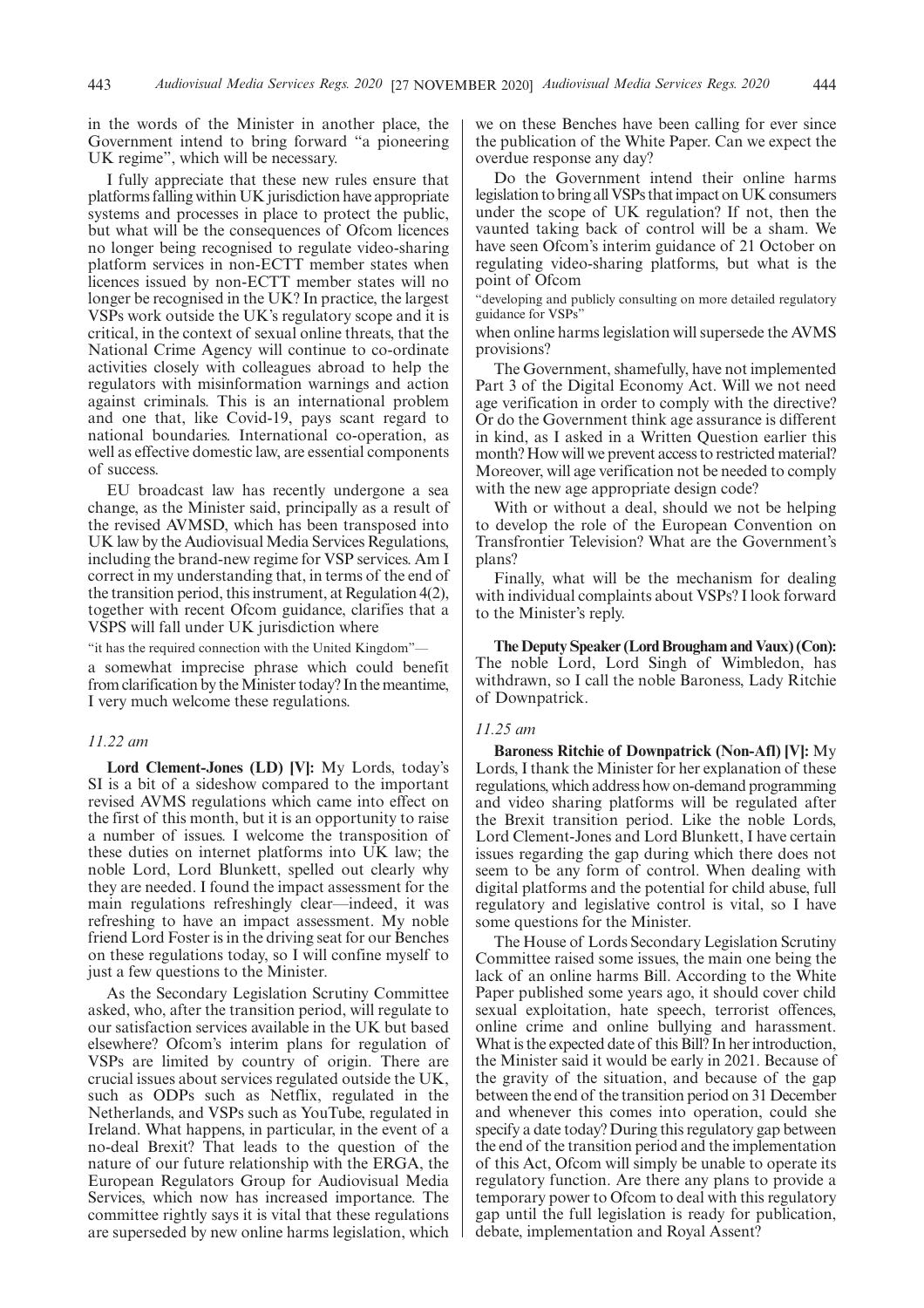#### [BARONESS RITCHIE OF DOWNPATRICK]

Another area of concern is that both Google and Facebook have their European headquarters in Dublin, where EU regulations will apply, and the new arrangements will apparently not allow Ofcom to intervene where these companies may have UK subsidiaries. Is it not possible, as part of the UK-EU negotiations, to discuss some resolutions in this area, when the issue of the protection of children from sexual exploitation is vital? There are also issues around scamming and people who extort money using these digital platforms. Will Ofcom and the online harms Bill be able to deal with those issues?

**The Deputy Speaker (Lord Brougham and Vaux) (Con):** The noble Lord, Lord Liddle, has withdrawn, so I call the noble Earl, Lord Erroll.

#### *11.28 am*

**The Earl of Erroll (CB):** My Lords, this is only part of a patchwork of regulation and legislation around online harms—very sadly, we do not have the online harms Bill yet. This regulation highlights the whole problem of the UK having jurisdiction over foreigndomiciled—housed or homed overseas—companies. Companies outside the EU can completely dodge it: it does not cover them at all. The noble Lord, Lord Clement-Jones, mentioned the Digital Economy Act. We put a lot of thought, in Part 3 of that Act, into how we could still exert some degree of serious influence over such foreign companies. There was some stuff in there to allow us to ask payment providers, who all rely on getting money, to refuse payments on behalf of things that have breached UK law. I think that is quite a good mechanism, because we have to hit people in the pocket, otherwise they will just get around it.

A lot of this will come down to age-checking; we need a robust, Government-approved age-checking methodology. It is essential to doing anything and moving forwards. That became apparent after the BBFC failed to do anything effectively, although there was British Standard guidance in place to do it. International regulators will need it too; I know the EU and others are very interested in what we are doing in this space. We also need it for other online harms such as purchasing knives, alcohol, corrosive substances and many other things.

It would cost the BSI about £90,000 to take PAS 1296 to a proper, full specification. That could then be used by certification bodies to certify companies'websites and age-verification providers against a standard. It would also be written in such a way as to be a seed document for an ISO standard, and can then go straight on to becoming—without further cost—an international standard to be used by EU and international regulators in the same way. They could therefore co-operate more easily, particularly if they decided to act against organisations delivering online material to the UK and their own jurisdictions, because they would all have the same concerns about the young.

Four government bodies should take a serious interest in this. Though DCMS is responsible at the moment, and has offered a small amount towards this, the Home Office, the ICO and Ofcom should all contribute a reasonable amount as well, not just pittances. They should put some money into it and probably also have representation on the BSI steering group, so that they back it properly and state so publicly for a change. The Age Verification Providers Association has already promised money, and we can draw in more industry people if the Government support it.

#### *11.32 am*

**Lord Naseby (Con):**My Lords, by way of background, I was a director of one of the major advertising and marketing agencies in the UK. There has been an explosion of VSPs, which need control.

I notice in paragraph 2.10 of the draft Explanatory Memorandum that a second statutory instrument is due to be laid; can the Minister indicate when that may be? Paragraph 6.2 says that there will be another instrument to deal with "deficiencies"; is the Minister in a position to tell us what the deficiencies are?

Paragraph 7.2 says that Ofcom may or may not have power in the future. It is not much of an incentive to Ofcom to invest properly with senior people if it does not know whether it will carry on with this in future. I suggest to Her Majesty's Government that there should be a clear statement that Ofcom will be the body dealing with this.

There are also the points on protection, rightly raised by my noble friend. Terrorist content is a real problem in this country from a security point of view, as we know—quite often from what appear to be genuine, sympathetic human rights bodies, some of them operating legally, some not quite so legally and some illegally. We really need to focus on that because, as the document says,

"VSP providers are merely responsible for the organisation of content".

If that is the situation, who on earth will control it, particularly for VSPs that are produced outside either the European Union or here in the UK? In relation to this Bill, certain countries are well known for producing highly controversial and illegal VSPs. There is a big problem there.

I also have some questions about paragraph 7.13, which says that, where Ofcom

"become aware of serious instances of … harm",

et cetera, it should take strong "enforcement action"; it has never taken much strong enforcement action in the past, so there is a problem there. It also says that Ofcom will give guidance. Where is the guidance? Is it coming soon or not? People are now planning for the spring, and have probably decided what will happen, so we need clarification on that.

In paragraph 14.1, under "Monitoring & review", the Government should clarify what they really mean. It says that

"legislation relating to VSPs will be repealed and encompassed within the Online Harms regulatory framework." When is that likely to happen?

#### *11.35 am*

**Lord Bhatia (Non-Afl) [V]:** My Lords, this SI is essential for Ofcom to be able to determine and justify which providers of video-sharing platform services it will regulate. Of com will have robust enforcement powers against any serious instances of egregious or illegal harm caused by inadequate regulatory systems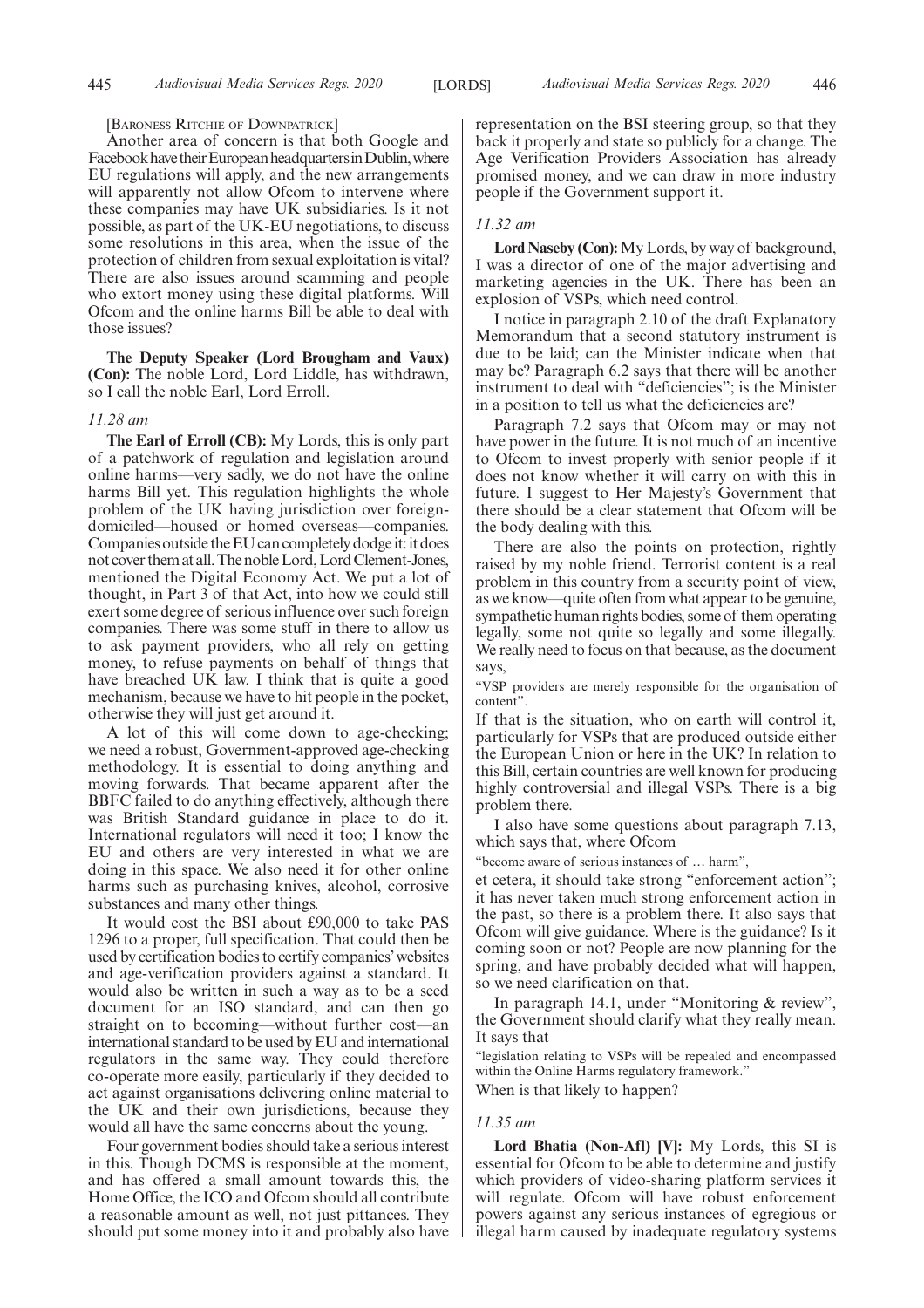of VSPs within UK jurisdiction, when it considers it appropriate to use them. This SI is made under the power in Section 8 of the EUWA to address failures of retained EU law to operate effectively or other deficiencies arising from the withdrawal of the United Kingdom from the EU.

Ofcom will publish guidance in accordance with the Audiovisual Media Services Regulations 2020 and engage with VSPs to help them understand any new obligations. It will also have a duty in legislation to produce guidance on the application of the appropriate measures which VSPs can take to protect users. Ofcom's guidance will make it clear that VSPs must take into account freedom of expression when designing and implementing their systems to protect users from the required areas of harm.

I have only one worry about this legislation. Increasingly, there are reports of children having their own computers, laptops and iPhones and spending many hours in their bedrooms looking at videos and games. Often, they fall into contact with predators who lead them into victimhood and self-harm. Can the Minister confirm whether Ofcom will have powers to introduce new rules to take legal action against providers, with heavy fines and/or imprisonment?

#### *11.37 am*

**Lord Loomba (CB) [V]:** My Lords, these regulations do not cover audio-visual media providers in certain circumstances and raise issues of jurisdiction, including a lack of jurisdiction for infringement resolution. One area of grave concern is that the regulations should protect minors from harm, such as child sexual exploitation, but until the online harms Bill is published there will be a regulatory gap.

Another key point is the problems surrounding case law, precedent and appeal cases, as discussed this week during the passage of the retained EU case law Regulations. As the noble and learned Lord, Lord Mackay of Clashfern, pointed out during that debate, there is a deficiency in the withdrawal Act with regard to methods

"in place for reaching from, for example, the magistrates' court in England to the Court of Appeal."—[*Official Report*, 25/11/20; col. GC 28.]

Can the Minister say how the courts will reconcile issues of jurisdiction if matters are to be determined by a regulator in another EU country, or if there is no regulatory jurisdiction due to an audio-visual media provider being without a base in an EU country or the UK but the harm is occurring in the UK and being dealt with by the criminal courts in this country? Can she also tell us how our courts will deal with case law if they are not expected to follow EU case law but the regulator covering the harm involved is based in an EU country and bound by EU law, particularly EU case law?

#### *11.40 am*

**Lord Mann (Non-Afl):** My Lords, what sanctions will be applied, and by whom, on those platforms that host audio-visual materials that glorify terrorism or violence against others?

#### *11.40 am*

**Lord Foster of Bath (LD):** My Lords, earlier versions of the AVMS directive regulated linear and, subsequently, online demand TV. This new version effectively replicates all of that but adds to the existing measures, adding video-sharing platforms and bringing them into scope for regulation. As we have heard, the SI, which came into force on 1 November, appears to be a faithful transposition of it into UK law. I therefore welcome and support it—but, rather like the noble Lord, Lord Moynihan, for what it is. Picking up the point made by the noble Lord, Lord Naseby, I also note that, despite the start date of 1 November, the regulatory regime will not be fully operational until late summer next year. Perhaps the Minister can confirm that I am correct and explain why we have not got on with it sooner.

For far too long, video-sharing platform owners have denied any responsibility for material posted on their sites. They have hidden behind the various safe harbour provisions, such as those contained in the US Digital Millennium Copyright Act. For example, when Paramount Pictures sued YouTube for \$1 billion for allowing users to upload Paramount material more than 150,000 times, YouTube got away without paying any damages. Fortunately, that is now changing, and VSPs are beginning to recognise that they have some responsibility—hence, for example, the action taken against the postings of Donald Trump.

Of course, the majority of VSPs serving the UK are headquartered outside the EU—not least in the United States—so it might appear that they are exempt from regulation. However, as the Government and the Minister have pointed out,

"most, if not all, US based prominent VSPs will have some form of physical presence in Europe."

So, UK users of most VSPs will have the protection ushered in by the SI, though often by other EU regulators rather than by Ofcom. However, future trade deals could undermine this if, for example, American-style safe harbour provisions are insisted upon, as they were by the United States in their recent deal with Canada and Mexico. Can the Minister provide an assurance that in discussions with the US over any trade deal there will be no agreement to dilute these provisions?

The noble Lord, Lord Blunkett, picked up on a point referred to by many other noble Lords, including the noble Baroness, Lady Ritchie, my noble friend Lord Clement-Jones, and the noble Earl, Lord Erroll that we need a tougher regulation than this will herald in. It is a much lighter regime than could be brought in and, we hope, will be brought in with the online harms legislation. We have had months, in fact years, of delay with getting this legislation, so can the Minister give a categorical assurance that the response to the consultation on online harms will be published before the end of the year and that draft legislation will follow shortly afterwards?

As the Explanatory Memorandum makes clear, online harms legislation will enable us to also deal with the obvious problem of the UK's inability, post 31 December, to have some say in the regulation of the numerous VSPs, such as YouTube and Facebook,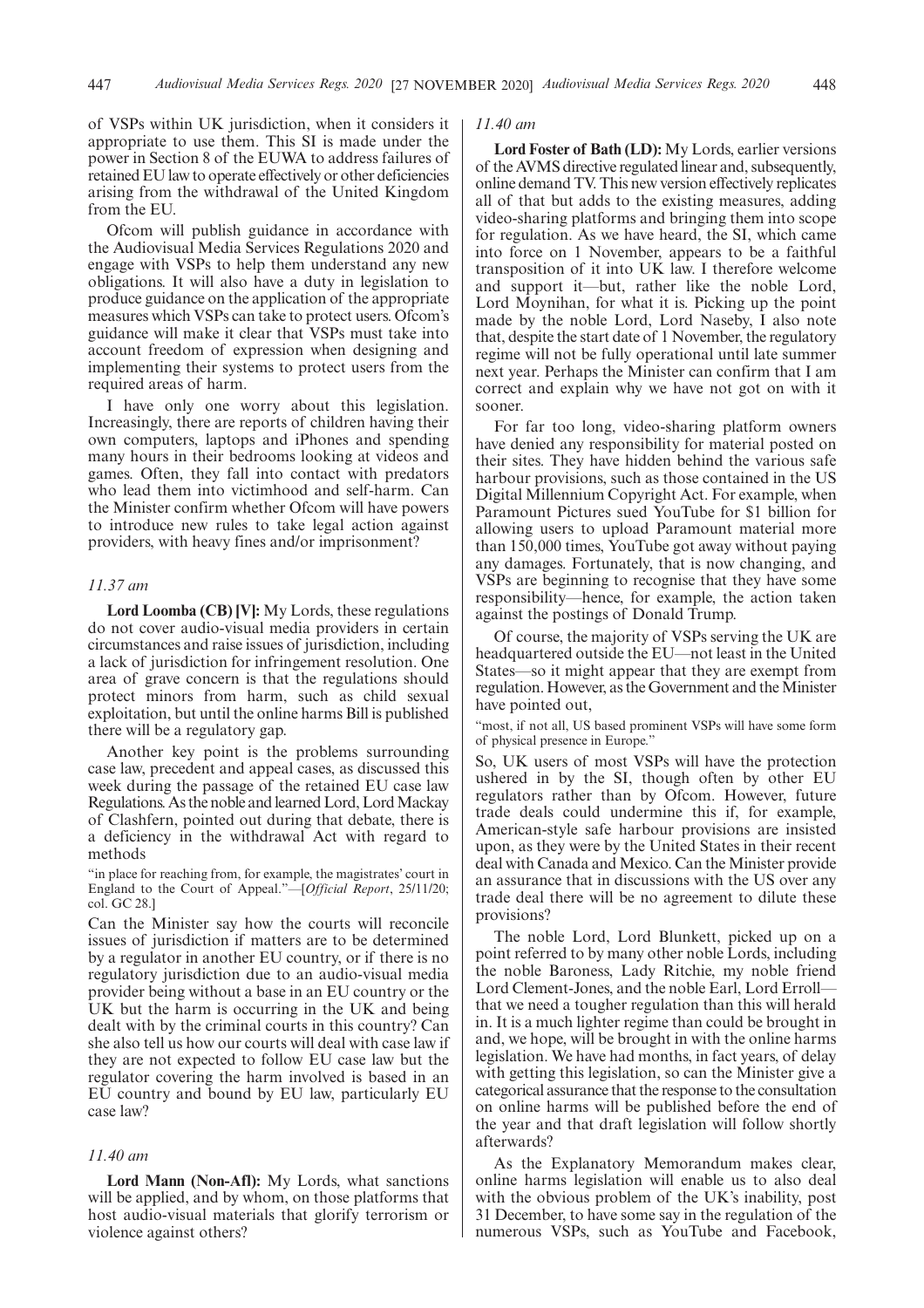[LORD FOSTER OF BATH]

which are heavily used in the UK but regulated in one of the other remaining 27 EU countries. Can the Minister confirm that the forthcoming online harms legislation will include measures that will enable Ofcom to regulate, in respect of online harms, all VSPs that serve UK audiences, regardless of the location of their primary establishment? Given that the Government plan to regulate the commercial behaviour of tech platforms, can she explain what she sees as the relationship, in relation to VSPs, between the role of Ofcom and the new Digital Markets Unit within the CMA?

On another point made by the noble Lord, Lord Moynihan, and my noble friend Lord Clement-Jones, does the Minister acknowledge that, even with such legislation in place, it will clearly be beneficial for the UK to continue to have some means of influencing discussions within the EU about future changes to the AVMSD? At the end of the year we will lose our membership of the EU bodies that bring regulators together, but we could become observers. Can the Minister update us on plans to do that? Can she also tell us whether she thinks it will be sensible for us to have more involvement in developing the work of the ECTT—the European Convention on Transfrontier Television?

Finally, I turn to a point raised by the noble Earl, Lord Erroll. Ofcom, in its regulatory proposals, says that there will be a requirement for what it calls "strict access control measures"—age verification measures—to protect children from restricted material that has the most potential to cause harm. Given the numerous areas in which robust age verification is needed, surely it is important that the Government do not leave this decision to Ofcom alone, as the noble Earl rightly pointed out. For example, it makes sense that measures required by Ofcom are aligned with those that the ICO will use for age appropriate design codes. What steps are the Government taking? Does the Minister believe that access control measures should conform to BSI 1296, and be subject to external audit, assurance and certification? Does she believe that VSPs can be trusted to carry out their own age assurances for high-risk content? I look forward to the Minister's response, but I welcome and support this limited SI.

#### *11.47 am*

**Lord Bassam of Brighton (Lab) [V]:** My Lords, colleagues across the House have posed a number of very awkward questions for the Minister to answer, and I am going to add one or two more of my own. It is worth making a few observations that perhaps take us to the point where we can see an improvement in the patchwork of regulation that we are left with.

As we have seen with a number of recent DCMS instruments, our ability to effectively regulate digital activity will be restricted without broader reciprocal arrangements with the EU and others, as my noble friend Lord Blunkett admirably explained and set out in his comments, which were echoed by the noble Lord, Lord Moynihan, and others across the House.

This SI provides some certainty on matters of jurisdiction after the transition period, which empowers Ofcom to regulate video-sharing platforms where their primary establishment is in the UK—but it does rather leave it at that. It is important today to remind ourselves that the Secondary Legislation Scrutiny Committee said that:

"It is important that the Government will adhere to the legislative timetable provided by the Department, so that the current regulatory gap, which leaves UK users potentially exposed to online harm, can be closed."

That is a pretty damning observation, and we should be worried by that. We need greater certainty for the sector, and greater certainty as legislators and regulators. Can we be assured that this regulatory gap will be closed pronto? We need the online harms legislation to provide the certainty that we all crave.

VSPs that operate in the UK but are established in other countries may fall under Ofcom's jurisdiction, but not, as others have observed, if that firm has a presence in the EEA. In that case, power will reside with the European regulator and we will, after the end of this year, be shut out from that—and we need influence.

Paragraph 2.18 of the Explanatory Memorandum notes the particular challenges around TikTok, which is based in China and has no physical presence in either the UK or EEA, and which is therefore currently in a regulatory void. This concern, as others have observed, is covered by the 32nd report of the SLSC. Paragraph 2.19 of the memorandum acknowledges that

"there will only be a small number of VSPs in Ofcom's jurisdiction." Can the Minister estimate how many? Is she confident that Ofcom has the regulatory tools needed?

We find ourselves in a bizarre holding pattern where we will have to make do with these arrangements between the end of the transition period and the emergence of the long-awaited online harms Bill. Can the Minister provide any new information on when that legislation is expected? Will it be subject to prelegislative scrutiny, as has been suggested in some quarters, and if so can she confirm what that will look like? It would be very helpful to this House and to the other place if we had that opportunity.

We hope we will finally have some news on a deal with the EU in coming days, if one ever gets over the line. However, if ever an area of law needed to be put in place quickly to cover the gaps that exist, this is it, and we need strong arrangements on digital regulation if we are not to be at the mercy of the market. That said, of course we support this instrument, which is making a contribution to providing an urgently needed regulatory regime.

#### *11.51 am*

**Baroness Barran (Con):** I thank all noble Lords for their contributions and probing questions about these regulations. I will endeavour to answer as many as possible in the coming minutes, but if I cannot answer any at the Dispatch Box I will write to all noble Lords and place a copy of the letter in the House Library. I will start by addressing some of the concerns about the scope and working of these regulations before moving on to the questions about the timing of the online harms Bill.

The noble Lord, Lord Blunkett, my noble friend Lord Moynihan and other noble Lords asked how many video-sharing platforms would be regulated by Ofcom. My understanding is that Ofcom currently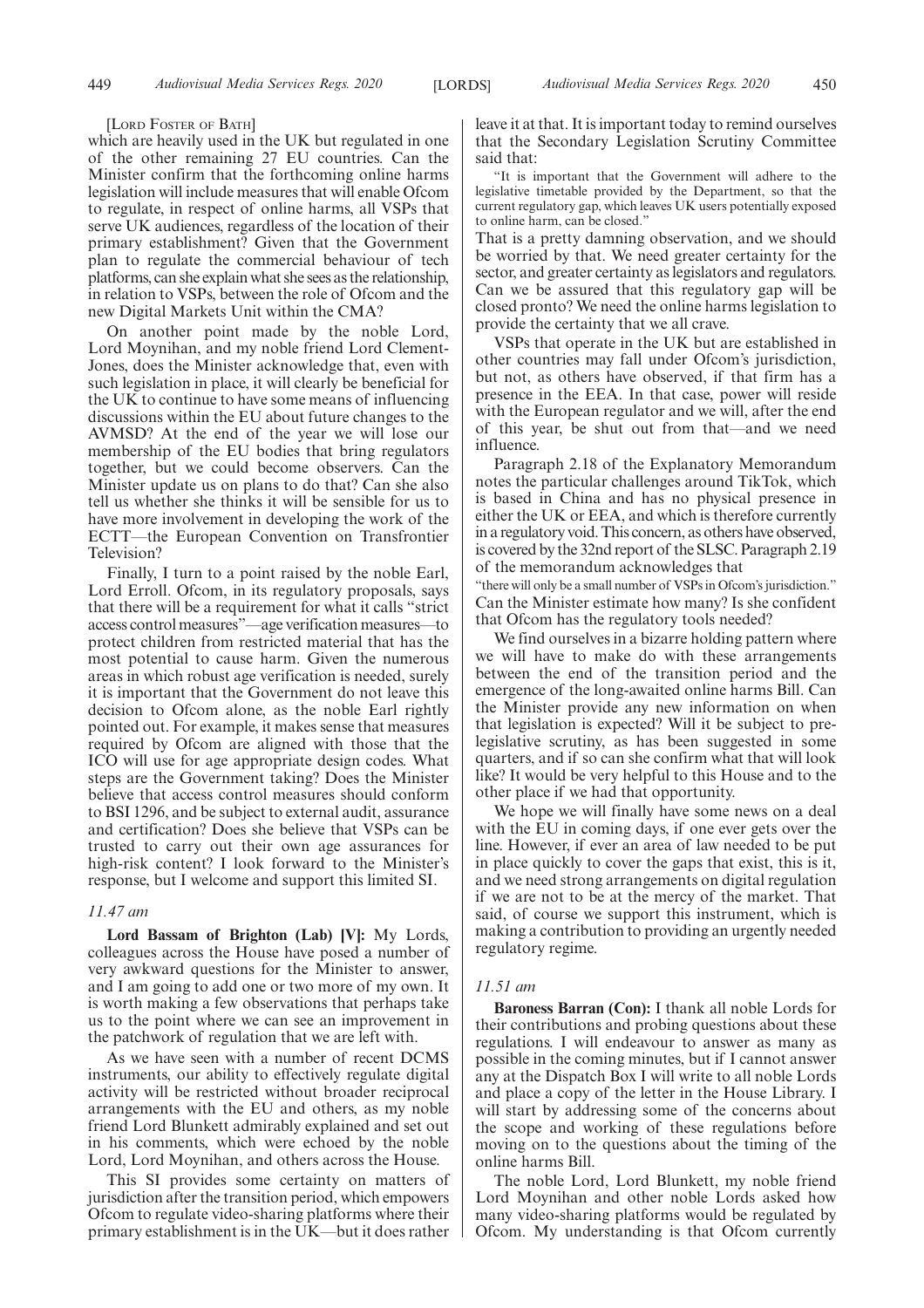anticipates that only a small number of services will fall within the UK's jurisdiction. We expect this to include platforms such as Vimeo and Twitch. However, it is Ofcom's role to determine which platforms are in scope, and it will be able to do this once it has engaged fully with platforms and concluded its consultations on guidance and scope. Platforms providing services which fall within UK jurisdictions will be required to notify Ofcom of provision of those services from April 2021.

The noble Lords, Lord Clement-Jones and Lord Foster, asked about our relationship with existing EU and EEA regulators and our reliance on them in this interim period. VSPs established in the EEA will be regulated not by Ofcom but by the EEA state that they are established in. Without that, it would put a duty on Ofcom to regulate large social media platforms such as Facebook, for example, which are established in Ireland but which have a subsidiary here in the UK, and would involve a lot of duplication of effort and perhaps not the best use of resource. Therefore Ofcom will rely on informal co-operation with the relevant EU regulatory authorities for information regarding determination of jurisdiction and discussions on co-operation and consistency of approaches towards video-sharing platform regulations. Most of the major US video-sharing platforms have some form of physical presence in the EU, so we would expect them to be regulated under the AVMS directive by a regulator either in the UK or an EU member state.

The noble Lord, Lord Blunkett, asked specifically about TikTok and VSPs based outside the EEA. Again, enforcement will depend on whether it is carried out by a UK regulator on UK jurisdiction. However, if, for example, a VSP was based in China, had no establishment in the UK or parent subsidiary or group undertaking in either the EEA or the UK, it would not fall under UK jurisdiction; indeed, that is just a reflection of the status quo today. If TikTok meets the criteria of being established in the UK, it would in all likelihood be regulated by Ofcom, but we cannot currently confirm whether it would fall under UK regulation. The noble Lord, Lord Bassam, also raised the same points on TikTok.

The noble Lord, Lord Clement-Jones, asked about the appropriate measures that video-sharing platforms will be required to comply with. They are to take appropriate measures to protect minors under 18 from harmful content, to protect the general public from incitement to hatred and violence and certain illegal content, and to introduce standards around advertising. As I am sure that he is aware, the revised AVMS directive sets out a list of 10 appropriate measures that video-sharing platforms may implement to achieve these protection purposes, which includes setting terms and conditions for their users.

My noble friend Lord Naseby asked about the timing of the second statutory instrument that is required to deal with remaining technical deficiencies in UK law relating to the AVMS directive. We intend to lay that instrument later this year using the negative procedure.

The noble Lords, Lord Bhatia and Lord Mann, asked about enforcement. Ofcom has a range of formal enforcement powers, including issuing enforcement notices requiring action if a platform is in breach of its obligations in not taking appropriate measures to protect users or indeed failing to implement those measures adequately. It can impose financial penalties of up to 5% of a service's qualifying revenue or £250,000, whichever is greater, and in the most serious instances can issue a direction to suspend or restrict a platform provider from providing a service. Specifically on harmful content, this regulatory regime looks at regulation of systems and, with regard to the terrorist content to which the noble Lord, Lord Mann, referred, the responsibility there lies with the Home Office.

The noble Lord, Lord Foster, asked about the relationships of the new digital arm—if that is the right word—of the Competition and Markets Authority. Obviously that was announced very recently, but my understanding is that it will liaise with all the relevant regulators, including of course Ofcom.

Iturntotheheartof manyof yourLordships'questions about the timing and approach in the forthcoming online harms Bill. The Government remain firmly committed to making the UK the safest place to be online, and the DCMS and Home Office are working at pace to introduce this legislation. We will publish a full government response to the online harms White Paper consultation later this year, which will include more detailed proposals on online harms regulation and will be published alongside interim voluntary codes on tackling online terrorist and child sexual exploitation and abuse content and activity. We will follow the full government response with legislation which will be ready early next year. I look forward to working with many of your Lordships on that as those plans develop.

The noble Earl, Lord Erroll, and the noble Lord, Lord Foster, asked specifically about age verification and age assurance. Those sit within the crucial wider approach of this Government to addressing online harms, which includes placing a duty of care on companies that host this content. Clearly, age assurance and age verification play an important part, but it is critical that our approach should be future-proofed for any particular technology. We expect Ofcom to decide how this will work through codes of practice, which will be regularly updated.

Both noble Lords referred to PAS 1296; we absolutely recognise that technical standards have an important role to play. That was why we committed funding to support the update of the standard and will promote its use, in line with our support of a standards approach which preserves the voluntary nature of technical standards, while providing a future-proof, clear and innovation-friendly approach for the industry. Companies can take alternative action to achieve those outcomes, as long as the outcome achieved is as good as, or better than, that set out in the code of practice.

I hope that I have addressed most of your Lordships' questions and, with that, I commend these regulations to the House.

*Motion agreed.*

### **Arrangement of Business** *Announcement*

#### *12.02 pm*

**The Deputy Speaker (Baroness Watkins of Tavistock) (CB):** The time limit for the Motion to approve the next order is one hour.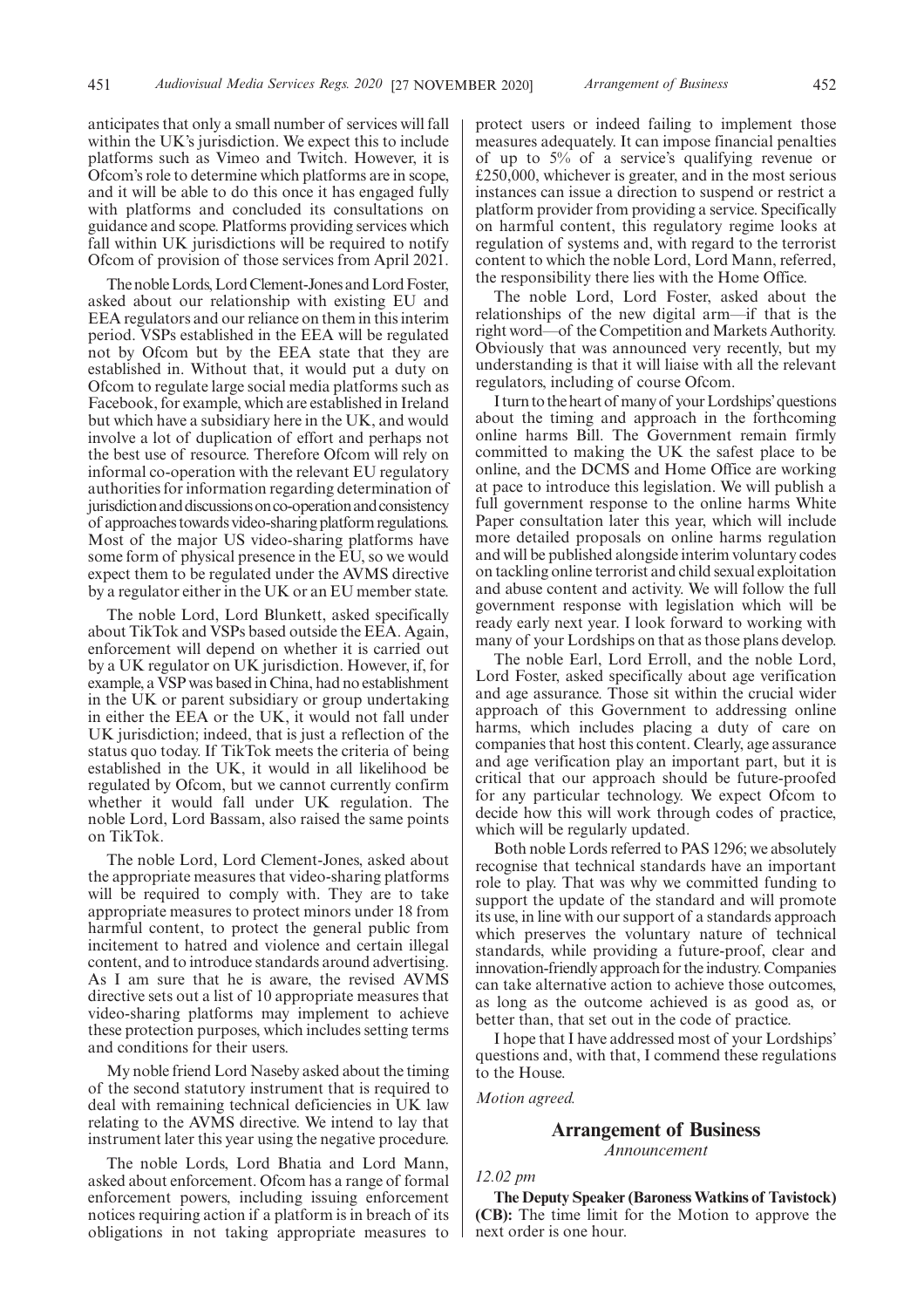## **Legislative Reform (Renewal of Radio Licences) Order 2020**

*Motion to Approve*

*12.02 pm*

#### *Moved by Baroness Barran*

That the draft Order laid before the House on 2 July be approved.

*Relevant document: 20th Report from the Regulatory Reform Committee*

**TheParliamentaryUnder-Secretaryof State,Department for Digital, Culture, Media and Sport (Baroness Barran) (Con):**My Lords, I am pleased to introduce this statutory instrument. It is a short but important order that will bring clarity and certainty to the UK's commercial radio sector. In particular, it will allow the holders of commercial analogue—that is, AM and FM—radio licences to renew those licences for a further 10 years. Additionally, it will give smaller stations the ability to renew their licences if they commit to carriage on small-scale DAB multiplexes, where these are available. This provision will have the most immediate effect for the three national licences—Classic FM and the AM licensees, Absolute Radio and talkSPORT—as well as around 100 local licences which are due to expire over the next decade.

The measure meets the tests set out in the Legislative and Regulatory Reform Act 2006. It has been approved by the Delegated Powers and Regulatory Reform Committee, and the Regulatory Reform Committee in another place, as being appropriate for a legislative reform order with the affirmative procedure. Since the launch of the *Digital Radio Action Plan* in 2010, the Government have supported the listener-led transition of radio from analogue to digital, through measures including the expansion of the digital transmission network to substantially match FM coverage. Digital now accounts for around 60% of listening, having been closer to the 20% mark only 10 years ago.

There is now a need for a new plan to co-ordinate the next phase. In February 2020, we announced a joint government-industry review of the future of digital radio and audio in the UK, which is due to report in March 2021. However, analogue broadcasting —particularly FM—remains an essential part of UK radio, and we expect this to be the case well into the 2020s. Analogue services are valued by listeners and, in some parts of the country, analogue provides the only means of accessing broadcast radio. During Covid, radio has played an essential role in providing reliable and trustworthy communications to the public. With existing licences due to reach their final expiry dates from the end of 2021, and with Ofcom having no authority under existing legislation to extend them further, it was therefore important to clarify the position for analogue licence holders.

In December 2019, we issued a consultation to explore the options for reform: a "do nothing" option, which would involve allowing the licences to be re-advertised; or to legislate to allow the further renewal of licences for either five or eight years. Having carefully considered the responses, our conclusion was to retain the long-standing arrangements for analogue licence renewals that previous Governments have used to support the development of digital radio.

While there are some arguments in favour of opening analogue licences to competition, a full-scale re-advertisement process would, in our view, be disruptive and expensive, and the impacts would outweigh any potential benefits—particularly at a time when commercial radio faces severe disruption from Covid-19 and increased competition from online audio and smart speakers. We reflected carefully on the impacts of Covid-19 on stations'advertising revenues, which have seen significant year-on-year reductions. In the light of this, we took further views on a longer, 10-year renewal and the responses to this—in particular from Radiocentre, the industry body for commercial radio—were positive. In addition, the extension is likely to take matters towards a natural endpoint for analogue broadcasting by the end of the decade.

I should make it clear, however, that the Government, while supporting the transition, have made no commitments about a future radio switchover. We will of course take account of the findings of the digital radio and audio review that I mentioned earlier, when it is due to report in the spring of 2021. However, I confirm to noble Lords that any switchover decision remains some way off. It would require a clear understanding by broadcasters and others, including groups representing listeners, as to whether it would be an appropriate course of action for radio's future.

I want to touch quickly on the second provision within the order relating to small stations. The change will allow stations to satisfy the digital carriage condition by broadcasting on an appropriate small-scale multiplex. Following the passage of the Small-scale Radio Multiplex and Community Digital Radio Order 2019 and Ofcom's recent commencement of the licensing process for small-scale DAB, it will soon be possible for smaller stations to broadcast over digital without needing to do so via local multiplexes, which cover larger, county-sized areas and come with the costs that such coverage implies. The current legislation refers only to local and national multiplexes. The provisions in this order will update the legislation to refer to small-scale multiplexes too. This is a change widely supported by smaller stations and the wider radio industry.

In summary, the order will continue the long-standing arrangement of allowing licence renewal for a commitment from commercial radio stations to DAB. In effect, it is the no-change option. It will provide stability and certainty to the industry during this tough time while continuing the progress of UK radio and audio towards a digital future. I beg to move.

#### *12.10 pm*

**Baroness Altmann (Con):** My Lords, I congratulate my noble friend the Minister on her presentation of the order. I also congratulate the Government on their wise decision to extend these licences. The future scenario for radio services is clearly moving towards digital, but 40% of users still listen on FM or AM. I welcome the order because it ensures that, for those loyal listeners, there will be no interruption to their favourite FM or AM radio stations. I declare an interest as a loyal listener of Classic FM.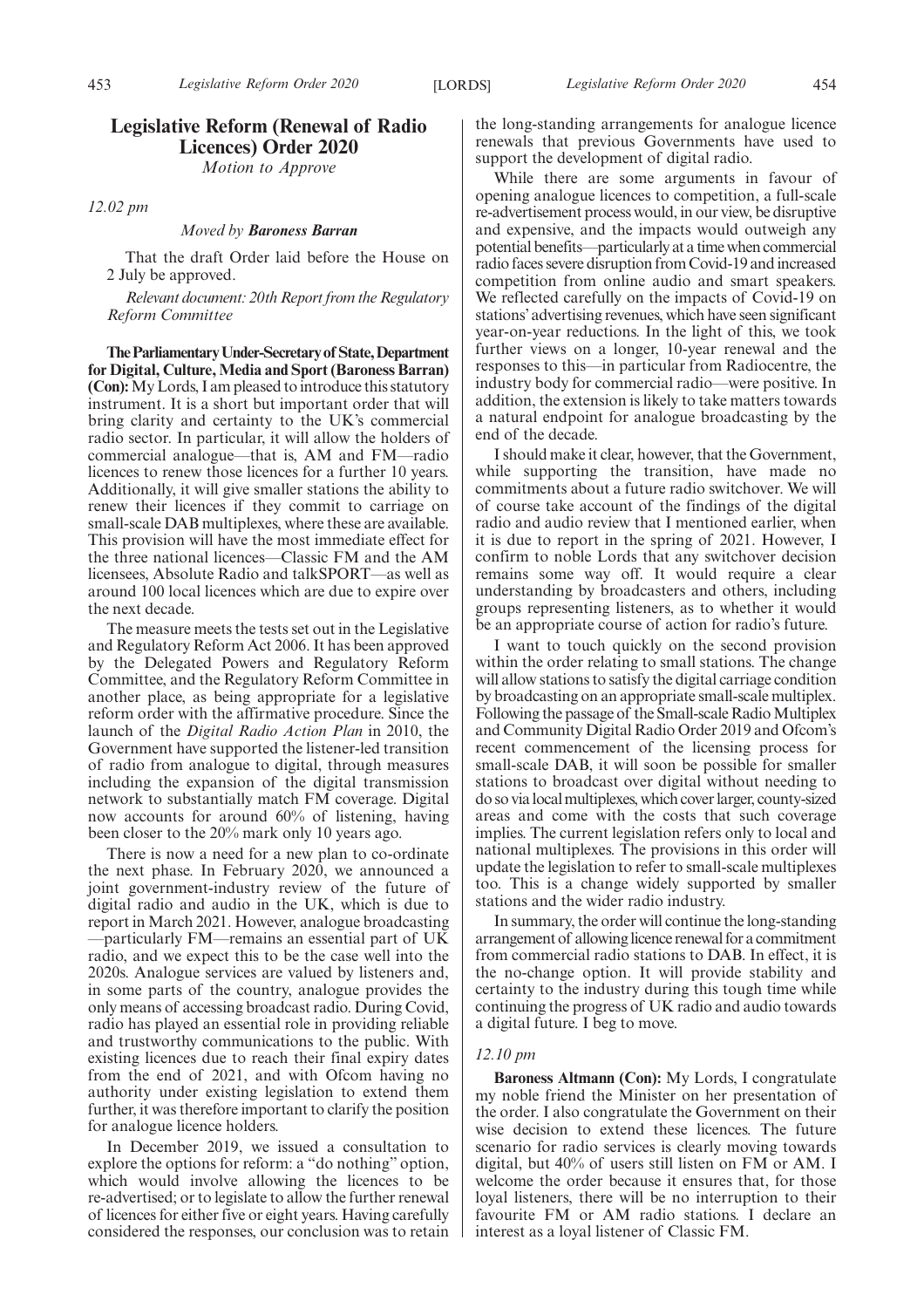I believe that the Government's decision is commendable, having gone through the exercise that my noble friend explained and taken into account the disruption caused by Covid both to the country at large and to the advertising revenues for these stations. Extending rather than requiring reauthorisation will save these radio stations the cost and hassle of submitting a new application while giving them at least some certainty in the current uncertain environment.

Some 55 local radio multiplex services provide DAB radio stations. I support the extension to small-scale multiplexes; they can be so important for selective audiences with particular interests. I understand that these analogue services are being required to commit to a digital future by being on a national, local or small-scale DAB multiplex, but can my noble friend confirm the investigations being made by Ofcom and the progress reports that may be required over the next few years in terms of that changeover to digital?

I have one further question, which relates to Ofcom's verification of the technical information in each local radio multiplex licence to make sure that it has the required and expected coverage and that there are no cutbacks in services to certain areas around the country. As my noble friend rightly said, so many people particularly elderly citizens—are relying on radio during the pandemic. Some cannot see; they can only hear. For them, radio is a real lifeline. I therefore welcome the current measures and I congratulate the Government on their decision to extend these licences.

#### *12.13 pm*

**Lord Berkeley of Knighton (CB) [V]:** My Lords, I declare my interests as listed in the register. It is a pleasure to agree with both the previous speakers: the noble Baroness, Lady Altmann, and the Minister. I do not think that I could take issue with anything they said.

To me, this affirmative approval Motion seems an eminently sensible move by the DCMS. We know that there is a considerable audience for commercial radio: as many as 36 million listeners per week. Of course, the Covid-19 pandemic has meant that communication and home entertainment have acquired even more significance.

As a BBC broadcaster for many years, I welcome the scope of the market—and, indeed, making it even larger—and the offering of alternatives, which helps keep the BBC on its toes. Local and national choice can only be good for competition, and therefore enriching for the audience, but, as we have heard, there is another pressing issue that we must consider carefully: largely for topographical reasons, many areas simply do not enjoy digital coverage at all, and sometimes only variable analogue coverage as well. I ask to the Minister to confirm that we will not move to a digital spectrum until we have sorted this out.

I speak from an area here in mid-Wales, in the beautiful Welsh Marches, as a case in point. In order to speak to your Lordships today and to broadcast from here, I have had to invest in a series of booster amplifiers and advanced technology—and it is still variable. I hope that I will not offer an example of that in the next couple of minutes.

I know that the Government want to extend digital and internet coverage to everyone—I applaud that ambition—but until it is realised, we simply must retain the broader spectrum of analogue and AM signals to allow listeners access to information, which is often vital to our general well-being currently, as we have heard. To that end, we need to continue to underpin the strong growth in DAB until everyone has the same access across the country. This is not unlike the need for petrol stations until electric charging points are so plentiful that we are not disenfranchising those people in rural and remote communities, particularly, where transport and digital access are thin both on the ground and in the air.

The other important point, which was made to me by industry representatives and which the Minister also mentioned, is that, should this legislative reform order not be enacted, scores of stations currently living on a financial tightrope might fall owing to the cost of having their licences readvertised. These include prominent stations such as Classic FM—a healthy and complementary alternative to BBC Radio 3, where I hope the noble Baroness, Lady Altmann, might visit us occasionally—but also stations such as Kiss, Heart, LBC and Jazz FM, as well as many much smaller independent stations. The sector contributes to the UK economy £638 million in gross value added and more than 12,000 jobs. In addition, it offers alternative support at the local and national level to broadcasters that the BBC may not be able to retain.

I support this Motion absolutely.

#### *12.17 pm*

**Lord Kirkhope of Harrogate (Con) [V]:** My Lords, let me say at the outset that I of course support the proposals before us, which have come about following much consultation and discussion. I do not intend to comment on the special procedure demanding a legislative reform order in this case; I assume that all the criteria in the 2006 Act, to which my noble friend the Minister referred, have been met.

The proposals throw up a number of issues that, in my view, also require attention if we are to ensure the balanced and fair future development of radio broadcasting in this country. We can all be nostalgic especially on a Friday morning—but I speak as one who campaigned in the 1960s for the freeing up of the provision of radio services. Radio Caroline, Radio London, Radio 270 and others operated on the edge of law but they were exciting at the time to young people like me. Luckily, I was able to get more involved by advising the Government on the preparation of the White Paper ahead of the legalisation of commercial radio in the Sound Broadcasting Act 1972. In 1973, I was then part of one of the first consortia to apply for a radio licence. I remain part of the community radio movement today.

I say all this because, to this day, I have retained a list of the then Independent Broadcasting Authority's requirements, which formed the basis of the grant of a licence for what were essentially regional and local services in 1973. The strict hands-on approach of the then IBA chair, the late Lord Aylestone, included rules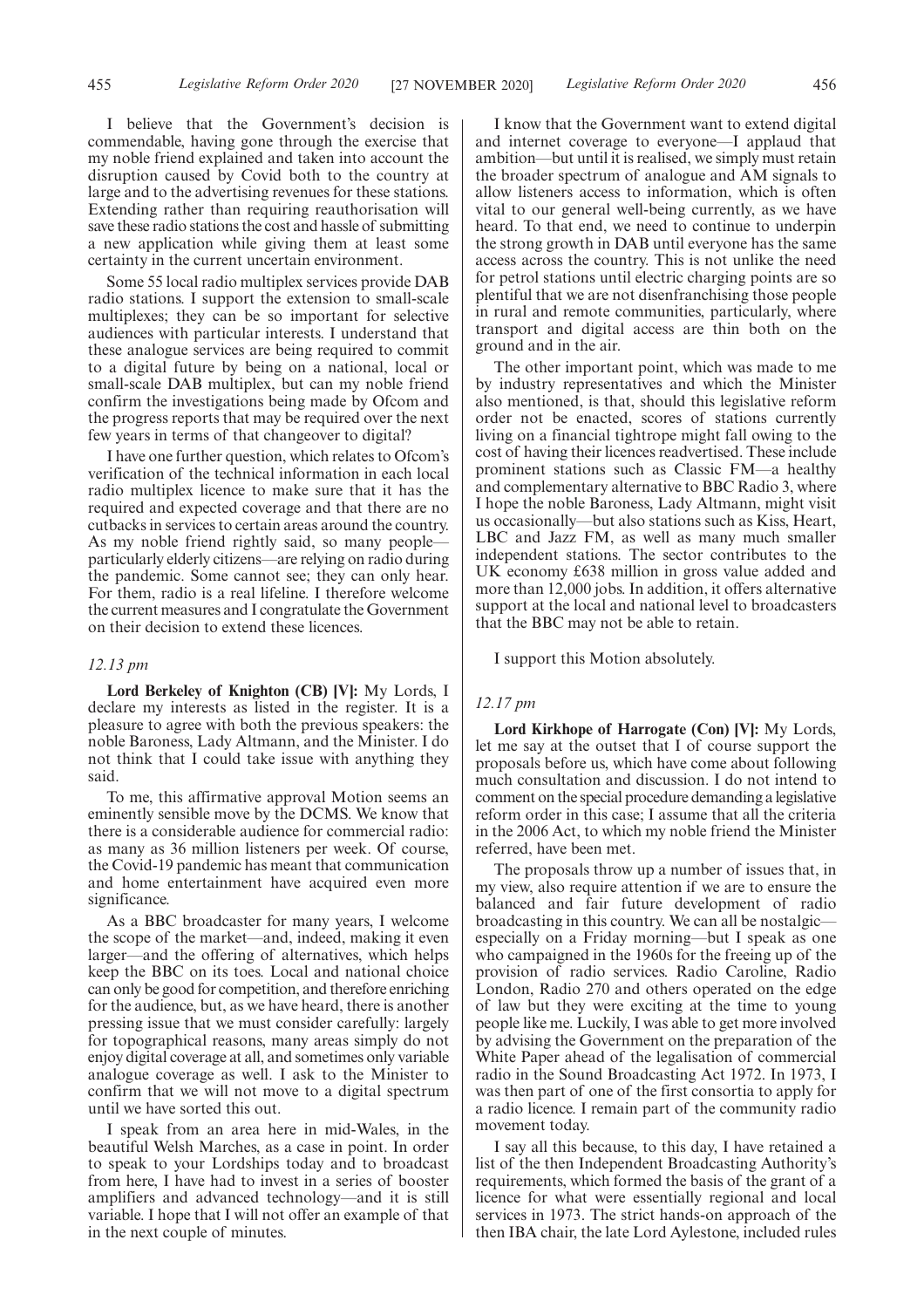[LORD KIRKHOPE OF HARROGATE]

about the type of advertising, the level of local content, technical requirements and the mix of directors and shareholders. He also ruled:

"The pursuit of commercial objectives must not become the company's dominant activity to the detriment of programme standards."

To some extent this mirrored a similar requirement for ITV, where companies had to reflect the regions where they were based and often where their shareholders were based too.

I say all this in the full realisation that the measure before us is technical and administrative in nature and is of the 21st, not the 20th century, and of course things move on. But that is the problem. The emergence first of FM and then DAB and DAB+ frequencies has changed the quality and nature of the transmission of programmes. Advertising revenue and placement has also changed, and some national stations have been authorised and licensed.

The appetite of the public for radio as opposed to TV is still strong, even though social changes are also changing the way we listen to it. Technical changes have provided massive opportunities for new ideas, but they could and should still concern local and regional communities and provide an even greater diversity of programmes. During the Covid crisis, it is the BBC local radio stations that for many people have been the mainstay for receiving local news and guidance, and in my opinion, no BBC director-general should dare to damage or denude those stations.

Ofcom, the present regulatory body for commercial radio, should also be concerned to continue to protect the mix of news, current affairs and community guidance from commercial stations which are being lost in many parts of the country. The consolidation of programmes and networking of production goes on apace. Well-loved, established local stations that obtain licences after having to demonstrate their community connections are, one by one, being absorbed into the megaconglomerates that now seem to control the sector. In the region where I live in Yorkshire, a large number of local stations have lost their special identity as their out-of-town owners dispose of local staff and content, and simply hijack the licensed frequency to pump out centrally edited music that is obtainable in various other ways, either from national broadcasters or through web streaming services. That simply should not have been allowed.

I understand the pragmatism of these proposals and the new conditions requiring digital radio multiplexes to be made available, but how are the Government and Ofcom going to make sure that if such conditions are met, this will then allow others, apart from those getting extensions to their licences, to really enter this field and restore some of the services to the communities which Ofcom has allowed to be curtailed by the present licensees? Can my noble friend elaborate on this? In hoping for entrants to such broadcasting, can she say how they will be controlled? Even though I want to see this element of the proposals work out, we must not allow or encourage new community radio operators to work to lower standards, but aspiring broadcasters must also not be deterred by excessive and inappropriate fees and charges imposed by Ofcom.

Ofcom claims that it still demands compliance with such things as character of service, but since 2008, it has allowed more flexibility in the format of licensed stations. What used to be strict requirements are too often now fudged or ignored. Surely the process of networking, which I mentioned earlier, is a fundamental breach of the basic principles to follow an agreed format.

I accept what is proposed in the order. It sounds reasonably sensible, but please will my noble friend give me the reassurance that in the now ongoing major review into digital radio and audio, the consultation will be wide enough to cover all interests, especially those who want to retain truly local services that inform and assist? I understand that the report of the review is due in March. I hope that my noble friend is satisfied that it will be ready by then, but in this case, might it not be better to have a little more time so that we can ensure that the future of radio in the UK is properly and fairly constituted?

#### *12.23 pm*

**Baroness Gardner of Parkes (Con) [V]:** My Lords, I support the introduction of this instrument, but in particular, I want to talk about the changes to the radio licences renewal order, which seeks to recognise small, local radio stations. We cannot underestimate the importance of the provision of radio services during the coronavirus pandemic both in sharing information locally and in helping those who would otherwise feel isolated to be connected to the outside world. The instrument helps to recognise the essential importance of small, local radio service providers, and I have no doubt that they will play a key role in the future.

#### *12.25 pm*

**Lord Foster of Bath (LD):** My Lords, I welcome the order and in doing so I particularly welcome, as others have said, the addition to it of small-scale multiplexes and the potential benefit that that could bring. Before I say anything further, however, I want to give huge praise to the Government for achieving something that I have never seen before. I have spoken in a number of debates recently and have had to look through explanatory memorandums that, frankly, I have not begun to understand. The explanatory document, as it is called, that we have been provided with for this debate is exemplary. I praise it and ask the Minister to pass on my thanks to all those in her department who were responsible for its production.

I have only two things to say about the order. The first is that the Minister referred to the announcement made back in February that there will be a review of digital radio. I believe that this is long overdue. The Government promised that when certain criteria of radio listenership were met, there would be a review. Those criteria were met in May 2018. In May 2019, the Government announced that they intended to have a review, but it took them until February 2020 to announce that review. We will not get the results until March 2021, and no doubt several months after that before we get a response from the Government on what they intend to do.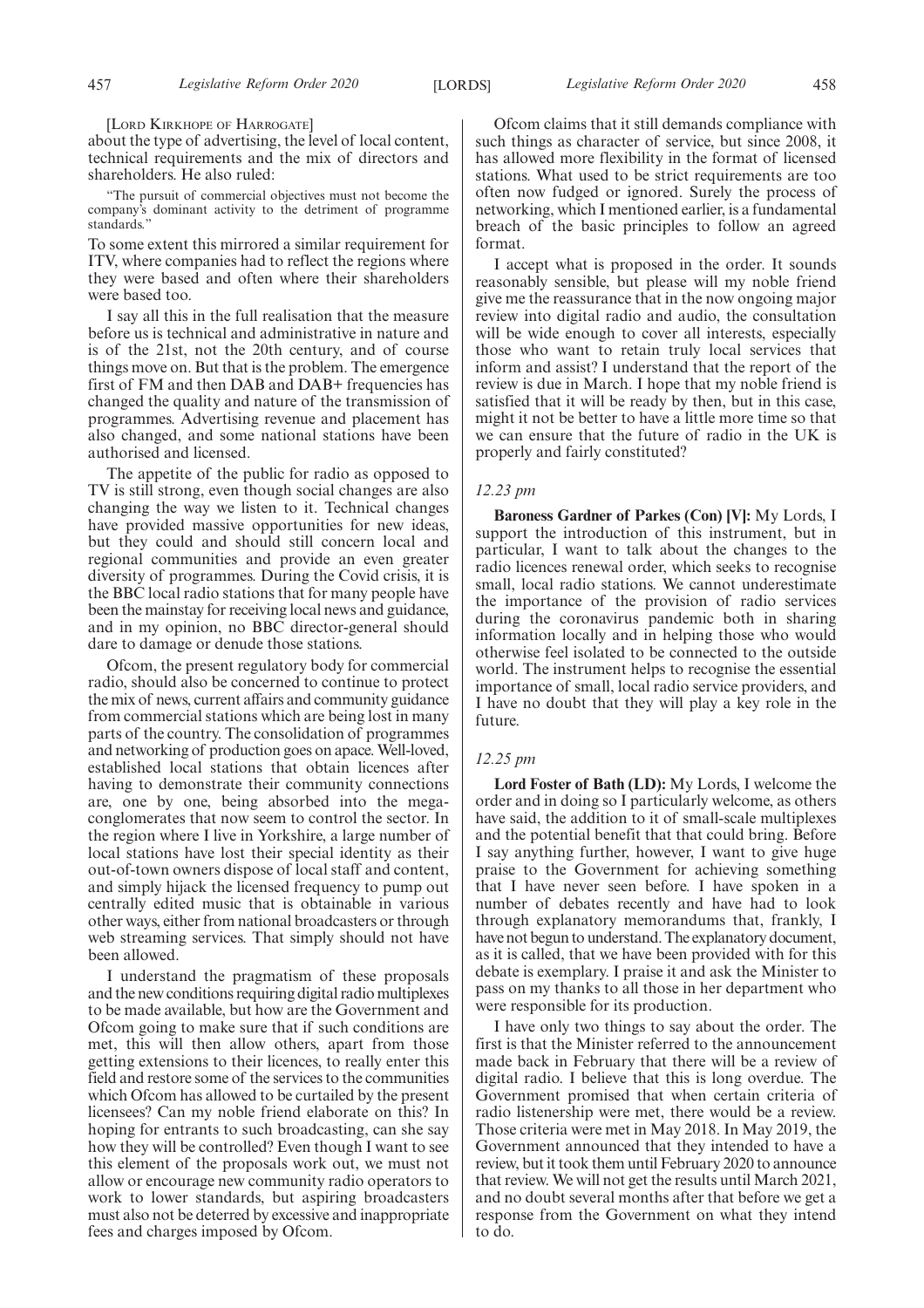This will not be a pleasure for the noble Baroness, Lady Altmann, to hear, but I have long argued that we should be more urgently looking to have the same sort of radio switchover as we have had so successfully in relation to television. I am firmly convinced that were the Government to invest money in improving the digital infrastructure, there would be huge benefits not just in terms of radio listening, but so much more; that funds would be saved for the operators in that they would not have to have dual transmission; and that there would be an enormous benefit to the Treasury through the auction that could then take place of the analogue spectrum that had become available. I am disappointed that the Government have adopted what they call the "listener-led" approach, and I note that the Minister has said that she "reasonably thinks" it is likely that analogue will come to an end by the end of the current decade—another 10 years—which I personally believe is a wasted opportunity.

The other thing I want to remark on is the comments made by the noble Lord, Lord Kirkhope, and the noble Baroness, Lady Gardner of Parkes. Both referred to the vital importance of local radio. In my view, local radio has been diminished by the reduction of the requirements being placed on it. Now, far too often, as the noble Lord, Lord Kirkhope, pointed out, they are putting out the same music that you can hear on any other station. We need to look at ways of regaining genuine local radio that covers local news issues, holds local politicians to account and tells the stories that involve local people. That, sadly, is being diminished in this country. The addition of the small-scale multiplex and the possibility that that brings for new entrants is of course very welcome. It is one of the reasons I support this order, but of course there are other huge benefits in the order in that it will save the readvertising costs that would be incurred.

#### *12.29 pm*

**Lord Stevenson of Balmacara (Lab) [V]:** My Lords, I thank the Minister for a very clear introduction to this order and echo the comments made by the noble Lord, Lord Foster, on the very good explanatory document, as he rightly called it, which accompanied it. It was easy to read and gave us a lot of information that we would otherwise have had to root around for.

Like some other noble Lords who spoke in this debate, I recall the 2015 statutory instrument, which gave existing licence holders a five-year renewal of their licences. A key point that emerges from today's debate is how the arguments have changed over those five years. The key debate then, as the noble Lord, Lord Foster, has said, was whether and when digital switchover would take place.

The case was made pretty convincingly—I am sorry that the noble Lord, Lord Vaizey, is not speaking today, because he would recall saying this—for a two-tier test: the Government wanted to make sure that audiences would lead the way, with more than 50% of listening being digital, and that, perhaps ironically given later policy changes, new cars would be sold with digital radios. I have never managed to buy a new car, but I gather from friends who have that that has now happened, and all new cars have digital radios. We know that audience figures have moved ahead, so there should be

no question, as the noble Lord, Lord Foster, has said, that we should be discussing when, and in what way, the Government are going to announce a digital switchover. But as he said, we now have fudge. There is a natural end-point to analogue at the end of the decade, but no commitment—I repeat, no commitment being made here today by the Minister that that will happen or how.

The problems raised by other speakers, including the noble Baroness, Lady Altmann, and the noble Lord, Lord Berkeley, about reach, and the need to ensure that the quality that comes with digital is available to all who wish to use it, are being solved by the small-scale digital multiplexes. I very much welcome that section of the statutory instrument. It is the answer to a lot of the problems we have.

Seen in this light, it is probably inevitable that existing licences need to be extended, but it is a bit ironic that the consultation was on a five-to-eight-year period and we are getting 10. Whatever happened to competition in the radio world? I appreciate the severe difficulties that companies are going through at the moment, but I thought that this Government believe that competition is the way to raise standards and make sure that public services are properly organised. When she comes to respond, perhaps the Minister could talk more about the role of Ofcom in promoting competition among existing services.

Inevitably, we want to support this. Radio provides a source of comfort and companionship through difficult times. It plays a valuable role in supporting mental well-being, which is often underplayed, enabling listeners to feel connected during a period of enforced isolation, particularly in this pandemic. It is also one of the most trusted sources of news and information, which is again important during the pandemic. It is not surprising to discover that listening numbers have been raised and now nearly 40% of people are listening to more radio than before the lockdown.

So this is a good story, but unfortunately there are sustainability consequences, because the difficulty facing companies is that the advertising that supports many radio services is collapsing. There needs to be thought about that. When she responds, could the Minister talk about other ways in which radio might be supported? Are there any other plans that might be brought forward to support the arts more generally? Radio is, in some senses, part of that community and needs support. Would she comment on the ongoing consideration of an advertising tax credit for UK media, which might stimulate demand and boost economic recovery?

The key question is whether the companies that currently hold licences will continue to do as they have in the past, which is to invest in DAB and make sure that we are ready for the switchover, as and when it naturally occurs. Saving costs by reducing the need to apply for new licences is a sensible way forward, but we need to think harder about competition and how services can be improved, if there is not going to be a change of licence and churn in that way. That will be the way that listeners stick with the radio that they love and know, carrying forward the need for investment in it.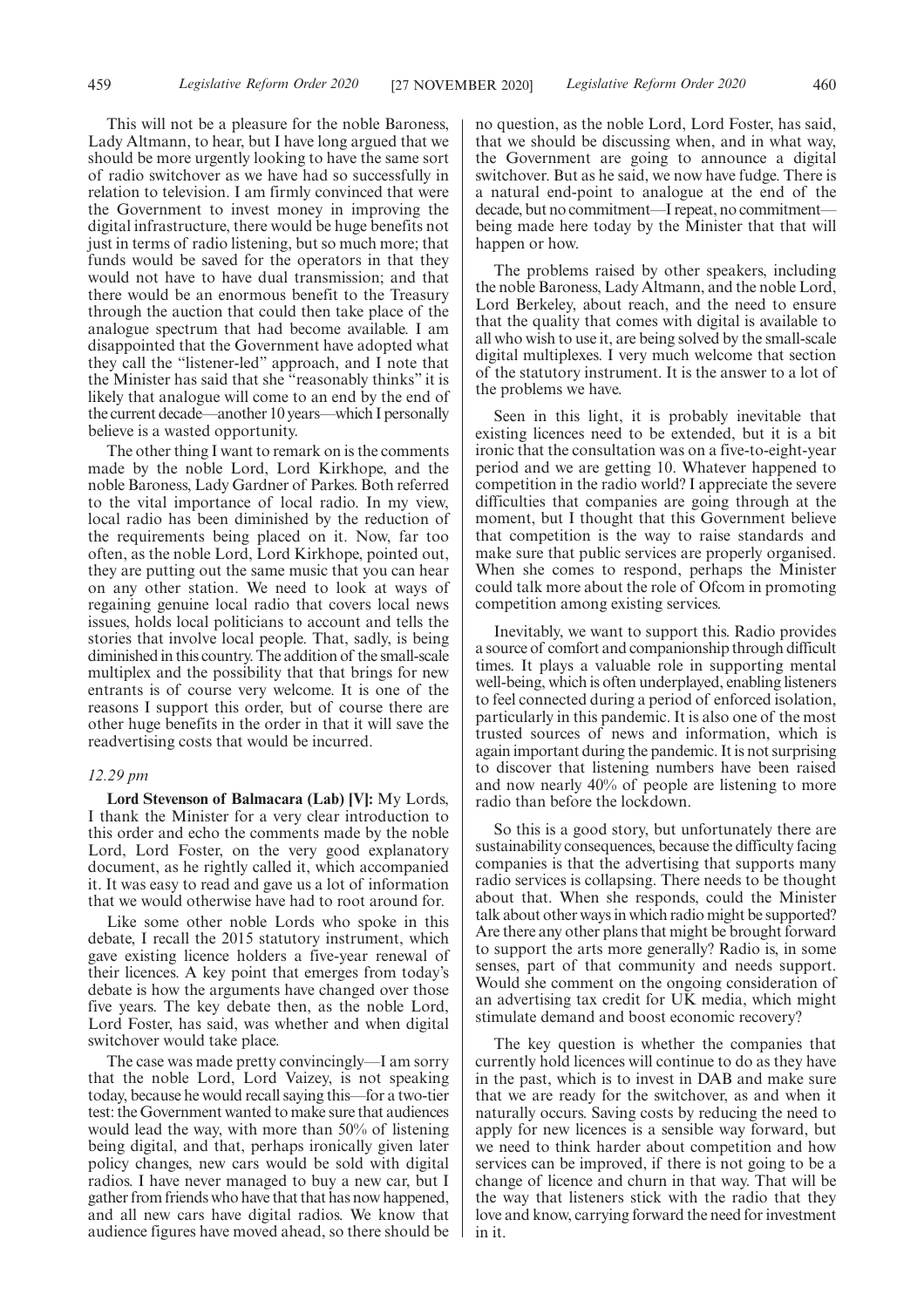#### *12.34 pm*

**Baroness Barran (Con):** My Lords, it has been a pleasure to debate this order with your Lordships, and I thank all noble Lords for the warm welcome they gave it. I will bask for a short moment in the huge praise from the noble Lord, Lord Foster of Bath, for the Explanatory Notes, which was echoed by the noble Lord, Lord Stevenson of Balmacara. I absolutely support that and thank all those involved in preparing the notes for their clarity and ease of use.

A number of your Lordships, including my noble friend Lady Gardner and the noble Lord, Lord Berkeley, emphasised the importance of local radio during the recent difficult months of the pandemic and the critical role that those stations have played in communicating messages, particularly on public health and Covid, in many parts of the country and in many community languages, which is of such critical importance.

My noble friend Lady Altmann and the noble Lord, Lord Stevenson, highlighted the significant impact that the radio sector has suffered as a result of the pandemic, with falls of 40% to 50% in advertising revenue. The noble Lord, Lord Stevenson, asked what else the department has done to support the sector. We have had the wider economic support packages, but DCMS has also negotiated a significant package of support for commercial radio stations, ensuring that smaller stations benefited from a six-month waiver of transmission charges, and we repurposed the Community Radio Fund to provide small grants to community stations that are facing financial challenges as a result of the pandemic. The fund has made a total of 112 grants, worth a little over £400,000, in two rounds. Finally, Ofcom has relaxed some regulatory requirements on the production of content to support radio stations to develop ways of working to cope with the lockdown and movement restrictions.

In response to my noble friend Lady Altmann's question on how we are working with Ofcom on smallscale DAB rollout, we are working very closely with the regulator. The closing date for the first round of applications was this week. Ofcom has been carefully testing small-scale stations, with trials running since 2015.

I also thank the noble Lord, Lord Berkeley, for his generous words. The Government, the BBC and commercial radio have all invested in the expansion of the DAB network. We recognise that more investment is needed in Wales, which is one of the issues that the digital radio and audio review will look at.

Concerns were raised by my noble friends Lord Kirkhope and Lady Gardner, and the noble Lord, Lord Foster, about the risk of the reduced availability of local radio and loss of local content. As I have already said, the Government recognise the important role that radio plays in the provision of local news and information. However, the context in which it operates is clearly changing dramatically, as a result of structural and technological factors. We all know that there is a proliferation of ways to consume audio content, a shift from local to national listening, and greatly increased competition for advertising spend from the expansion of digital media and the rapid growth in online advertising.

However, Ofcom, which issues guidance on localness, has made no changes to the local news or information requirements for local stations, and those requirements will not be affected by this order. Indeed, following the consultation on future commercial radio regulation in 2017, we committed to strengthening local news and information requirements, which are the key public service aspects of local commercial radio, and to extending them to digital radio stations. We hope to bring forward legislation on commercial radio reform when parliamentary time allows.

The noble Lord, Lord Stevenson, referred to a "fudge" regarding the digital switchover dates. The specific issue of whether a formal managed switchover should take place, and if so when, will be considered as part of the review, as I mentioned, and we will get that report by the end of March 2021. Again, and to reassure the noble Lord, Lord Berkeley, no decision has been made to date as to whether or when a switchover should take place.

To return to the provisions of the order, we believe that it will allow commercial radio stations to focus their efforts at this difficult time on continuing to deliver the vital news and entertainment that listeners value most, while supporting the ongoing transition to a digital future for the radio sector. I commend it to the House.

*Motion agreed.*

*12.41 pm*

*Sitting suspended.*

## **Covid-19: Devolved Administrations**

*Private Notice Question*

*1 pm*

#### *Asked by Lord Morris of Aberavon*

To ask Her Majesty's Government what further steps they are taking to ensure a common approach between the UK Government and devolved administrations for COVID-19 related matters.

**Lord Morris of Aberavon (Lab) [V]:** My Lords, I wish to ask a Question of which I have given private notice, on what steps, further to the joint Statement on UK-wide Christmas arrangements by the UK Government and devolved Administrations on Tuesday 24 November, Her Majesty's Government will take to ensure a common approach to other Covid-19-related matters.

**The Minister of State, Cabinet Office (Lord True) (Con):** My Lords, the UK Government are committed to working with the devolved Administrations to protect the health of our citizens, communities and economies. We published a Statement on 25 September setting out this shared commitment, and our UK-wide approach to arrangements at Christmas is an example of it working in action. We will continue our substantive ministerial, official and scientific engagement to protect the lives and livelihoods of citizens across Scotland, Wales, Northern Ireland and England.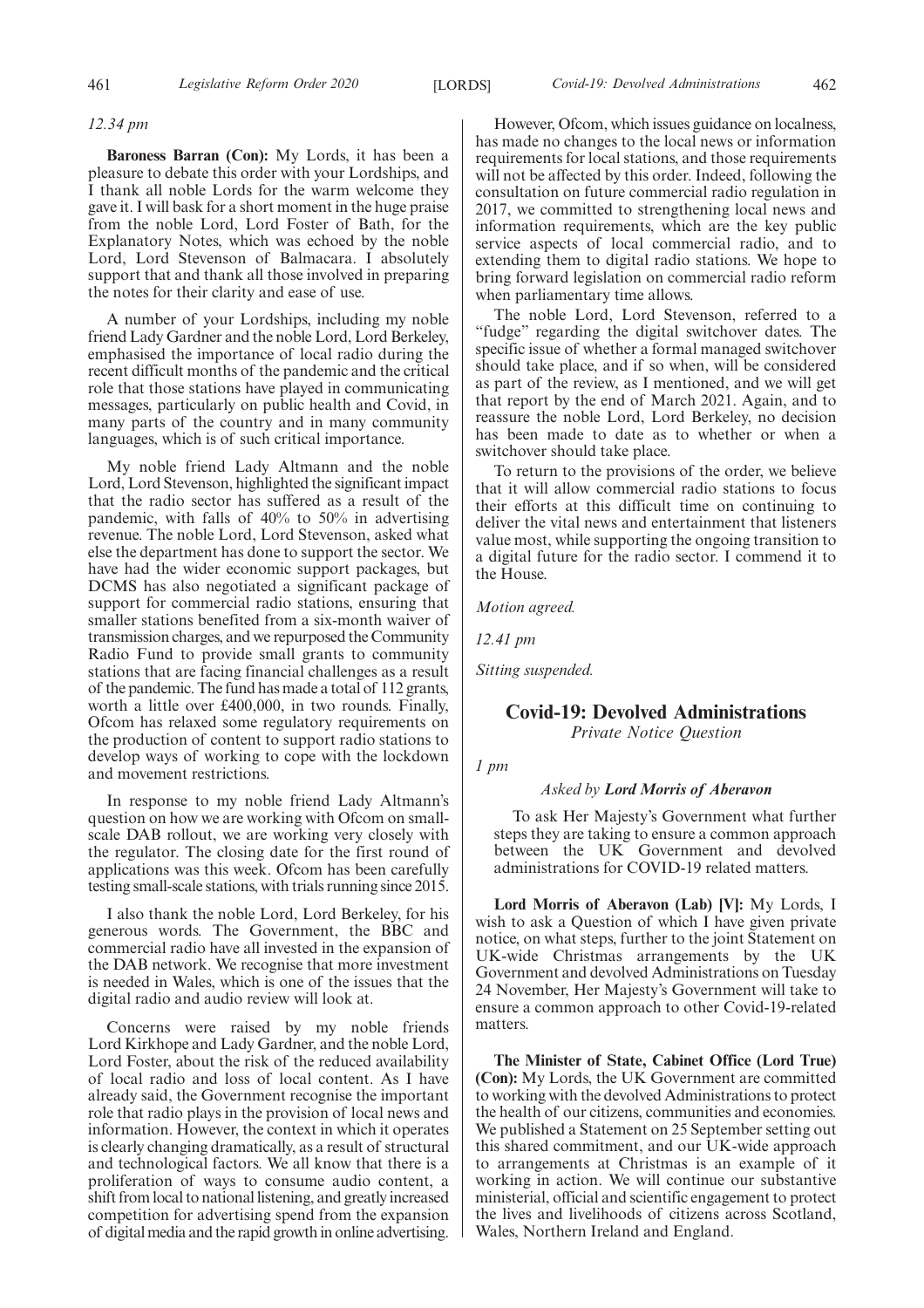**Lord Morris of Aberavon (Lab) [V]:** My Lords, I am pleased at what, at last, has been achieved by the four Governments. As drafter of the first Welsh devolution Bills, I would always fight for the right of devolved Governments to take their own decisions on devolved matters, but I never contemplated that there would be so many differences on decisions around infections which know no boundaries. Has the apparent stubbornness been in Whitehall, Cardiff, Edinburgh or Belfast?

**Lord True (Con):** My Lords, I cast stones at nobody. I agree with the noble and learned Lord that co-operation is always the best route forward and posturing is never helpful. The Christmas alignment arose from a joint meeting at very high level on 2 September, which was followed up by four further high-level conversations. It is an example of co-operation in action.

**Baroness Barker (LD):** My Lords, speaking as a Scot, Christmas is a secondary festival to new year for many of us. What steps have been taken to address issues of cross-border policing for the whole of the festive period?

**Lord True (Con):** My Lords, as the noble Baroness knows, I am not a line Minister on this specific question, but I will ensure that she is advised on the matter.

**The Deputy Speaker (Lord Brougham and Vaux) (Con):** The next speaker is the noble and learned Lord, Lord Mackay of Clashfern. He is not answering, so I call the noble and gallant Lord, Lord Craig of Radley. There is a problem with the sound, so we will come back to the noble Lord. I call the noble Lord, Lord Reid of Cardowan.

**Lord Reid of Cardowan (Lab):** My Lords, like many in this Chamber, I very much welcome the UK-wide discussions to help us combat Covid. It is always better when we are helping each other. In that context, how much, as a total, have the UK Government distributed in consequentials and Covid-related expenditure to Scotland, Wales and Northern Ireland?

**Lord True (Con):** My Lords, the noble Lord asks a very important question. I fear I cannot answer with a specific figure, but I will write to the noble Lord and advise others on that matter. As he says, the UK Government have procured vaccines for the whole of the United Kingdom. The Joint Biosecurity Centre, part of NHS Test and Trace, is UK-wide, and the UK Government provide testing capacity to all the devolved Administrations, including operating testing sites across the United Kingdom. Mutual aid and co-operation across and between all four nations has, in our judgment, been a key part in ensuring that PPE gets to where it is needed. I will write on the figures.

**The Deputy Speaker (Lord Brougham and Vaux) (Con):** I call the noble and gallant Lord, Lord Craig of Radley. There are still problems. I call the noble Lord, Lord McNally.

**Lord McNally (LD) [V]:** My Lords, I am sure the Minister would agree that optics are important in fighting a campaign. One problem that we face in fighting the Covid epidemic is that quite often the Prime Minister has seemed to be uttering appeals from the imperial Parliament. Should not he take advice from, or the example of, his hero Churchill, who in 1940 who brought in the Opposition and presented a national front? Should not a special COBRA meeting be set up and meet regularly, involving opposition leaders and the leaders of the four nations? That would send a message of national unity that is missing at the moment.

**Lord True (Con):** My Lords, again, I do not agree with taking this to my right honourable friend the Prime Minister who leads in taking decisions and is involved in conversations. I think it is more important to stress the point made by the noble Lord, Lord Reid, that there is active, high-level engagement across the Governments and that is securing progress. We believe in devolution, and the devolved Administrations have public health responsibilities. I repeat that co-operation exists and should continue to exist.

**The Deputy Speaker (Lord Brougham and Vaux) (Con):** I call the noble and gallant Lord, Lord Craig of Radley. The problems continue. I call the noble Lord, Lord Jopling.

**Lord Jopling (Con) [V]:** My Lords, I want to add to the contribution of the noble Baroness, Lady Barker, about the position of Scotland and the jubilation which surrounds the new year. In the north of England we have over the years been accustomed to a massive migration of Scots going back to Scotland for new year and then coming back to England or elsewhere afterwards. It is essential that the rules that apply to Christmas also apply to the new year so that the Scots can fully enjoy their traditional holiday. Therefore, it is crucial that there is the utmost co-operation between the devolved Administrations, particularly with Scotland, so that jubilation does not increase the level of Covid outbreaks.

**Lord True (Con):** My Lords, I said to the noble Baroness, Lady Barker, and I say to my noble friend that, of course, I appreciate the importance of new year, particularly in Scotland, but to many others. I cannot advise the House specifically on this position, as I explained in answer to the earlier question, but I will take away the questions raised and seek further advice for your Lordships.

**Baroness Meacher (CB) [V]:** My Lords, the Government and the DAs are right to prioritise children's schooling. However, this is endangering the lives of those parents who are at exceptional risk from Covid. They are told by the Government to self-isolate, yet have children coming home from school every day, often having been exposed to Covid. I declare my personal interest. Can the Minister work with the DAs to ensure that these parents are at the front of the queue with front-line health workers for the first MHRAapproved vaccine? If not, we can expect excess deaths among these relatively young parents.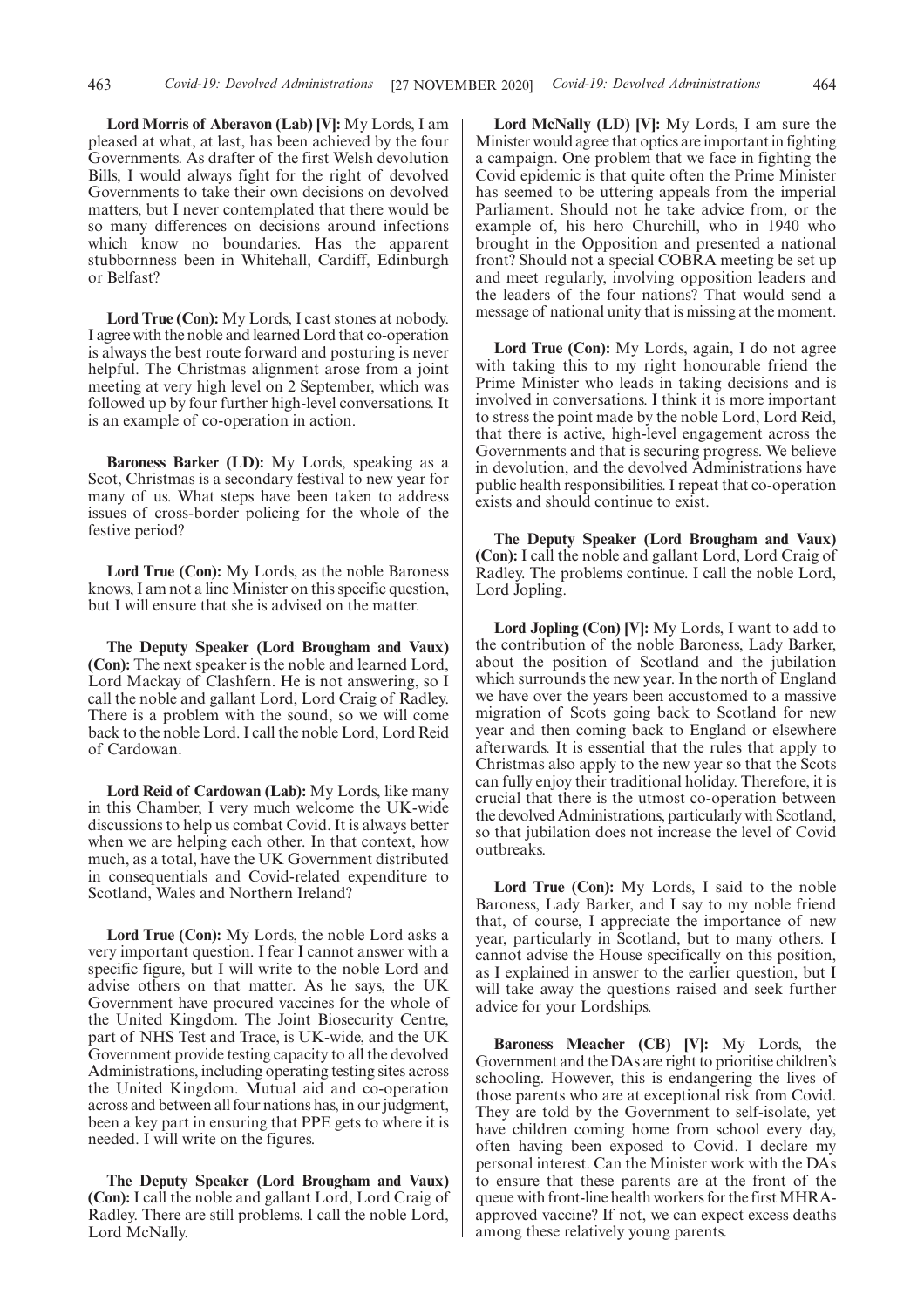**Lord True (Con):** My Lords, the noble Baroness makes a very important point. It is obviously within the wider construct, which is that it is vital that young children secure education at the most formative stage of their lives—I think that there is broad agreement on that. Regarding the very important specific issue that she raised, as she knows, there is constant discussion between the chief medical officers of the four devolved Administrations, and I will ensure that her question is brought to the attention of all those involved.

**Baroness Wilcox of Newport (Lab) [V]:** My Lords, I am grateful to my noble and learned friend Lord Morris of Aberavon for securing this important Private Notice Question. In recent months, we have seen increasing divergence in the approaches taken across the four nations of the UK. We welcome the recent agreement regarding restrictions over the Christmas period and hope that it represents the beginning of a shift in the Government's relationships with the devolved Administrations in relation to the pandemic and, indeed, other issues. Can the Minister confirm what, if any, new structures will be put in place to formalise dialogue and data exchange across the four nations as we move into the new year and the next—and, I hope, final—phase in the fight against this awful disease?

**Lord True (Con):** My Lords, I repeat what I said before. There is a public health responsibility, which is devolved, and obviously decisions are taken by the devolved Administrations on how they wish to apply and use those powers. As I indicated, a network of co-operation exists: I gave the example of over 20 calls involving my right honourable friend the Chancellor of the Duchy of Lancaster and the senior Ministers involved in the devolved Administrations, and the CMOs meet regularly. Christmas has been a good example, but we must work within the devolved structure and in line with how all those involved choose to operate it.

**Lord Wigley (PC) [V]:** My Lords, I very much agree that there should be close co-operation between the four Governments on arrangements to facilitate travel across the UK over the Christmas break, but does the Minister accept that the devolved regimes would find this very much easier if the Westminster Government gave them adequate notice of their intentions, to enable timely discussion to take place before final decisions were made? Co-operation is a two-way street. For it to blossom, it must be on the basis of mutual respect, but that has not always been evident from the Prime Minister over the past eight months.

**Lord True (Con):** My Lords, I have an arm's-length brief on meetings, discussions and calls that have taken place at various levels, in addition to the continual engagement at official level. I am glad that noble Lords are pleased with the example of Christmas co-operation, but I think that the best way forward is to throw not stones but co-operation at each other. We have sought a co-ordinated approach wherever possible and where the evidence shows that this will make the response more effective. This co-ordination has taken place in many aspects of the response, including travel corridors, higher education and the work of the Joint Biosecurity Centre.

**Lord Haselhurst (Con) [V]:** My Lords, should we not all recognise that, unlike in a real war, the present Government are fighting an invisible and still not fully understood enemy, while being offered an array of conflicting expert opinions in the full glare of publicity? Therefore, great restraint really has to be exercised if we are to help bolster public resolve, which, in the end, is what we all depend on if this virus is to be defeated.

Lord True (Con): My noble friend makes an extraordinarily important point, and indeed it is something that is always emphasised by the Prime Minister and all the others who speak to the nation. A lot rests on us—the way that we behave, our sense of responsibility and our common resolve. We should not let those things flag. I frequently note now as I walk down the road that people make no effort to social distance at all. That is in sharp contrast to the observance of space, which was in practice in the original lockdown. Washing your hands, giving space and observing the rules are very important.

**Baroness Finlay of Llandaff (CB) [V]:** How often are the four leaders scheduled to meet? Does the Minister recognise that in Wales the distance-aware message means that people still consistently create distance in the street? Also, can he tell us what agreed UK-wide permissions are in place to allow very close relatives of people who are dying, whether they are at home or in a hospice, to visit, even across long distances? For these people, the memories of the last days and weeks will live on for the rest of their lives.

**Lord True (Con):** My Lords, I cannot comment on the timing of specific or planned meetings. I have assured the House that a very long and continuing process of engagement takes place. I understand the very sensitive point that the noble Baroness makes and I have sympathy for it. I do not know the specific position that may or may not have been agreed between the parties involved, but I will get advice and let her know.

**Baroness Quin (Lab) [V]:** My Lords, speaking as someone who lives in Northumberland not far from the Anglo-Scottish border and where people on both sides often identify as "Borderers", I am in favour of maximum co-ordination between the devolved authorities. Has the Minister seen the report of the Institute for Government outlining some of the problems that have been experienced and suggesting ways forward for working better together in future?

**Lord True (Con):** I have not seen the specific report, but I can only repeat that there has been extensive engagement with the DAs throughout the crisis, with regular ministerial engagement, including the calls that I have referred to, and devolved Administration attendance at COBRA meetings. As an example, I refer back to the question from the noble Baroness, Lady Finlay. Through discussions between the four nations' chief medical officers, we have also aligned advice and guidance to the clinically extremely vulnerable throughout the pandemic, dependent on restrictions in each nation at the time, and for the Christmas period. I assure the noble Baroness and the House that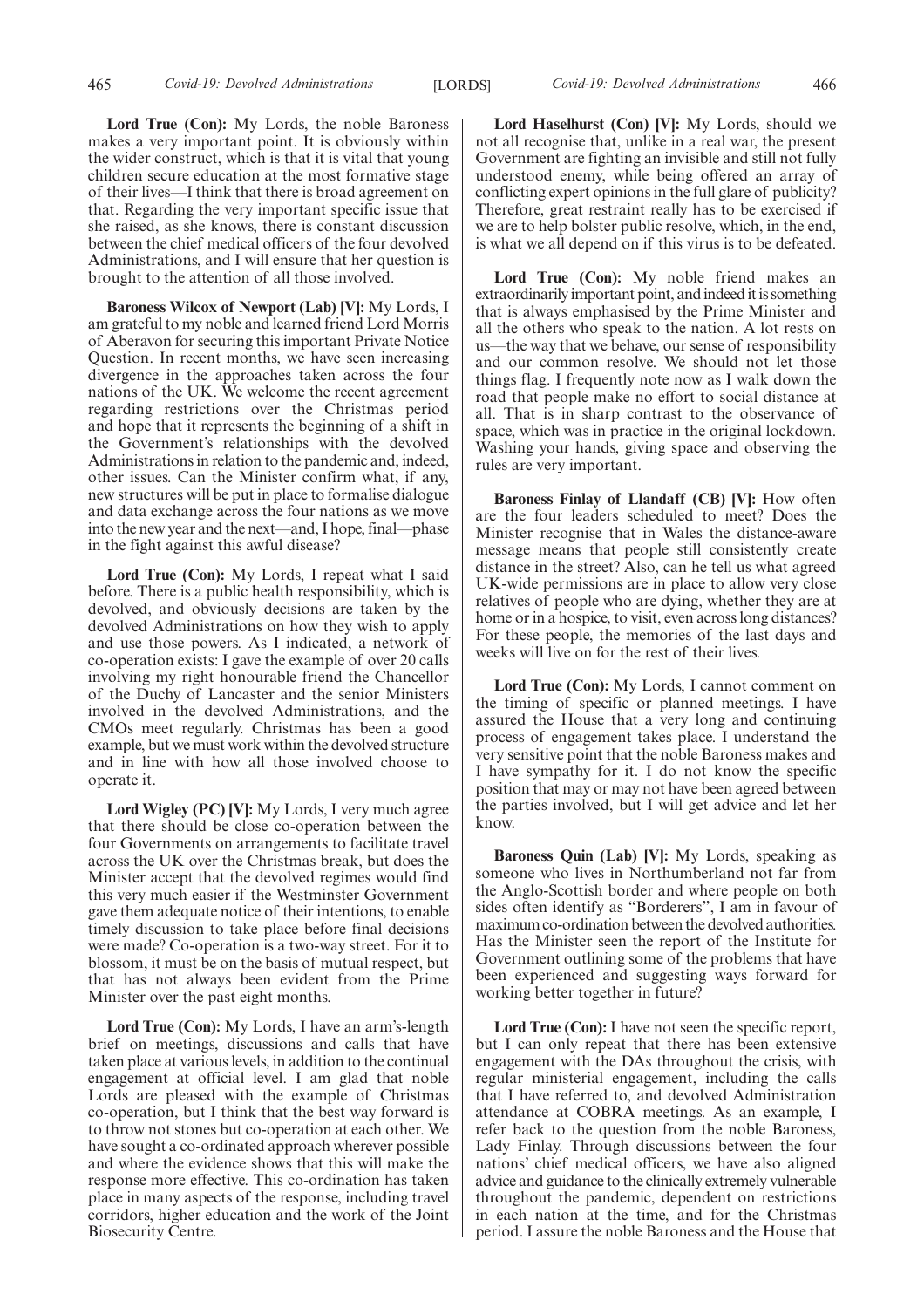the reality is a common desire to defeat a common enemy. I wish that we could accentuate that resolve and not pick at the occasional differences that arise. There is a lot of work to be done.

**The Deputy Speaker (Lord Brougham and Vaux) (Con):** My Lords, the time allowed for this Private Notice Question has elapsed. I am sorry about the lack of communication with the noble and gallant Lord, Lord Craig.

# **Supplementary Protection Certificates (Amendment) (EU Exit) Regulations 2020**

*Motion to Approve*

*1.19 pm*

#### *Moved by Lord Callanan*

That the draft Regulations laid before the House on 14 October be approved.

**TheParliamentaryUnder-Secretaryof State,Department** for Business, Energy and Industrial Strategy (Lord Callanan) **(Con):** My Lords, this instrument was laid before the House on 14 October. It seeks to ensure that the UK's supplementary protection certificate system takes account of regulatory changes arising from the Northern Ireland protocol.

Intellectual property plays a vital role in the UK economy; it supports creativity, ingenuity and innovation, and provides incentives for research and development. The life sciences sector is one of the UK's most valuable industries and is crucial to our success as a science superpower. It has consistently been the largest investor in research and development in the UK, investing over £4.5 billion in 2018.

Supplementary protection certificates, or SPCs, are a particularly valuable IP right for this sector. They provide a way for the industry to recoup the costs of developing a new drug, which the Association of the British Pharmaceutical Industry has estimated may exceed £1 billion. The SPC system is designed to operate as a balance between supporting the development of new drugs and ensuring that those drugs become available more cheaply, through competition from generics, in good time. This enables the NHS to benefit both from innovative new medicines and the wide availability of existing treatments. It is important that the system is as clear and comprehensible as possible, so that rights holders and third parties have certainty about what they can and cannot do in relation to such a valuable right.

It may be beneficial if I explain briefly how the SPC system currently works, to set the context for the changes in this instrument. Before medicines and agrochemicals can be placed on the market, they must be approved for use by a regulatory body. Extensive testing of the product is required to demonstrate its safety, efficacy and quality, which of course takes time. If the product is patented, there can be a significant delay before the rights holder can benefit from the exclusive rights provided by their patent. SPCs are intended to limit the effect of that delay. In order to qualify for the additional protection of an SPC, the product must be protected by a patent and must have a valid authorisation that allows it to be sold on the market in the UK. The SPC system derives from EU law, which will be retained as domestic law at the end of the transition period. The Government have previously taken legislative steps to ensure that the system will function in the same way before and after that point. Noble Lords may recall that they approved the most recent of these after a good debate in early September.

However, the Northern Ireland protocol will result in changes to how medicines and agrochemicals are approved in the United Kingdom. This will have an indirect effect on the SPC system. The protocol means that products placed on the market in Northern Ireland must be approved in line with EU regulatory requirements. This ensures that they can move freely between Northern Ireland and the EU, avoiding a hard border. Approval to place a product on the market across the UK may therefore be provided by more than one authorisation, with different territorial and legal scopes. As I mentioned, one of the conditions to get an SPC in the UK is to have a marketing authorisation for the product which allows it to be placed on the market in the UK. The current SPC system assumes, however, that there will be a single authorisation across the whole of the UK; it is not designed to accommodate the arrangements that arise from the protocol.

This instrument therefore amends the two retained EU regulations on SPCs to fit the new regulatory arrangements into the SPC system. Let me be clear: an SPC will remain a UK-wide right. There will not be separate SPCs for Great Britain and Northern Ireland. If a patented product has been authorised for sale somewhere within the United Kingdom—whether in Great Britain, Northern Ireland or the UK as a whole—an SPC may be granted. However, the protection provided by the SPC will extend only to the territory in which the product has been authorised. This preserves the link between the SPC and the approval for the product. Up until the point the patent expires and the granted SPC takes effect, the protection can be extended further if another authorisation is granted for the product, covering additional territory. But, once the SPC is in force, no further changes will be permitted.

Taking this approach provides certainty for all parties. It would not be fair for a third party to find that a legitimate action they had taken, in a territory where the SPC did not provide protection, suddenly became an infringement at a later date. This is why the scope of protection is fixed in place when the SPC comes into force. Similar limitations will apply to the award of an additional six months of SPC protection, which is available for products that have been tested for paediatric use.

In terms of engagement with business on these changes, IPO officials contacted representative bodies and individual businesses in the pharmaceutical and pesticides industries as well as the IP legal profession, of course, following the publication of the Command Paper on the protocol. They set out the potential effect on SPCs and invited comments. Officials met with those who responded to discuss the proposed changes in more detail and get views on whether any additional issues needed consideration. At a later stage, these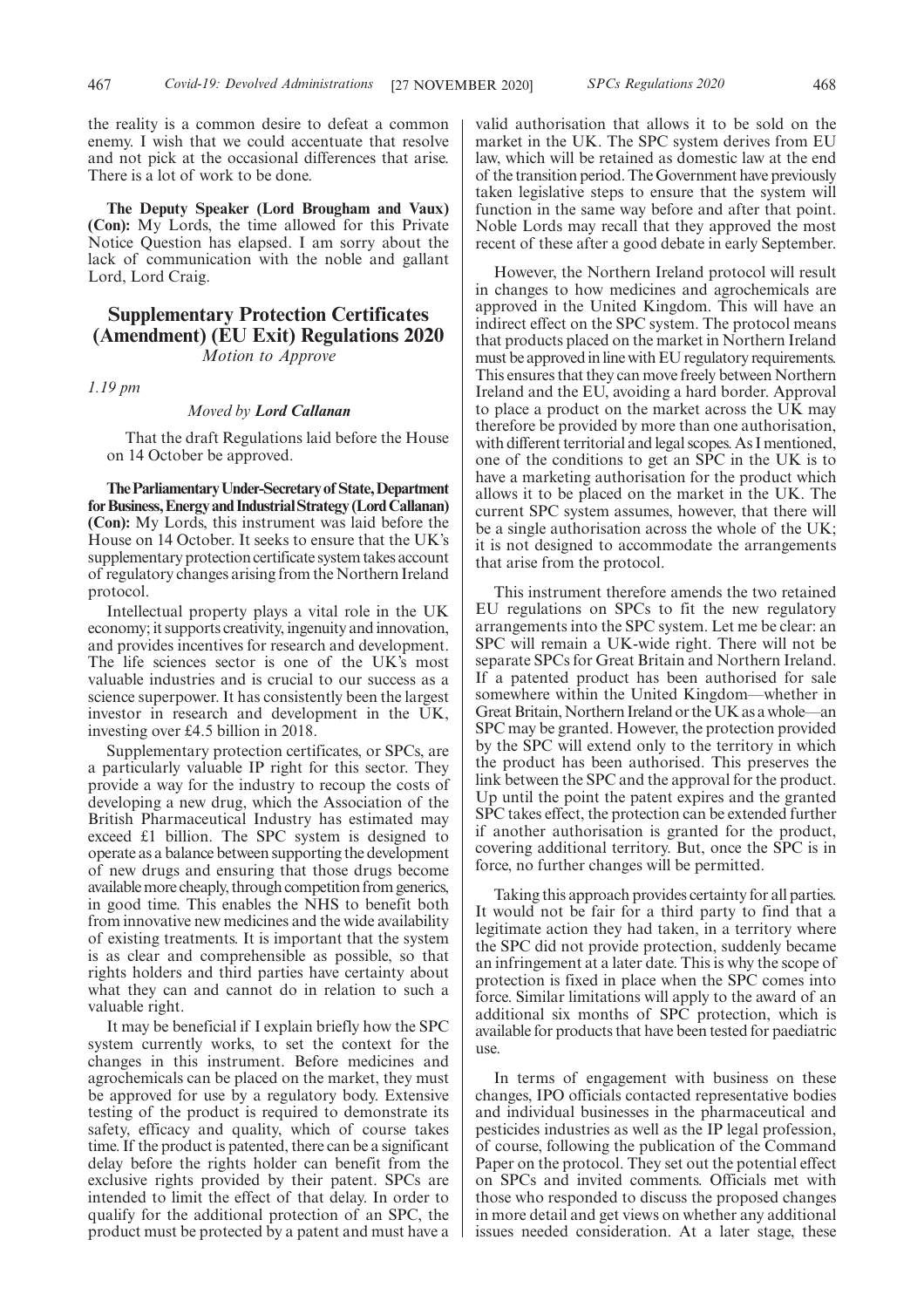#### [LORD CALLANAN]

stakeholders were also invited to comment on a working draft of the legislation, providing valuable feedback to help finalise the wording.

Looking forward, the IPO is preparing business guidance to explain what the changes will mean in practical terms; this will be published shortly. Alongside the guidance, informal consolidations of the legislation will be provided, similar to the Keeling schedules, which were placed in the House Library. These were intended to allow noble Lords to see the amendments in context; I hope they were useful in that regard and that they will have the same benefit for businesses.

In conclusion, these regulations will ensure that the effect of the Northern Ireland protocol on the approval of medicines and agrochemicals is properly taken into account, while preserving the balance inherent in the current SPC system. I commend these regulations to the House.

#### *1.25 pm*

**Lord Lansley (Con) [V]:** My Lords, supplementary protection certificates have been a feature of EU patent protection for medicines and plant products for some 30 years. I am very grateful to my noble friend Lord Callanan for setting out the structure of these regulations and their purposes very clearly. Of course, as we exit the transition period, in the absence of a mutual recognition of marketing authorisations between the United Kingdom and the EU regulatory authorities, it is necessary to provide for the SPC systems to work both in Great Britain and Northern Ireland. These regulations deliver such a system.

The timing of our scrutiny of these regulations is interesting. On Wednesday this week, just two days ago, the European Commission published its pharmaceutical strategy for Europe alongside its intellectual property action plan and its evaluation document on the system of supplementary protection certificates. That evaluation offered some interesting observations on the impact of SPCs in meeting their objectives. Of course, the principal purpose was to promote the quantum of innovation in Europe. The level of global R&D in new medicines remains high. The US is the largest component of that, and the proportion of new chemical entities originating in the United States has grown, with Europe in second place but China catching up fast.

The evaluation found that SPCs are valued by stakeholders, and it further suggested that they have contributed significantly to the return on pharmaceutical R&D in Europe. It calculated—I do not vouch for this that 13% additional turnover has resulted from access to SPCs where they apply. Of course, this is only for new active pharmaceutical ingredients—APIs—and not for patents for such things as new formulations. None the less, this was able to support higher levels of R&D: an estimated  $\epsilon$ 37 billion in total, which is sufficient for the development of between 39 and 62 new treatments.

The regulations for the European Union also have the objectives of supporting the location of pharmaceutical research within it and securing a harmonised framework for SPCs in Europe. The evaluation did not offer definitive evidence on the former—the location of R&D investment in Europe—and it reported little progress on the latter. As one might expect, the European Commission strategies published the day before yesterday now focus on what they describe as the "fragmentation"of the SPC system. With the establishment of the Unified Patent Court alongside the European Medicines Agency, of course according to my interpretation of the documents, the European Commission is now looking for the SPC to be a European, rather than a nationally determined, right.

So does any of that make any difference to us? Yes, in that the incentive to seek a marketing authorisation and an SPC in the European Union will be further strengthened and the regulatory costs in the EU will be less if one system is created. We are not in the Unified Patent Court. I recall the views of the noble Earl, Lord Devon, on that subject recently so I will not repeat those.

The United Kingdom is 3% of the global pharmaceutical market but we are 10% of global pharmaceutical research and development and of new innovations. There are many reasons why that is the case, and I believe that we can sustain that; indeed, it is one of the principal subjects for debate as we are considering the Medicines and Medical Devices Bill. SPCs themselves are a modest contributing factor but we should make the protection for new APIs in the UK at least comparable to that in the European Union. The simplest way to do that would be through the mutual recognition of marketing authorisations and, even better, shared work on the scientific evaluations leading to that. However, if we cannot achieve that, we could pursue an aligned structure for SPCs.

I offer a few questions to the Minister, partly because of my own lack of understanding, and I would be grateful for his response. First, I understand that a Swiss SPC is recognised within the European Economic Area by virtue of the fact that it is applicable in Liechtenstein. Logically, would a UK SPC be similarly recognised within the EU single market by virtue of its direct applicability in Northern Ireland?

Secondly, if an SPC is granted by the European Medicines Agency that applies in Northern Ireland but no marketing authorisation is given to that product in Great Britain then, at the point when the SPC takes effect, the opportunity to extend the territorial application of that SPC will end. That should be a rare event as there may well be a period of some years between the SPC being granted and it coming into effect. However, is it necessary for that option to be removed? The principle of one SPC per product applies, but can the Intellectual Property Office in this country enable a European supplementary protection certificate to be recognised, applying for the same period as it would have remaining effect elsewhere in the European Union?

Thirdly, the so-called Bolar exemption is important for generic biosimilar producers so that they can meet the trial data requirements to offer competing products at the end of exclusivity. The Commission's IP action plan talks of further clarifying the provisions relating to this, so we may see legislation in the EU. Will the United Kingdom seek to do the same and keep our law in this respect in line?

Lastly, could my noble friend explain further the legal provisions on the granting of the six-month paediatric extension to which he referred? Is this achieved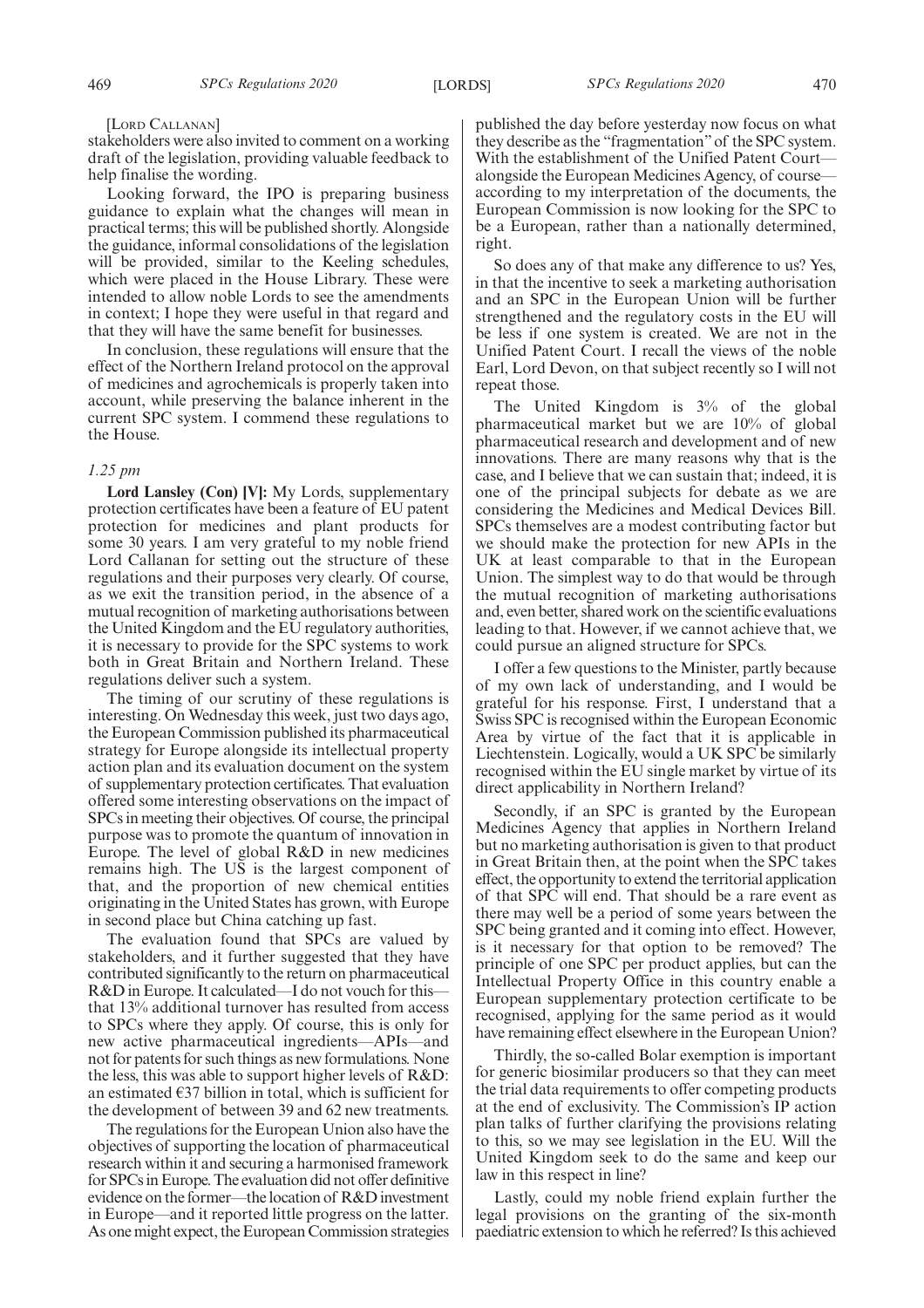in the human medicines regulations amendments that we are to consider next Wednesday, which were also laid in mid-October? Why was Article 36 of the EU human medicines regulation excluded from applying in Northern Ireland by the protocol? Does that not create a potential discontinuity between the SPC for a product and its paediatric extension? I would be grateful to understand this better, not least before next Wednesday. I am grateful for the opportunity to ask a few questions on this.

#### *1.34 pm*

**Baroness Wheatcroft (Non-Afl) [V]:** My Lords, I thank the Minister for introducing this SI. I am pleased to follow the noble Lord, Lord Lansley, with his endorsement of the great achievements of our pharmaceutical industry.

In one way this legislation is very straightforward but it is also a reflection of the drastic change now under way in what is still, for the time being, our United Kingdom. It encapsulates the fact that, once the transition period ends, Northern Ireland's relationship with Great Britain will be dramatically changed. As someone who believes in the union and is clear that it has strengthened its component parts, it grieves me to see this rupture.

Supplementary protection certificates are not common. Apparently only about 70 are issued in a year. They are important; the need to get medicines to market can be huge, and the time taken can span many years. However, as we have seen with the development of Covid vaccines, it can be done remarkably quickly in some cases, which we should all be very grateful for. Nevertheless, given the usual investment, in money and in the time that it takes to develop drugs and some agrochemicals, it makes sense to provide a mechanism that allows the usual patent lengths to be extended. That is what the SPCs do. However, the SPC relates to the marketing authority that approves the product for market, and once the transition period has ended, no matter how often we say that there will be no hard border between the UK and Northern Ireland, products authorised in Northern Ireland will not be able to apply for an SPC that would be recognised on the mainland. Equally, a product approved by the relevant regulator will only be eligible for an SPC that protects it in Britain.

Therefore, to be covered in both territories, companies will need two marketing approvals. This is not a mere technicality. When this SI was debated, or waved through, in the other place—to call it a debate is something of an exaggeration, since there were only two speakers, one of whom was the Minister—the potential risks came to light. The Minister accepted that if a product from Northern Ireland secured an SPC on the basis of an EU marketing authority, it would be vulnerable to having the intellectual property unprotected in Great Britain. There would thus be the risk of the market being flooded with generic copies of something that it had invested huge amounts in developing.

The Minister assures us that the SPC remains a UK-wide intellectual property right, but the protection that it provides extends only to the territory in which the product has been authorised. This sounds like Alice in Wonderland reasoning. What use is a property right if it does not confer protection? Can the Minister tell the House how he would define an intellectual property right? No impact assessment has been conducted on this SI, so can he put a cost on the extra bureaucratic procedures that drug manufacturers will have to go through to get wide authorisation? Also, as the noble Lord, Lord Lansley, pointed out, it is possible to extend an SPC by six months in the case of paediatric medicines. Can the Minister explain why this exception, and say whether it would be sensible for us to have it secured for any drug in this category?

#### *1.39 pm*

**Baroness Bowles of Berkhamsted (LD) [V]:** My Lords, it is not that long ago that, in the context of the internal market Bill, we discussed the unitary nature of patent protection in the United Kingdom. Now we find that it is not quite so for the time extensions gained through supplementary protection certificates that can be given to effectively extend patent terms when initial market approvals have eaten up the time available under the original patent term. I want to continue probing in the areas that have been opened up by the noble Lord, Lord Lansley, and the noble Baroness, Lady Wheatcroft.

For some time before us there may still be UK-wide authorisations, but as a kind of legacy, which will in future be split into Northern Ireland and Great Britain authorisations. If they started together and protection certificates exist, then they will continue. But at some point we will get to the position where authorisations come separately for Great Britain and Northern Ireland, depending on whether they are from the EU side or the Great Britain side. Applications for supplementary protection certificates will be made based on the first one that is achieved. If the other part of the jurisdiction also has a marketing authorisation before the end of the patent term, then that can be added in and it all proceeds.

In practical terms, I guess that pharmaceutical companies will try to ensure that they have both sets of marketing authorisations in place by the end of the patent term. However, it is possible that that will not happen. This can come about without the supplementary protection certificate if you have marketing authorisations in one part of the UK and not in the other. That raises the question of what happens to the goods: will they actually flow freely from one part of the United Kingdom to the other under the non-discrimination principle for goods in the internal market Bill, or will there be some kind of restriction? I understand fully that there are restrictions on what you can do between a place that is patented and a place that is not, but I am interested in how this interacts with the internal market Bill.

If we have that position, whether it comes about during the extended term or not, what happens to the licensing of drugs for use by the NHS under NICE? They will have different prices in different places, at least in theory. How will that operate, and how will it come about that you can get even treatment across the United Kingdom under the NHS?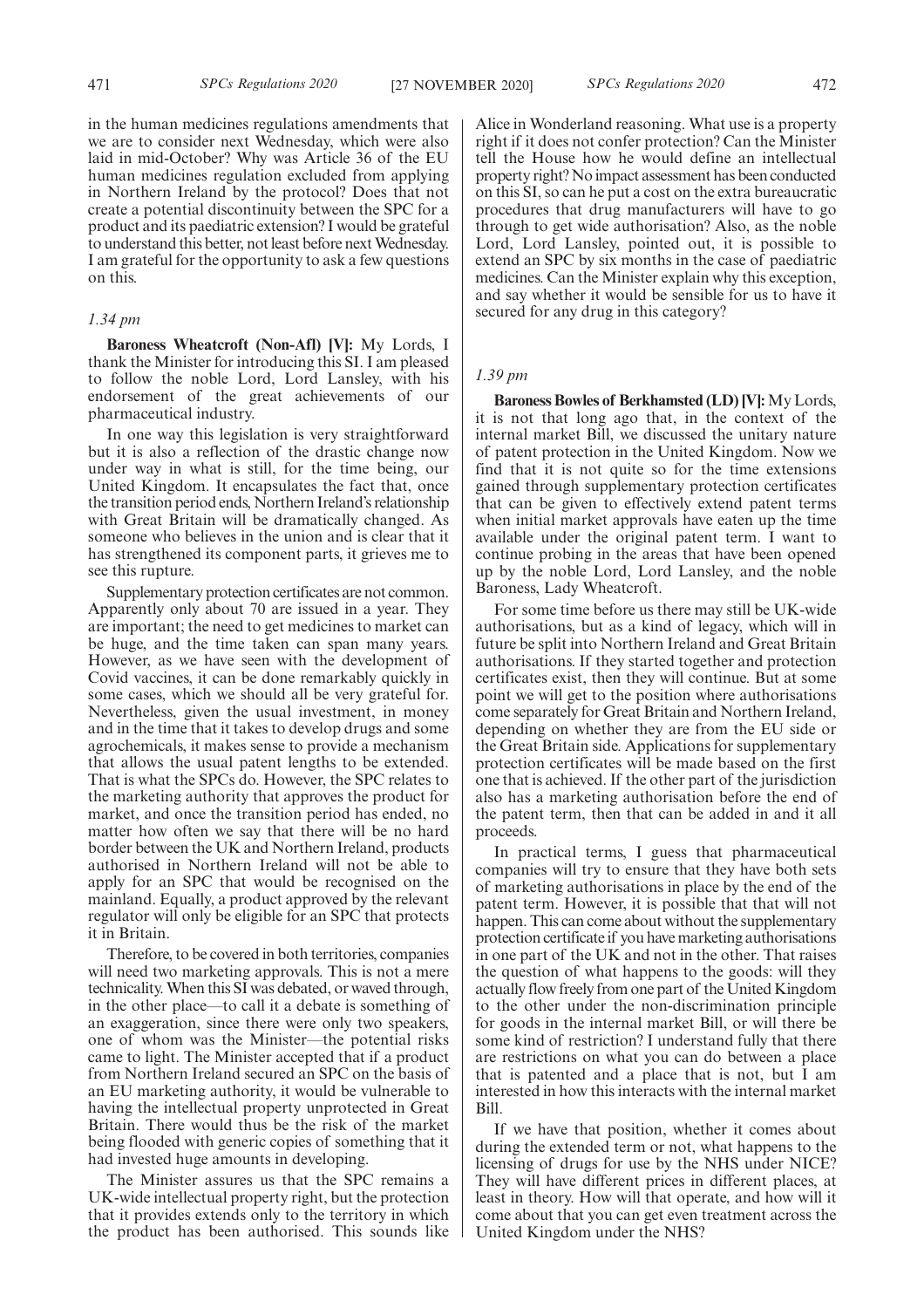[BARONESS BOWLES OF BERKHAMSTED]

This will not be the only instance when we will have such situations; they will happen in REACH. Can the Minister advise whether it is necessary, for example, always to have authorisations in both parts of the United Kingdom in this instance to enable marketing throughout the United Kingdom? I do not see how this is clear at all, unless you are going to say that there is no possibility of that trade between Northern Ireland and Great Britain.

I confess to also being confused about why the paediatric extension was not in the Northern Ireland protocol. As far as it appears from the explanations, that is at risk of being lost if the original market authorisation is not obtained in time to come under the supplementary protection certificate. That seems to potentially remove it. It is for only six months, but it has a valuable use.

That is all I need to say on the matter, as most of the other questions have been asked. I know that this debate is primarily about the supplementary protection certificates, which are probably the simple part of this—it is just a recording of where you got the authorisations and therefore where the extension can apply. The complexity comes with what is happening to the United Kingdom internal market. If the Minister does not feel he can give an answer to that right now, could he please write to lay out clearly the interaction between marketing authorisations, the internal market Bill and, taking into account costs, what may or may not be licensed by NICE?

#### *1.45 pm*

**Lord Stevenson of Balmacara (Lab) [V]:** My Lords, I am grateful to the Minister for his clear introduction of what is turning out to be a rather complicated issue. I certainly felt that his remarks were a lot clearer than the Explanatory Memorandum, which I have been struggling through and which brought me to a stop around paragraph 7.7 or 7.8; I will ask a couple of questions about that, so the Minister has advance notice. Most of the points that I was going to make were made in the expertise displayed by earlier speakers —particularly the noble Lord, Lord Lansley, and the noble Baroness, Lady Wheatcroft—and in the supplementary questions asked by the noble Baroness, Lady Bowles.

The Explanatory Memorandum struggles to answer questions because it is trying to do the impossible: to make a rationale behind what is obviously a bit of a fudge in relation to requirements that could have been dealt with better in the Northern Ireland protocol—but that is easy to say with the benefit of hindsight. The issue that I get stuck on occurs when I get to paragraphs 7.7 and 7.8 of the Explanatory Memorandum. It concerns the same question that the noble Baroness, Lady Bowles, asked about. What do companies have to do to be sure that they do not run the risk of losing control of their intellectual property in relation to the need to have a set of regulatory approvals that faces the UK market but does not put them outside the ability to market the same product through Northern Ireland into the EU?

#### Paragraph 7.8 suggests:

"Products which are subject to regulatory approval before they can be placed on the market in Northern Ireland must … be assessed in accordance with EU law",

but it is not at all clear to me what that actually means in practice. It goes on to say:

"Approval may be given by the UK regulator acting on behalf of Northern Ireland".

What does that mean? It also says that such approval may instead be given

"by the European Medicines Agency."

Obviously, we all understand and know about that process.

Paragraph 7.9 helpfully states:

"This means that products…may have a marketing authorisation granted under EU law."

However, paragraph 7.10, which I was hoping would explain that, simply repeats this fact:

"A specific product may have two authorisations … in most cases, a GB authorisation and an NI authorisation."

Is that the same as an EU authorisation? Are we hearing that this is a mutual recognition issue, as suggested by the noble Lord, Lord Lansley? I look forward to the Minister's response on that.

My only other point relates to later on in the Explanatory Memorandum, under paragraph 9. I was grateful to see that the IPO will prepare some Keeling schedules, of which I am a great fan. Although the timing of this is complicated because the date of publication is a lot earlier than today, paragraph 9.2 states:

"The IPO has prepared, and will be making publicly available, informal consolidated texts of Regulations … which take into account all legislative changes for the end of the transition period."

That is obviously very imminent. It goes on:

"A draft of this material has been laid in the Libraries of both Houses".

In fact, when I checked in the Library, I could not find it. Can the Minister confirm whether we have gone past the draft stages and now have a final version? If so, would it be possible to circulate that to noble Lords who participated in this debate, as I would like to have confirmation that this has all been done properly?

#### *1.49 pm*

**Lord Callanan (Con):** My Lords, first, I thank all noble Lords for their valuable contributions to this short and simple—actually, not simple but complicated debate.

This instrument is vital to ensure that the SPC system is effective and operable from 1 January next year. The amendments take a pragmatic approach in providing protection which reflects the regulatory approval of a particular medicine or agrochemical. Failing to address these issues would put valuable rights at risk and force businesses to go to the expense of litigation to clarify what can and cannot be done.

As noble Lords will be aware from our debate just a few weeks ago, the World Intellectual Property Organization recently listed the UK as the fourth most innovative country in the world. Our ambition, of course, is to be the first most innovative country in the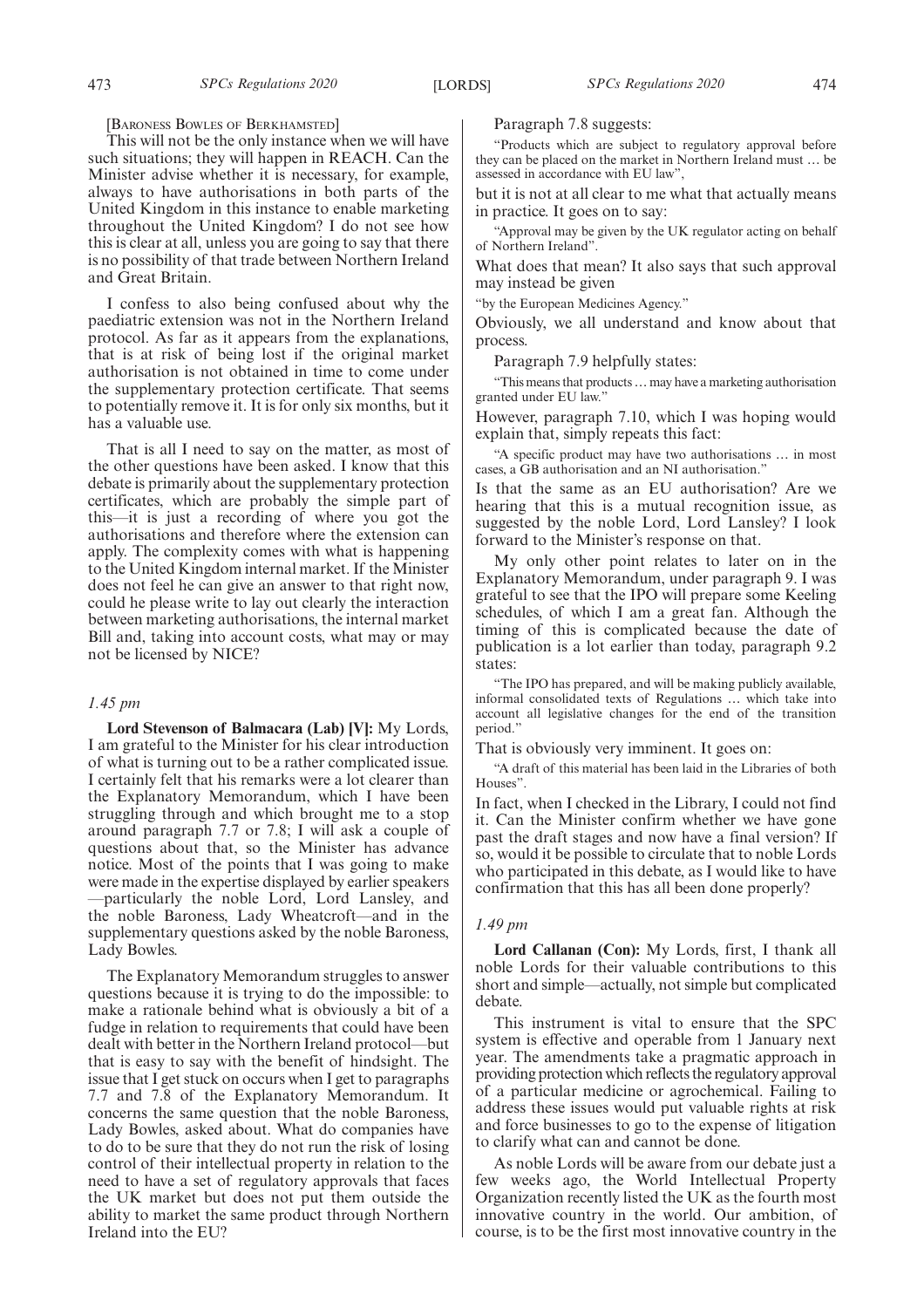world. With that goal in mind, this Government have pledged to increase UK investment in research and development, with the goal being to reach 2.4% of GDP by 2027, and our R&D road map puts science and technology at the forefront of our economic and social recovery. As my noble friend Lord Lansley observed, intellectual property is a crucial part of that effort, so that great research and ideas can be turned into great businesses.

Innovation and creativity have never been more important or more valuable, especially in the life sciences sector. UK R&D in this sector is at the forefront of the efforts to combat coronavirus, with the Oxford Vaccine Group and AstraZeneca in particular leading efforts to develop a vaccine, with promising results emerging from clinical trials in recent days.

Of course, global access to a vaccine is critical to an effective response to the pandemic, ensuring that no-one is left behind, particularly the poorest and most vulnerable. We believe that the best way to provide equitable access to vaccines, treatments and tests is by fully funding the ACT accelerator. The UK is proud to have put in \$1 billion of the global total of \$5 billion raised so far.

Of course, I am also aware of the calls for greater flexibility on IP rights to create and enable equitable access. The Government's view is that meeting the objectives of prevention, containment and treatment of Covid-19 is best achieved through the existing flexibilities within the Agreement on Trade-Related Aspects of Intellectual Property Rights.

Looking more broadly, I know that concerns have been raised about whether businesses adapting to the new regime may have to cope with further changes to regulation in the future. Of course, it is impossible to rule out that changes might be needed to regulations which affect the medicines or agrochemical sectors, but I hope the House will be reassured that any proposals for changes, and any effect they might have on the SPC system, would be subject to consultation with stakeholders and interested parties. I am also conscious of the concerns about whether drugs being available under different rules in Great Britain and Northern Ireland will cause any issues for trade within the UK, and whether the analysis of the impact of this SI took account of this.

In response to the point made by the noble Baroness, Lady Bowles, we believe that most SPCs will take effect UK-wide in the future, as the majority of SPC applicants will want regulatory approval for the whole of the United Kingdom. Although small numbers of SPCs may provide protection in only part of the UK, the right itself will not introduce a barrier to movement of goods. Marketing authorisations will be needed to put medicines or agrochemicals on either the Great Britain or Northern Ireland market.

In response to the point made by the noble Baroness, Lady Wheatcroft, about the costs and impacts—also raised by the noble Baroness, Lady Bowles—the purpose of the instrument is to incorporate the changes to the regulatory system into the existing SPC framework so that businesses will not have to do anything significantly different. They will file the same forms, pay the same fees and engage with the same authorities as at present.

The only significant new element of the process would be the need to inform the IPO about any additional authorisations. The administrative and information requirements will be similar to existing processes and the numbers small, so the need for familiarisation will be limited.

Although the SPC system is linked to the regulatory regime, the direct effect of this SI does not cover any impacts or changes to the regulatory system itself. The changes to the SPC system are required to take account of all marketing authorisations that will be valid in the UK when the protocol takes effect.

The noble Lord, Lord Stevenson, raised what I think is a very valid point—this is a particularly complicated SI, and I confess that he is not alone in finding the drafting quite tricky to follow at times. But this is a complex area of IP law, and all the provisions are indeed necessary. This complexity was part of the reason behind the material placed in the House Library. The IPO will ensure that an informal consolidation of the legislation is available so that businesses can see, in one place, the legislation as it will operate, and I would be happy to place a copy of that in the House Library as well.

My noble friend Lord Lansley asked about the importance of SPCs in helping to keep the UK competitive—I completely agree with him on that. There are a number of factors which business should consider when deciding when to launch medicines in particular territories. R&D pharmaceutical companies are very clear that a strong intellectual property regime is vital to their business models, as this helps recoup their large up-front investment costs. The SPC regime is an important part of the UK IPO regime for these companies.

My noble friend also asked about our participation in the Unified Patent Court. In view of its withdrawal from the European Union, the UK no longer wishes to be a party to the Unified Patent Court system. Participating in a court that applies EU law and is bound by the CJEU would be inconsistent with the Government's aim of becoming an independent, selfgoverning nation.

My noble friend also referred to the recently completed EU legal and economic analysis of the SPC system. These reports were comprehensive and looked at many different aspects of the existing SPC regulations. The implications of their conclusions are still being considered. It is important to consider the SPC regulations and other forms of IP protection holistically, so that amendments in one area do not have unforeseen consequences in another. Any future changes to the system would be carefully considered in light of evidence as to their potential impacts on the UK market.

My noble friend also asked about the recognition of UK SPCs in the EU. As he will be aware, SPCs are currently a national right and are granted separately in each member state. He also asked about the Bolar exemption; this was added, as I am sure he is aware, to the Patents Act in 2005. In 2014 we introduced a new exemption by way of a legislative reform order. The two exceptions are of similar scope but have different purposes. The Bolar exemption specifically relates to abridged authorisation processes, while the LRO exception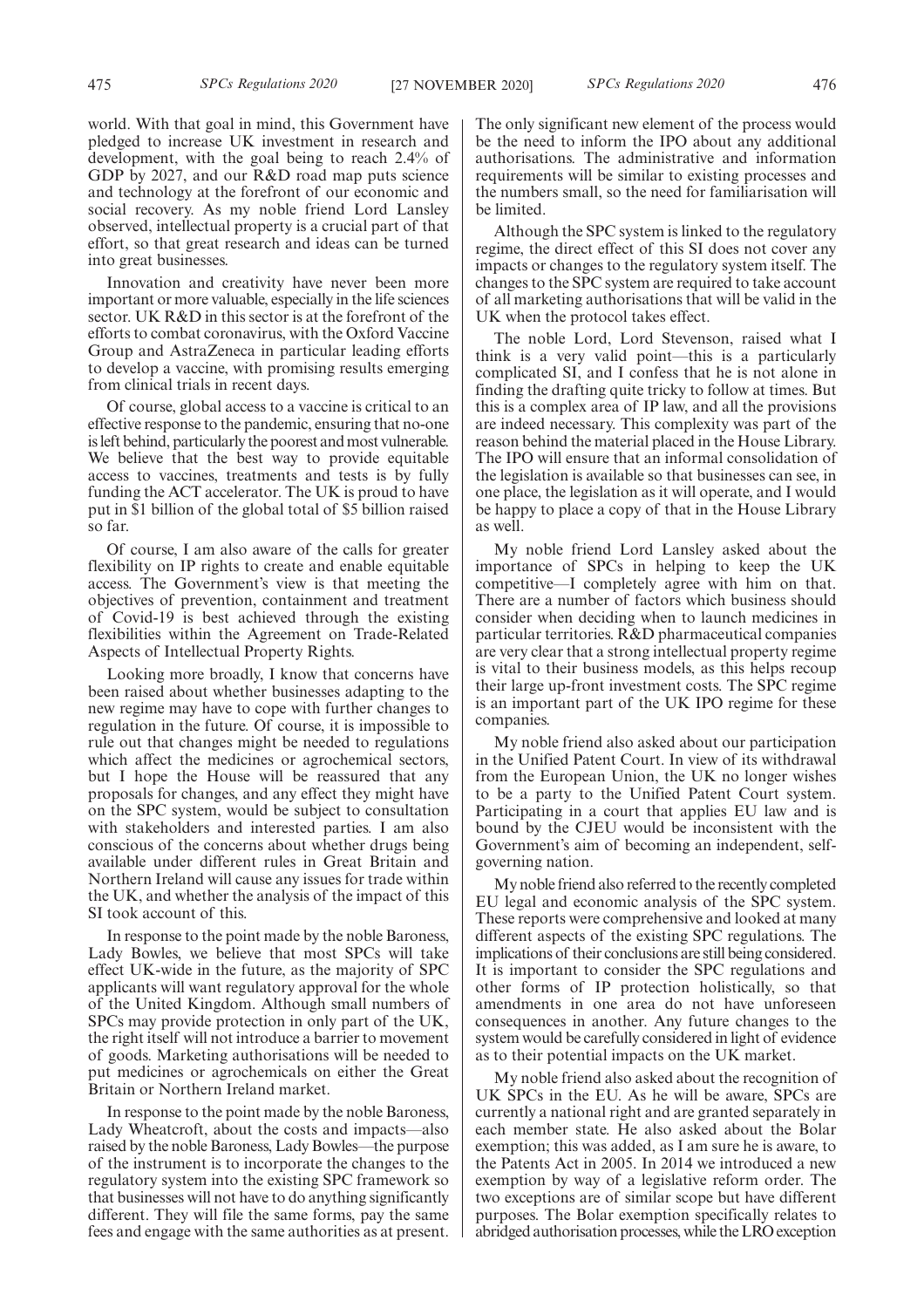[LORD CALLANAN]

ensures that clinical trial work is fully protected by the exception on experimental use of a patented product. It is therefore possible that some activities may fall within one exception but not the other, so it is important that both continue to function effectively.

My noble friend Lord Lansley and the noble Baronesses, Lady Wheatcroft and Lady Bowles, raised the paediatric extension. This is a six-month extension of SPC protection for a medicine which has been tested for use in children. The protocol does not require EU law covering this to apply in Northern Ireland. The paediatric extension will instead be provided in UK law with conditions set by the Human Medicines Regulations. These will apply whether the medicine has been approved under EU or UK law. The paediatric extension will provide protection only in the territory in which the SPC does. Equally, if the conditions are met in only part of the territory protected by the SPC, it will provide protection in that territory.

The noble Baroness, Lady Wheatcroft, raised her favourite subject: the end of the transition period. The Government continue to deliver the necessary primary and secondary legislation required to ensure a functioning statute book at the end of the transition period so that we can seize the opportunities as an independent sovereign nation, something I know she passionately believes in. She also asked about the erosion of SPC rights, giving them shorter protections. The Government still consider their approach entirely reasonable, as it keeps the current way of calculating term in place and delivers a level of protection which is seen as one of the most generous in the world. In addition, under the protocol, authorisations granted under EU law continue to have effect in part of the UK. It therefore makes sense for the term calculation to take that into account.

The noble Baroness, Lady Bowles, and the noble Lord, Lord Stevenson, asked what would happen if UK SPC law diverges in future from EU law. UK SPCs will continue to be granted according to UK domestic law. The protocol does not require EU SPC law to be followed in Northern Ireland. The SPC will remain a single IP right which may provide protection in Great Britain, Northern Ireland or across the UK. Any divergence would not lead to different outcomes in different parts of the United Kingdom.

The noble Baroness, Lady Bowles, took us back to our discussion earlier this week on the internal market Bill, asking whether this would have any implications for IP. This is a reserved area of policy that applies UK-wide, so the internal market Bill is not expected to have a significant effect where the market access principles set out in the Bill apply to goods and services.

The noble Baroness, Lady Bowles, asked whether SPCs will restrict the trade of medicines and agrochemicals within Northern Ireland and Great Britain. We expect that the majority of SPC applicants will want marketing authorisation across the  $\overrightarrow{UK}$  for their innovative goods, so most SPCs in the future will take effect across the whole of the UK, as they do now. Although small numbers of SPCs may provide protection in only part of the UK, the right itself will not introduce a barrier to the movement of goods. Marketing authorisations will be needed to put medicines or agrochemicals on the Great Britain and Northern Ireland markets. The SPC changes simply reflect the marketing authorisations which exist for Great Britain and Northern Ireland.

The noble Baronesses, Lady Wheatcroft and Lady Bowles, asked why the SPC is not enforceable in the whole of the UK. It is because it is not right to give an enforceable right if the medicine has not been authorised; that is how the bargain of the SPC system currently works.

Finally, the noble Lord, Lord Stevenson, asked about the regulatory system and the effect of the Northern Ireland protocol. The very final version will be available in the Library, as I said earlier, and we shall make sure that he receives a copy for his bedtime reading. I hope that he will enjoy benefiting from discussing that in the future.

To remain world leading on IP we must be at the forefront of understanding how advances in technology affect the IP framework—whether that is personalised medicines, artificial intelligence, efforts to achieve net zero or something as yet unknown and still over the horizon. We must continue to lead on international discussions on these issues and more, so that the global IP system works effectively for British businesses.

With that, I think I have answered all the queries that were put to me, so I commend these regulations to the House.

*Motion agreed.*

## **Product Safety and Metrology etc. (Amendment etc.) (UK (NI) Indication) (EU Exit) Regulations 2020**

*Motion to Approve*

*2.03 pm*

#### *Moved by Lord Callanan*

That the draft Regulations laid before the House on 13 October be approved.

*Relevant document: 32nd Report from the Secondary Legislation Scrutiny Committee (special attention drawn to the instrument)*

**The Parliamentary Under-Secretary of State, Department for Business, Energy and Industrial Strategy (Lord Callanan) (Con):** My Lords, this SI is one of a series of SIs that amend the previously laid 2019 regulations. Those original regulations, the Product Safety and Metrology etc. (Amendment etc.) (EU Exit) Regulations 2019, were drafted in the event that a deal was not agreed and will need to be amended before coming into force at the end of the transition period.

The SI we are debating today is needed to take account of the withdrawal agreement, in particular the requirements of the Northern Ireland protocol. This amending instrument—the sixth in the series—will do a number of things to complete the picture on how goods from the EU and from Northern Ireland will be treated on the market in Great Britain and provide businesses with certainty about these arrangements.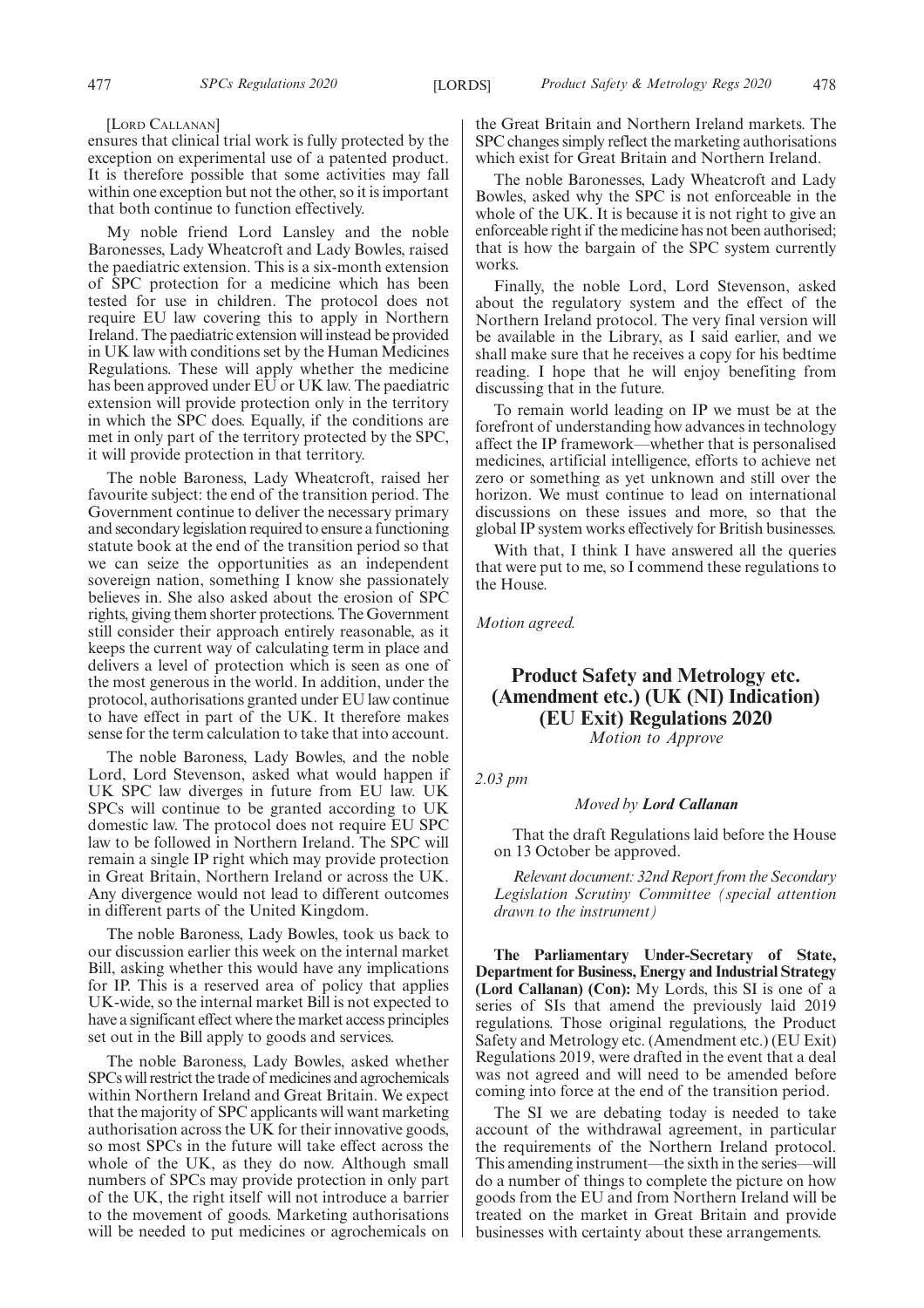The aim of the original product safety and metrology EU exit regulations 2019 was to bring the existing EU system of essential requirements, standards and conformity assessment into our domestic law. It made some changes that are needed by virtue of the UK leaving the EU—regardless of any deal—while retaining the fundamental elements of the product safety and metrology regulatory regime.

As I am sure noble Lords will recognise, the UK product safety and legal metrology system is among the strongest in the world. Alongside the original EU exit regulation, which left that framework largely unchanged, this amending SI will ensure that we continue to have a robust product safety framework in place to prevent unsafe and non-compliant products, whether that is toys, cosmetics, lifts or machinery, entering the UK market. Specifically, this SI will allow for continued acceptance of CE-marked goods into the market of Great Britain for 12 months, before making the new UKCA mark mandatory from January 2022. It will introduce a number of transitional arrangements to help minimise costs to economic operators and give them time to prepare. It will provide for unfettered access for Northern Ireland to the rest of the United Kingdom, and introduce and implement the UKNI marking for certain goods on the Northern Ireland market.

By making these amendments, this SI will ensure that the UK is able to provide continued robust protection to UK consumers, giving confidence that only safe and compliant products can be placed on the market, maintaining a robust product safety and legal metrology framework from the end of the transition period. There will, of course, be interest in what the new UK regulatory regime will look like going forward. This SI does not set out what that future regime will look like; it sets out the building blocks that will be a matter for future consultation and future legislation. On this matter, I will simply say that the Government are committed to ensuring that consumers are protected from unsafe products and we will look to deliver a future product safety regime that is simple, flexible and fit for the opportunities ahead of us.

What does this SI do? It does a number of things to complete the picture of how goods from the EU and from Northern Ireland will be treated on the market in Great Britain, as follows. It provides greater legal certainty about the date by which companies need to comply with new regulatory requirements for the market in Great Britain, specifying that the new UKCA marking will become mandatory from the start of 2022. It amends domestic legislation to take account of the withdrawal agreement, implementing the Northern Ireland protocol with respect to product safety and legal metrology. On the protocol, this SI provides for unfettered access to the rest of the United Kingdom market for qualifying Northern Ireland goods, subject to product safety and metrology legislation.

This SI will introduce and implement the UKNI marking, which will accompany the CE marking for certain goods when placed on the market in Northern Ireland. This includes the introduction of an appropriate set of sanctions should the UKNI marking be missing or misused, in line with the penalties that apply when other product safety rules are broken. I shall address each of these areas in more detail, starting with the GB regulatory arrangements.

In respect of amending domestic legislation, this SI will ensure that provisions in previous EU exit legislation are updated to reflect the Government's approach to phasing in new GB regulatory requirements. The previous product safety EU exit SI introduced a domestic regulatory regime, with the UKCA marking replacing EU conformity markings, including the CE marking, alongside a system of UK approved bodies to replace EU notified bodies. That system will come into force at the end of the transition period. This original SI also set out that goods meeting the EU's requirements, including the CE marking, could still be accepted in Great Britain, in order to give businesses time to prepare. However, the original SI did not put a specific end date on how long the CE and other conformity markings could continue to be accepted. Now that we have greater certainty, due to the withdrawal agreement and the end date for the transition period, this amending SI now introduces a 12-month end point for goods in scope of this instrument.

We now have a clear date for independently approving goods for sale in our market, rather than relying on the EU. We believe that this will give businesses clarity on when they should be ready for the new regime. However, we do appreciate that business will still need time to prepare, so we have also gone further than the original SI by increasing the number of easements for businesses. This includes offering the option to affix the UKCA marking on to products using labels, or on accompanying documentation, rather than on to each individual product. This will be allowed from the end of the transition period for 24 months and will help to reduce costs to businesses for retrospectively changing their marking and labelling mid-production. It will also allow new UK importers of products into Great Britain—those from the EEA and Switzerland—to place their contact details on accompanying documents, again for a period of 24 months from the end of the transition period—which is an increase on the 18 months' timeframe established in the original SI. This measure will give businesses more time to implement the labelling requirements for the GB regime, again saving them time and money.

This SI will also ensure that all GB authorised representatives must be based in the United Kingdom from the end of the transition period, helping to ensure that any legal entity that has been authorised to act on behalf of the manufacturer can be held accountable here in the UK.

Turning to the issue of unfettered access, the Government committed to legislating by 1 January 2021 to guarantee unfettered access for qualifying Northern Ireland goods to the rest of the United Kingdom market. That commitment is intended to be delivered through both primary and secondary legislation, with the Government having already laid a draft affirmative SI to define qualifying Northern Ireland goods. This SI references that definition in order to implement unfettered access provisions with respect to product safety and legal metrology. The changes made by this SI will be interdependent with other required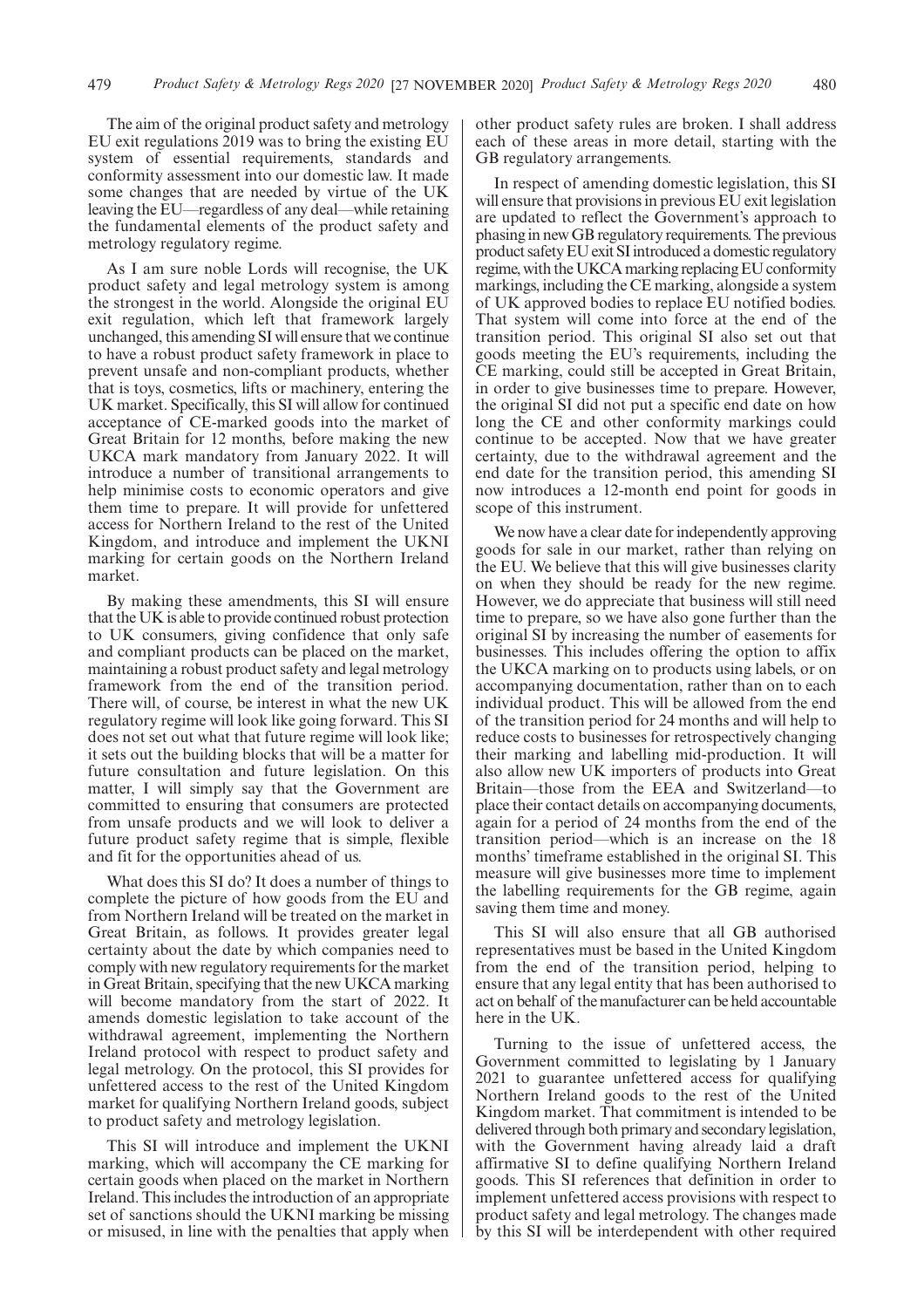#### [LORD CALLANAN]

protocol work—for example, to establish a Northern Ireland-facing product safety and legal metrology system. This SI must be in place to ensure all aspects work coherently from day one.

Finally, I turn to the UKNI marking, which noble Lords will find as an illustration in Schedule 1 to the instrument. This SI makes provisions in respect of two aspects of the UKNI marking: its introduction and the implementation of the product marking requirements in respect of the Northern Ireland protocol. It sets out the design of the marking and implements the approach to sanctions should the marking be missing or misused.

The UKNI marking will be used alongside the CE marking to indicate that a UK-based conformity assessment body has undertaken third-party testing against EU requirements and approved it for placing on the Northern Ireland market. This will also mean that such products cannot be put on the market in the EU. This is a vital part of the operation of the protocol. Not proceeding with this legislation would mean not fully implementing the protocol, causing businesses uncertainty about the UKNI marking and what exactly they must do to comply after the end of the transition period.

In conclusion, this SI will retain a regulatory framework that business is familiar with, alongside delivering important updated elements of the product safety and legal metrology regime in both Great Britain and Northern Ireland to implement the requirements in the withdrawal agreement of the Northern Ireland protocol. I can reassure noble Lords that we have engaged with Northern Ireland colleagues on the changes this SI makes and ensured that they have been kept fully informed of its progress. It ensures that provisions in previous EU exit legislation are updated to reflect this Government's approach to allowing goods in the scope of this SI to continue to be accepted on to the Great Britain market, having followed EU rules for 12 months after the end of the transition period, and it forms part of the legislation to deliver unfettered access for qualifying Northern Ireland goods to the rest of the UK market.

The safety of individuals, families and communities is a top priority for the Government. As I am sure noble Lords will recognise, it is essential that the UK continue to have a robust product safety framework in place to protect consumers and prevent unsafe and non-compliant products entering the UK market. I therefore commend these regulations to the House.

#### *2.13 pm*

**Lord Foulkes of Cumnock (Lab Co-op) [V]:** My Lords, I thank the Minister for his introduction and the very helpful letter and factsheet he sent us yesterday. However, I must say I found the Explanatory Memorandum to this SI even more interesting—and much more revealing. The obtuse title of the SI hides a lot of important issues, but in the limited time available I will confine myself to a few questions to the Minister.

As he said, we have already agreed four Sis, in 2018 and 2019, on this subject in preparation for a no-deal exit from the EU, which could now come into force on 31 December. As I understand it, we have six SIs to amend those because of the withdrawal agreement: four already laid and two more still to come. We do not know yet if there will be a deal or no deal, so can the Minister explain how we will deal with these SIs if there is a deal, and if there is no deal?

This instrument deals with a wide variety of important matters, as the Minister said, including noise emissions by outdoor equipment, aerosol dispensers, toy safety, lifts, recreational craft—including motorboats—gas appliances, and PPE, yet there was no formal consultation on this. Why not? This instrument also covers the important issue of firework safety and the designation of an approved body for pyrotechnics. Interestingly, maybe astonishingly, it allows for it to be based in any country—the UK, in the EU or in the rest of the world, presumably including China. Can the Minister explain why the present arrangement is not acceptable?

The regulations also provide for unlimited fines for the misuse of what are complicated product safety rules, but the Government say they will be used rarely. How can they make such a prediction?

This is just one of hundreds of such SIs from this and other departments taking up the valuable time of capable officials, which could be better spent elsewhere. And it is all because of the chaos and confusion arising from a bungled and unnecessary exit from the European Union market—a market that was working well.

#### *2.16 pm*

**Lord Dodds of Duncairn (DUP) [V]:** My Lords, these measures are, like others we have dealt with in recent weeks, designed to implement the Northern Ireland protocol as well as the other objectives that the Minister set out this afternoon.

Noble Lords will know how many in Northern Ireland feel about the protocol, which was implemented and imposed on the people, businesses and communities here without any consent being forthcoming from Northern Ireland and without even the need for it to be voted on in the Assembly by our elected representatives. In the limited time that I have, I will not go into all the major issues, big and small, that that creates. I seek assurance from the Minister this afternoon that qualifying Northern Ireland goods can be sold in the rest of the United Kingdom without the need for checks and controls, in line with the commitment to unfettered access, that there will be no regulatory discrimination, and that it will be on the basis of the mutual recognition of regulatory standards. Can the Minister assure the House that that will continue to apply in the future, whatever the EU requirements or the requirements set by Her Majesty's Government for the rest of the UK may be?

I also seek reassurance on the matter highlighted in the Secondary Legislation Scrutiny Committee's report about conformity assessments carried out in Great Britain. Can we be assured that assessments, registrations, certificates and approvals issued or carried out by the competent authority of the United Kingdom will be valid in Northern Ireland? It would be unacceptable for that not to be the case. It is clearly in line with the provisions of the protocol.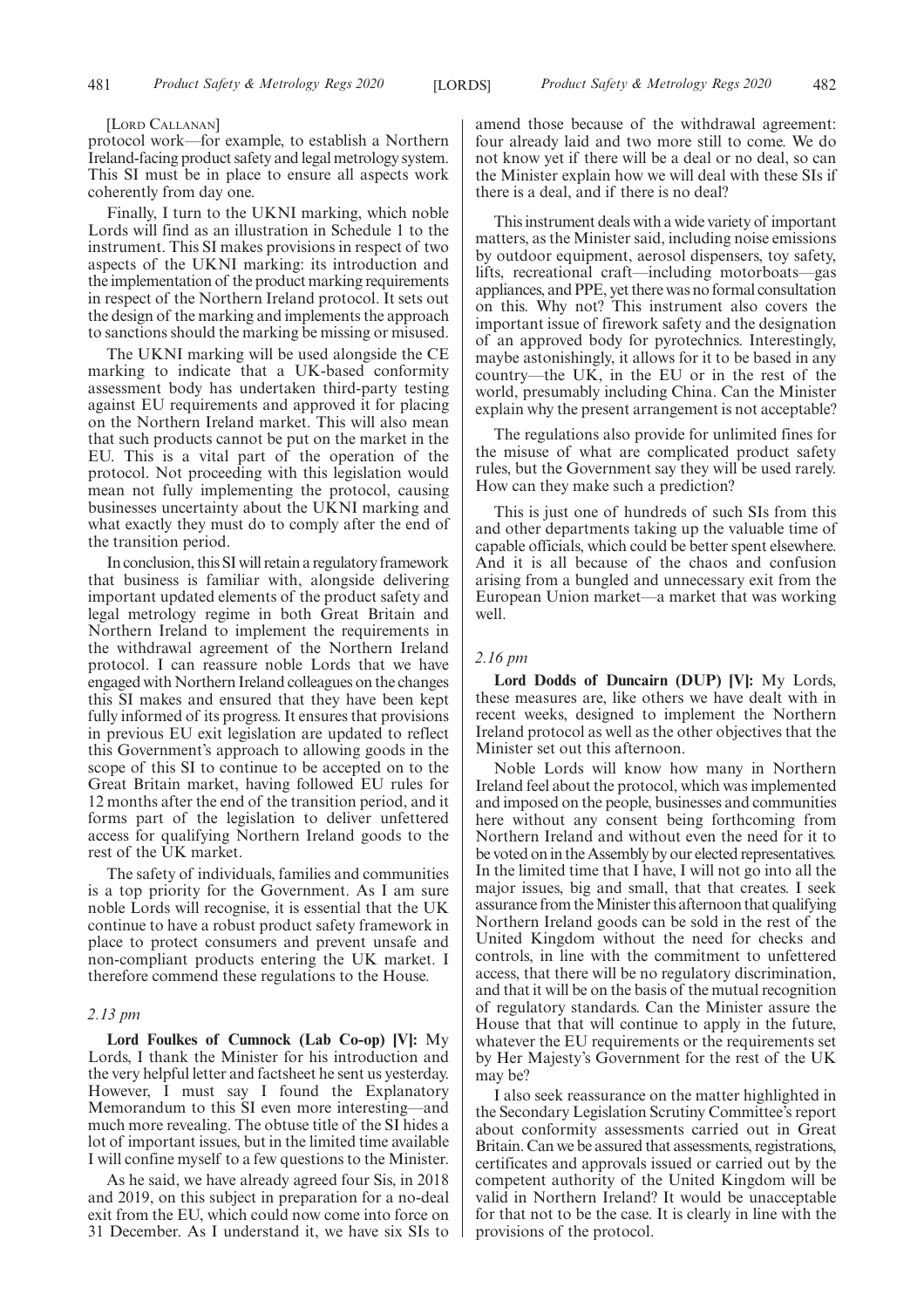On costs, we are told that over 100,000 businesses need to familiarise themselves with these new requirements. Tensof thousandsof retailers,wholesalersandmanufacturers are affected. What is the impact of the measures being taken to implement the protocol, and what is the financial impact on businesses and manufacturers in Northern Ireland? Who will bear these costs going forward? Surely the Government must ensure that both the starting and ongoing costs are met by government. There cannot be an extra cost on business.

With time running out before the end of the transition period, Northern Ireland businesses need certainty and confidence. How confident is the Minister that all necessary systems and arrangements will be in place and ready to operate smoothly for Northern Ireland businesses come 1 January 2021?

#### *2.19 pm*

**Lord Moylan (Con):** My Lords, good design and branding have been at the heart of commercial success at least since the Great Exhibition. For example, in 1913, Frank Pick, the legendary managing director of what became the London Underground, commissioned Edward Johnston to produce a typeface for that railway. That typeface is still in use to this day. It is a London icon—clean, simple, modern—and was the exclusive property of TfL until the copyright expired in 2015. It is used on signs, letterheads, the Tube map and everywhere you look.

If noble Lords turn to the sample of the form of the UKNI logo to be imposed on Northern Ireland businesses from the end of this year, they will find that it fails to meet that standard by a long way. To my mind, it is ugly, blockish and typographically illiterate, with its mixture of serif and san-serif letters, designed almost to hamper, rather than promote, the export of Northern Ireland goods and products. My question to my noble friend the Minister is who designed it. Did he have a hand in it himself, or was it produced by a committee? Was public money paid for it and, if so, can we get our money back? Is there anything that can be done, even at this late stage, to improve it?

My second question is more constitutional. Who is making this law? I understand, at a simple level, that this Parliament is clearly making this regulation, because it is in front of us for that purpose. But let us say that, a few months or some time down the road, the democratic leaders in Northern Ireland join together—as I am predicting they might—to say that this logo is not doing the job of marketing and branding, and they would like it changed. To whom would they write? Would it be to the UK Government, so that we could make that decision unfettered? Would they have to write to this strange and unaccountable joint committee that now appears to set many of the rules for the Northern Ireland protocol? Would they be reduced, as leaders in Northern Ireland—the DUP and Sinn Féin were only a couple of weeks ago, to writing a begging letter to Brussels, in that case to ask if their supermarkets could still be supplied on the customary basis?

Given that Northern Ireland is the only part of Europe that I can think of that is, at the moment, being actively de-democratised, noble Lords would like to know the answers to those questions and have some assurance from my noble friend.

#### *2.22 pm*

**Lord Empey (UUP) [V]:** The noble Lord, Lord Moylan, made some interesting points at the end of his contribution. The Minister, during his introduction, referred to the UK being a sovereign independent nation once again. However, how can someone from Northern Ireland feel part of that sovereign independent nation when, for several weeks and months in this House, we have been passing secondary legislation that distinguishes us from the rest of the United Kingdom? We are talking today about marks, and the noble Lord, Lord Moylan, makes valid points, but the fact that they are there illustrates the differences that have been created between different parts of the United Kingdom.

As is common to a number of these SIs, the impact assessment refers to how

"relevant EU legislation will continue to apply to Northern Ireland by virtue of the Protocol."

It is as if the protocol is some kind of wonderful achievement. As far as I am concerned, it is a dagger pointed at the heart of the union, and the fact that we are having these discussions and making these differences illustrates that.

We are now going to have to pile more work and burdens on to our businesses and manufacturers. We are creating a situation where you can run the CE label with the other label for a year. What happens if, over time, differences in standards emerge? Whose standards will prevail? Will it be the Brussels or the UK standard? What will happen if a product made in Northern Ireland falls foul of the regulations that apply in Great Britain? There are no answers to these questions.

The Government have consistently refused to accept the fact that what they have done with the protocol is to turn Northern Ireland into virtually an overseas territory of the European Union with its own set of discrete pieces of legislation. The regulatory regime is to be left in the hands of Brussels. We are still subject to state aid rules where Great Britain will not be, and we have a huge pile of problems that will arise in the next few weeks whereby every tin of baked beans that comes into Northern Ireland will have to be notified to the authorities in advance and be subject to inspection. How under these circumstances, can the Minister maintain that we are in any sense on an equal footing with our colleagues in the rest of the United Kingdom?

#### *2.26 pm*

**Lord Lilley (Con):** It is a great privilege to follow the noble Lord, Lord Empey, and I follow him in the spirit of the issues he has raised. Can the Minister explain how certification and labelling will affect trade between Great Britain and Northern Ireland? Let us suppose that a supermarket sources foods within Great Britain for distribution throughout the United Kingdom, including to its stores in Northern Ireland. Surely it would be onerous, if not impossible, for the supermarket and its suppliers to have two varieties of goods, one labelled "UK CA" and the other "CE". Who will enforce the labelling requirement on goods from Great Britain going to Northern Ireland and where will that be enforced? If it is not going to be enforced at the ports of Great Britain and Northern Ireland—and we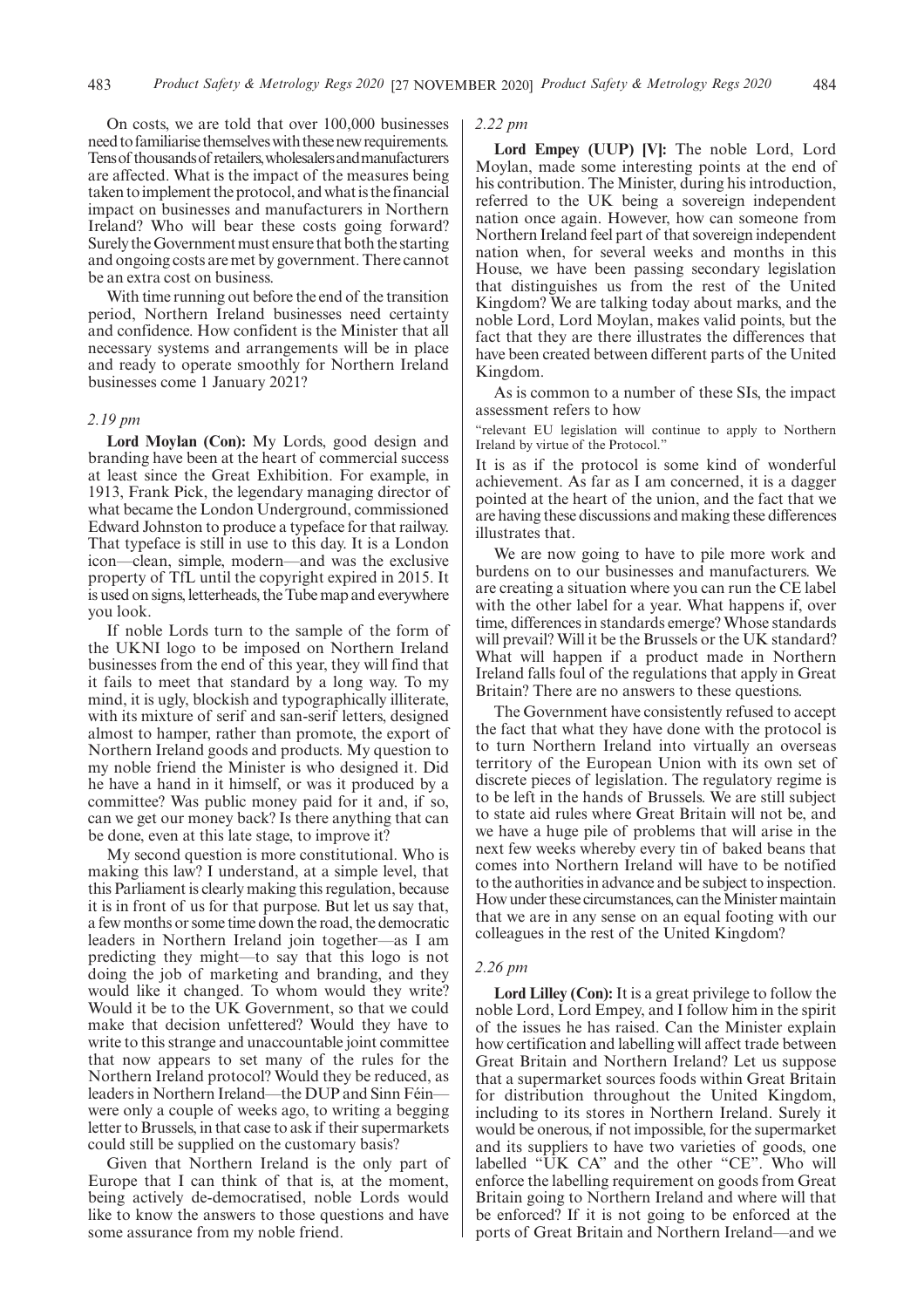#### [LORD LILLEY]

have had assurances that it will not be—it must be enforced within Northern Ireland, presumably by trading officers, in practice, when goods are brought to their attention either by a retailer or a customer. If that is possible, why cannot Northern Ireland have the same labelling requirements as us and any enforcement on goods that filter over the border to Ireland be enforced within Ireland by its trading officers, having had the goods brought to their attention by their customers and retailers without any border controls? I simply do not understand why we have got ourselves into this invidious position.

Finally, since my time is running out, I ask my noble friend to imagine what would be the situation in the United States if Alaska had to adopt Canadian rules because tribes crossing the border insisted on that, so that any goods moving from the 48 states to Alaska would have to go through a different regulatory process. Likewise, what would happen in France if goods coming from the Hexagon had to have different rules and regulations on labelling from those in Corsica, or in Italy, if goods sold legally on the mainland could not be sold in Sicily? None of them would accept that. Are British Ministers making these points in the Joint Committee and elsewhere to our partners in Europe, and in Congress to Speaker Pelosi?

#### *2.28 pm*

**Baroness Ritchie of Downpatrick (Non-Afl) [V]:** My Lords, I thank the Minister for his explanation of these complex regulations and for the factsheet that we received yesterday. However, I still have certain questions for him. Like the noble Lord, Lord Foulkes, I agree that all of this would not be happening if we did not have to leave the European Union. But, sadly, that is taking place and, although I always will be a remainer, I will have to accept that.

Notwithstanding that, I have certain questions for the Minister. Where does the conformity marking take place for goods manufactured in Britain to be sold in Northern Ireland and vice versa? What compensation arrangements are in place to facilitate the delays that could take place in supplying goods because of the specialised marking indicators required, notwithstanding that there is a year's grace period?

The Lords Secondary Legislation Scrutiny Committee, as the noble Lord, Lord Dodds of Duncairn, referred to, has pointed out the disagreements between the EU and the UK on whether accredited bodies in the rest of the UK will be able to provide conformity assessments for goods sold in Northern Ireland. The EU says that the UK will not be able to do that, but the UK asserts article 7.3 of the protocol, which indicates that it is allowed to. Will the Minister provide the House with an update on the discussions and negotiations on that matter? Can the Minister further provide an update on the sanctions regime for the misuse of the UK/Northern Ireland conformity marks?

This is going to place a considerable financial burden on Northern Ireland businesses, which are already impacted on by the costs not only of Brexit but of Covid. Will the UK Government provide the Northern Ireland Executive with the funding to deal with the costs of implementing the regulations? It has been

suggested that between 10,000 and 17,000 UK manufacturers and up to 135,000 UK wholesalers and retailers will be impacted. That is a massive cost to businesses.

Lastly, has there been any update from the negotiations on the food supplier issues around prohibited and allowed goods? The noble Lord, Lord Moylan, referred to the letter from the First and Deputy First Ministers relating to the issue of goods coming into Northern Ireland. I would appreciate updates from the Minister on these issues.

#### *2.32 pm*

**Baroness McIntosh of Pickering (Con) [V]:** I am delighted to follow the noble Baroness, and I would like to build on her arguments. I thank my noble friend for introducing the instrument today and for the fact sheet sent with his letter. He has argued that this instrument is necessary for greater clarity, but I regret that the main thrust of this debate is that that is certainly not the case.

The noble Baroness, Lady Ritchie of Downpatrick, and the noble Lord, Lord Dodds, have highlighted the disagreement that exists between the UK Government and the EU. What is the legal position on this? How will that disagreement be resolved? Does it have to be resolved by 1 January?

The noble Lord, Lord Foulkes, referred to the fact that there has been no formal consultation. Why has a decision been taken on principle not to have one? I am grateful, as I am sure are others, for the note from the Library and for the 32nd report from the Secondary Legislation Scrutiny Committee, which looked at these issues and highlighted them in their report.

The noble Baroness, Lady Ritchie of Downpatrick, noted the numbers of those affected, which are staggering. The estimated cost to businesses over a 10-year period is in the region of £25.7 million for conformity marking, £3.7 million for conformity assessment and £6.6 million for familiarisation, leading to a total over the period of £36 million—a not inconsiderable sum. Can my noble friend explain why the impact assessment was not made available at the time of the scrutiny by the Secondary Legislation Scrutiny Committee? Is it available for us to look at now? I am sure it would be of great interest to the businesses affected.

I further reinforce the point made by the noble Baroness, Lady Ritchie of Downpatrick, about what the impact will be on agrifoods as of 1 January, both under this particular instrument and more broadly. What discussion has there been between the Minister's department not just with the agrifood industry but with the road haulage owners and operators, who I know are deeply concerned? I understand that my noble friend Lord Agnew has met the English equivalents, but has anyone actually had the courtesy to meet the Northern Ireland road hauliers?

#### *2.35 pm*

**Baroness Bennett of Manor Castle (GP) [V]:** My Lords, I am delighted to follow the informative and detailed speeches of the noble Baronesses, Lady McIntosh and Lady Ritchie. I spent some time today seeking to understand the way businesses have to take a step up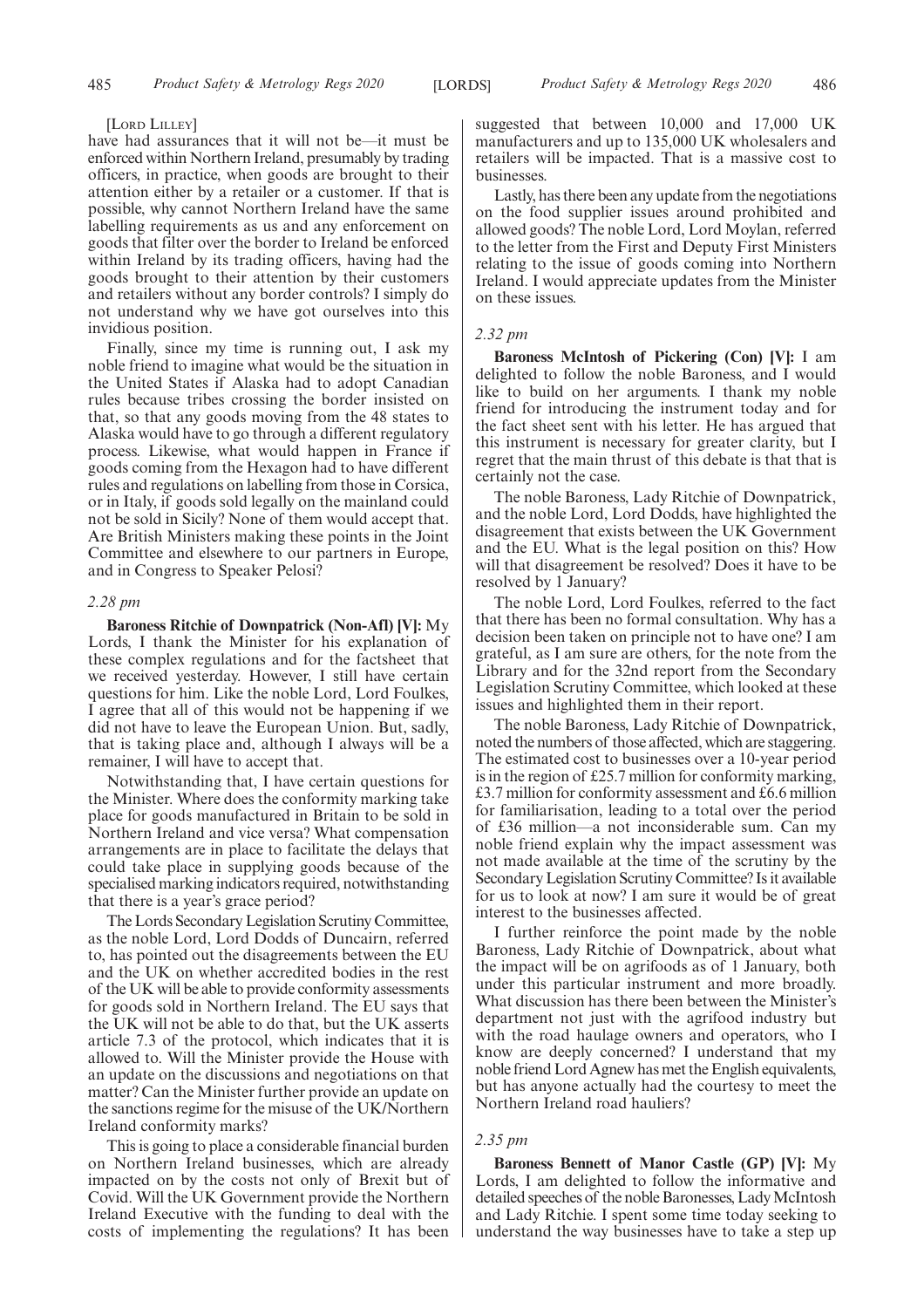in the supply chain due to Brexit product safety rules and how the complications for businesses based in Northern Ireland and exporting to Northern Ireland and Ireland play out. I think I have a handle on it now, although it is very hard to be sure. As the noble Baroness, Lady Ritchie of Downpatrick, pointed out, there are hundreds and thousands of businesses around the United Kingdom now seeking to make the same leap and to achieve the same understanding. As the noble Lord, Lord Foulkes, pointed out, they still cannot know, with 34 days still to go, what rules will apply.

To be specific, I was looking at cosmetics and thinking about some small specialist businesses I know that make high-value organic cosmetic products, often sold online and at a small scale—a popular and fastgrowing market. The difficulties that these businesses and many others face were acknowledged by the Minister, who noted that the time for compliance in the UK has been extended from earlier plans, but I will ask him about the challenges they will face from 31 January. If they are exporting to the EU—and I assume to Northern Ireland; perhaps the Minister can confirm this—as well as having a registered responsible person in the UK, which is a legal entity that must hold the product information file and whose name and address must be listed on the product packaging, they have to locate an appropriate registered person in the EU and ensure that labels have been updated for products placed on the market in the EU from 1 January. For the cosmetic product notification portal, products will have to be registered in the UK and in the EU—a transfer that has been made by 31 December or started again from scratch.

This stepping up procedure legally means that businesses are more susceptible to investigation by enforcement bodies, and criminal prosecution and liability, in relation to these goods. A risk of civil liability can be passed on through contracts, but criminal liability cannot. From reading up on this, I discovered that enforcement action can lead to customs delays, product seizure, stop notices and enforced product recalls. I think of the lorry queues we recently saw at Dover when the French enforcement procedures were being tested, and I worry.

Mostly in this context I am worried about small businesses. Is the Minister confident that they are ready? Have they received sufficient support? Will they get help with the surely inevitable tangles from 1 January? This applies across the UK, but it is particularly acute in Northern Ireland and for those seeking to sell to Northern Ireland. Looking to the future, as the noble Lord, Lord Moylan, pointed out, regulations will likely diverge further. Will there be support for small businesses, particularly those in and exporting to Northern Ireland, to assist them in navigating through the maze?

#### *2.38 pm*

**Lord Chidgey (LD) [V]:** My Lords, I am sorry for this confusion; it is not my doing. I will give my contribution now.

I thank the Minister for his explanatory remarks and his letter concerning product safety when the UK leaves the EU. I note that the statutory instrument before Parliament makes amendments to the product safety regulations 2019, but they have yet to come into force. They will implement the Northern Ireland protocol and the withdrawal agreement, and correct deficiencies caused by the UK's withdrawal from the EU. All this is in the interests of ensuring that an effective product safety regime continues in the UK, in that it removes unsafe or non-compliant products from the market. This is of course very laudable, providing protection to the public from the unscrupulous and giving certainty to consumers.

To illustrate the point, will the Minister offer some examples of products that are currently deemed safe under the EU CE mark but could be deemed unsafe in future without the corresponding UKCA or UK(NI) mark? In a similar vein, could he provide examples of deficiencies that might need to be corrected in goods and products that might be traded between the UK and the EU, between Northern Ireland and other parts of the UK, or between Northern Ireland and the Republic of Ireland?

The factsheet that accompanied the Minister's letter makes it clear that the department has not undertaken a public consultation on this instrument for the reasons given. Unfortunately, errors or omissions in the same paragraph obscure its sense. On the subject of insensitivities, the instrument regularly refers to the United Kingdom and Northern Ireland while reducing the description of the Republic of Ireland to the diminutive "Ireland". The factsheet estimates that more than 100,000 businesses may need to familiarise themselves with these changes; around 85,000 are UK retailers/ wholesalers, notified bodies and local authorities. Will the Minister say how those figures were arrived at and what are the estimated costs of their introduction and subsequent policing?

#### *2.40 pm*

**Baroness Bakewell of Hardington Mandeville (LD) [V]:** My Lords, I am grateful to the Minister for his helpful letter and factsheet and for his introduction to this SI. It is extremely important that Great Britain and Northern Ireland should be able to operate effectively and safely after 31 December on a wide range of important aspects of life which residents take for granted.

During my time on Somerset County Council, I often went up to the scientific services laboratory on the third floor to look at some of the work being done there. It was very wide-ranging, from seizing unsafe toys to ensuring that weights and measures were accurate. If a consumer is buying 1 kilogram of potatoes they need to be sure that the instrument weighing the kilogram is accurate and is not weighing out 900 grams and calling it 1 kilogram. There are much more serious breaches of this legislation that can have disastrous consequences. I note that the UK does not currently have an approved body for pyrotechnic articles, so approval will be done in other countries. In the past, substandard fireworks have been imported and have had to be withdrawn at short notice due to safety issues. Can the Minister say whether there are plans to have an approved body for pyrotechnics based in this country in future?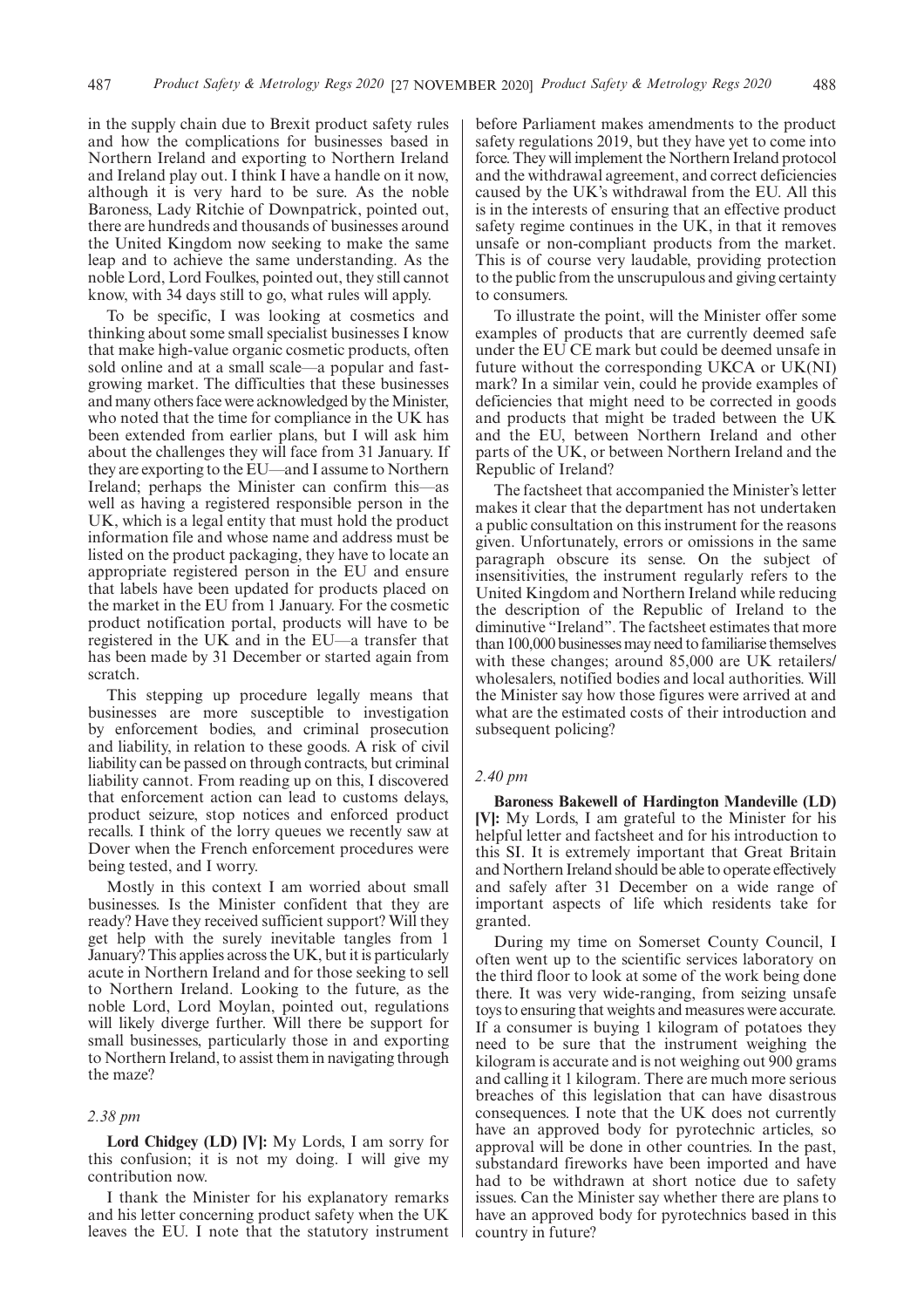[BARONESS BAKEWELL OF HARDINGTON MANDEVILLE]

The list of bodies in paragraph 2.14 of the Explanatory Memorandum is extensive and extremely varied. At this time of year, our thoughts not unnaturally turn to the safety of the toys and gadgets which appear on the lists of hopeful children. With the lockdown and the closure of the stores where parents and grandparents might normally inspect and buy their children's presents, many of them are relying on buying online and by mail order. It is essential that the Government ensure that the law protects them through this SI. A package arriving via a van or the mail can often be very disappointing once it is unwrapped and not exactly what was viewed online.

The Government have estimated that more than 100,000 businesses will need to familiarise themselves with the changeover and recognise and use the new marking systems. At paragraph 12.1 the Explanatory Memorandum states:

"The analysis developed to inform this instrument demonstrated that there are limited/negligible additional costs to business associated with the specific provisions made in this instrument."

Unfortunately, this is inaccurate. The Secondary Legislation Scrutiny Committee investigated this issue and obtained a copy of the assessment from the Government. As the noble Baroness, Lady McIntosh of Pickering, has already said, it found that between 10,000 and 17,000 UK manufacturers and up to 135,000 UK wholesalers and retailers will be impacted, with an estimated cost to business over a 10-year period of £25.7 million for conformity marking, £3.7 million for conformity assessment and £6.6 million for familiarisation—a total of around £36 million. This is a significant amount for a number of businesses. Can the Minister confirm that these costs are accurate?

I turn to the Northern Ireland protocol, which the noble Lords, Lord Empey and Lord Lilley, and the noble Baroness, Lady Ritchie, have spoken about eloquently. It requires that, if a product is for sale in Northern Ireland, it will need to be tested in a UK conformity centre. New regulations introduced new UKNI conformity marking, which allows products to be sold in Northern Ireland when they have been tested by an accredited body in Great Britain.

A product may bear both the UKNI and CE marks if it has been tested in both Great Britain and the EU, allowing the product to be sold in Northern Ireland and the rest of the EU. The Secondary Legislation Scrutiny Committee noted that this could give rise to a disagreement between the UK Government and the EU on whether accredited bodies in the rest of the UK will be able to provide conformity assessment for goods sold in Northern Ireland. The EU stated that they will not; the Government disagree with the EU view—the noble Lord, Lord Empey, referred to this. Can the Minister please provide clarification on this complex issue?

Paragraph 7.19 of the Explanatory Memorandum states:

Can the Minister say whether the regulators will be checking for plastic microbeads in wash-off cosmetic products?

I note that there was no formal consultation, as the noble Lord, Lord Foulkes of Cumnock, and others have indicated. However, there was a series of informal engagements, with discussion around lead-in times given to allow businesses to adapt to the new regulations. It is extremely important to allow business to adapt. The Minister's helpful factsheet states that the transitional arrangements allow for the UKCA marking to be used until 31 December 2022 and also allow new importers to set out their details until 2022. I fully support this SI and all its provisions and welcome the extension of the transition period to allow for full compliance by GB and Northern Ireland companies.

#### *2.47 pm*

**Lord Bassam of Brighton (Lab) [V]:** My Lords, I join others in thanking the Minister for his explanatory notes, memoranda and letter, trying to bring some clarity to a very complicated situation. I am also grateful to all my colleagues in the House who have spoken because they have all drawn out important issues: my noble friend Lord Foulkes was particularly forceful on consultation. I also understand the feelings of our colleagues in Northern Ireland. I am grateful to the noble Lord, Lord Empey, and the noble Baroness, Lady Ritchie of Downpatrick, for the force of their argument, and to the noble Baronesses, Lady McIntosh and Lady Bennett, for their points, which looked at some of the complexities that small businesses will face. We all found the intervention of the noble Lord, Lord Moylan, extremely entertaining, with his digression on fonts and typefaces.

The Government have said that this instrument has two main purposes: first, to amend earlier product safety and metrology instruments to ensure that the Northern Ireland protocol is implemented; and, secondly, to correct

"deficiencies arising out of the United Kingdom's withdrawal from the European Union."

We all remember the related instrument from last year, which was described at the time as a "beast of an SI" in the press. It was 636 pages long and weighed in at 2.5 kilograms. We are grateful that this SI is not as long, though it provides businesses with more of an understanding of what will happen after the transition period ends in just over a month's time. That the "oven-ready" deal is not yet to be seen makes things more difficult.

In the UK, we need a meaningful regulatory framework for product safety and legal metrology, including the ability to amend our own regulations in the future in the interests of UK businesses and consumers. Therefore, these changes provide some clarity, which is welcome, but it is important to ensure that unsafe and noncompliant products can continue to be removed from the market. That will provide businesses and consumers with reassurance about the safety and accuracy of products.

Following our departure from the EU, the UK will no longer be able to use the CE mark to identify safe products. As has been explained, that has been replaced in the UK by the new conformity assessed marking,

<sup>&</sup>quot;In some situations, regulators need to know about the composition of products before they are placed on the market. Businesses placing qualifying NI cosmetic products on the GB market will need to notify regulators about the contents of those products, in the same way that they inform EU regulators."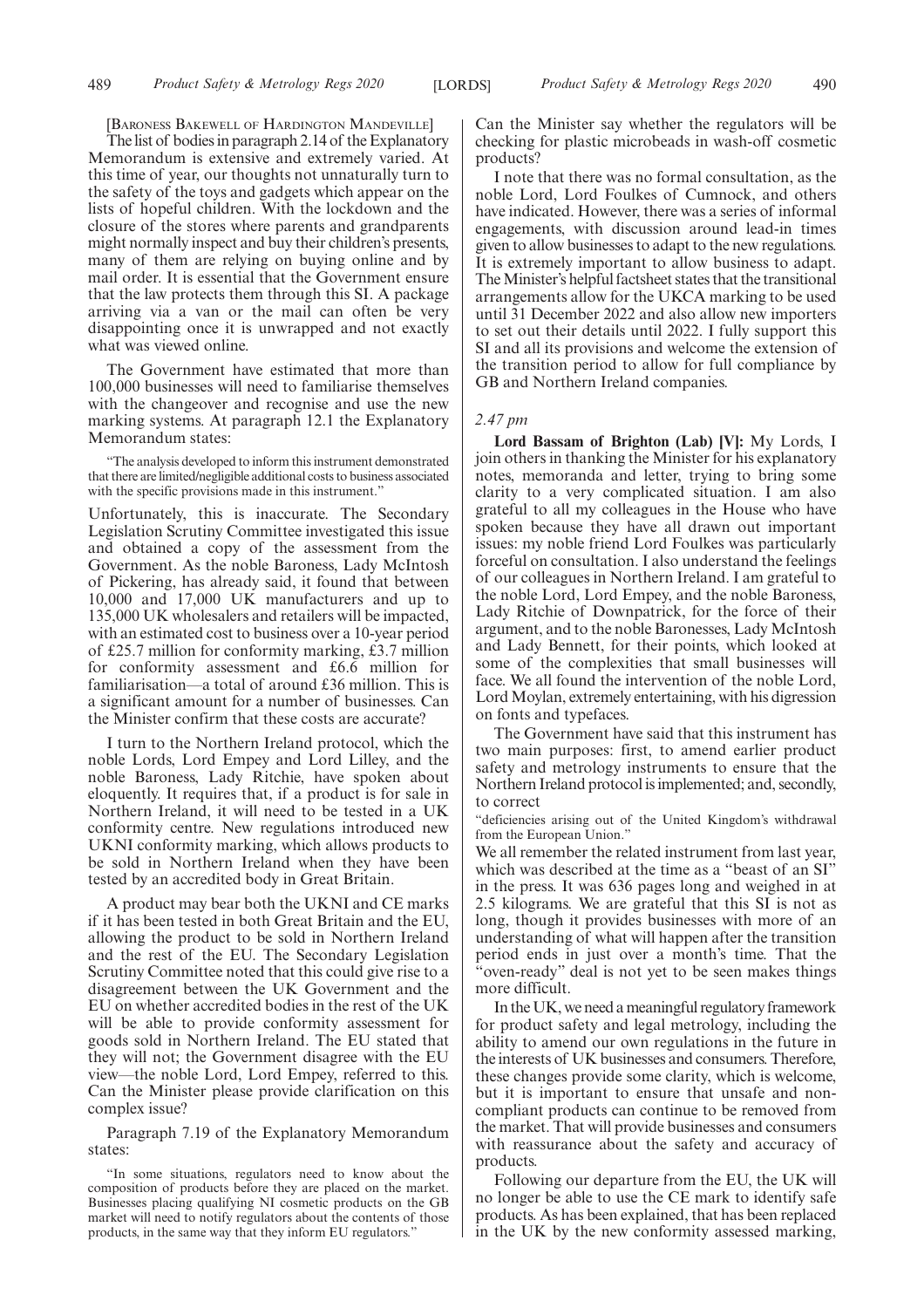the UKCA. These regulations will end the automatic acceptance of products that comply with the EU product safety and metrology legislation at the end of 2021, except in Northern Ireland. How was the period of 12 months decided on, and how will this be communicated effectively to businesses?

In terms of Northern Ireland, the regulations introduce a new UK(NI) indication. The Government have explained that, under the new arrangements, if a business wants to place a product on the NI market it will need to manufacture that product to EU requirements and apply a CE or other relevant conformity marking. If that product requires a third-party conformity assessment under the relevant EU legislation, and if a UK notified body is used to do that, both the UK(NI) indication and the CE marking, or any other relevant conformity marking, will need to be applied. That does not sound simpler to me. How many products does the Minister expect will need a UK(NI) indication and a CE marking? Does he think that this will cause more additional costs for Northern Ireland businesses in comparison to Great Britain businesses?

The Secondary Legislation Scrutiny Committee has been very concerned about the Government's transparency on the cost to businesses. It said:

"Given the significant number of businesses that will be affected by the changes … We are disappointed that the" impact

"Assessment was not ready when the instrument was laid before Parliament."

That has to be of concern. The Government now estimate that between 10,000 and 17,000 UK manufacturers, and up to 135,000 UK wholesalers and retailers, will be impacted by the instrument's implementation. The noble Baroness, Lady Bakewell, gave some useful figures about the costs of conformity. Without wishing to repeat them, they underline how businesses will be impacted, not least by the familiarisation process. The assessment warns that those costs will be passed on to UK consumers and businesses through increased prices or reduced product availability, and I wonder what specific impact that will have on Northern Ireland businesses.

The big question is: how will the Government support business with these costs? This has been a terrible year for businesses with Covid-19, and we need to make sure that they have all the necessary support to power the recovery next year. Surprise product marking costs will add only extra pressure and burdens. We support these regulations but questions of cost and the way in which the conformity regime will work out need to be answered.

#### *2.53 pm*

**Lord Callanan (Con):** My Lords, I thank all noble Lords for their valuable contributions to this debate on what is a complicated issue, as a number of noble Lords have accepted. I have set out today the importance of this SI for completing the picture on how goods from the EU and from Northern Ireland will be treated on the market in Great Britain. This will provide businesses with certainty about the arrangements in place at the end of the transition period, and easements to give them some more time to prepare. It will do so in the following ways.

It will allow for the continued acceptance of CE marked goods in the scope of this SI on the market of Great Britain for 12 months after the transition period, before making the new UKCA mark mandatory from January 2022. It will introduce transitional arrangements to help minimise costs to economic operators arising from any uncertainty and give them time to prepare by clarifying the obligations they are required to comply with at the end of the transition period. It will provide unfettered access for Northern Ireland to the rest of the UK, which means no new regulatory checks or additional approvals for Northern Ireland businesses to place qualifying Northern Ireland goods on the Great Britain market. It will also, by setting out the rules in relation to the UK(NI) marking, provide clarity for businesses wishing to supply products to the Northern Ireland market that use UK-based conformity assessment bodies.

Along with the business easements that this SI introduces, a number of other steps have been taken to help businesses get ready for the end of the transition period. These include the rollout of an ambitious series of events, including sector-specific webinars and business adviser training sessions, giving the most up-to-date information on general readiness actions to be taken. The Office for Product Safety & Standards has also published a suite of sector guides, explaining product by product the changes made and how businesses need to comply.

In supporting this SI, we will ensure that the UK is able to continue to provide robust protection to consumers, ensuring that only safe and compliant products can be placed on the market. Without it, we risk disruption and confusion for businesses and enforcement authorities.

Turning to some of the specific questions that were raised, I can reassure my noble friend Lord Moylan that I was not involved in the design of the UKNI logo—which is probably to everybody's benefit. However, it is intended to be easy to print and to read, and I can assure my noble friend that we discussed the design extensively with a range of manufacturers to ensure that they can apply it if they need to. It was delivered in close consultation with businesses, which rejected a number of alternative options that were put to them.

I can assure my noble friend Lady McIntosh, the noble Baroness, Lady Bakewell, and the noble Lord, Lord Foulkes, that we have engaged extensively with businesses on these regulations. We held informal discussions with over 4,000 businesses, including manufacturers, trade associations and industry representatives, by means of a series of structured interviews.

A number of noble Lords, including the noble Lords, Lord Dodds and Lord Empey, raised the issue of the Northern Ireland protocol and unfettered access. This instrument deals with unfettered access arrangements for certain manufactured goods such as toys and gas appliances. Together with other statutory instruments, as well as the UK Internal Market Bill, this instrument will guarantee unfettered access for qualifying Northern Ireland goods to the rest of the UK market. Highly regulated goods, including cosmetics, which can pose a more serious risk to consumers and the environment, will be subject to some minor transparency requirements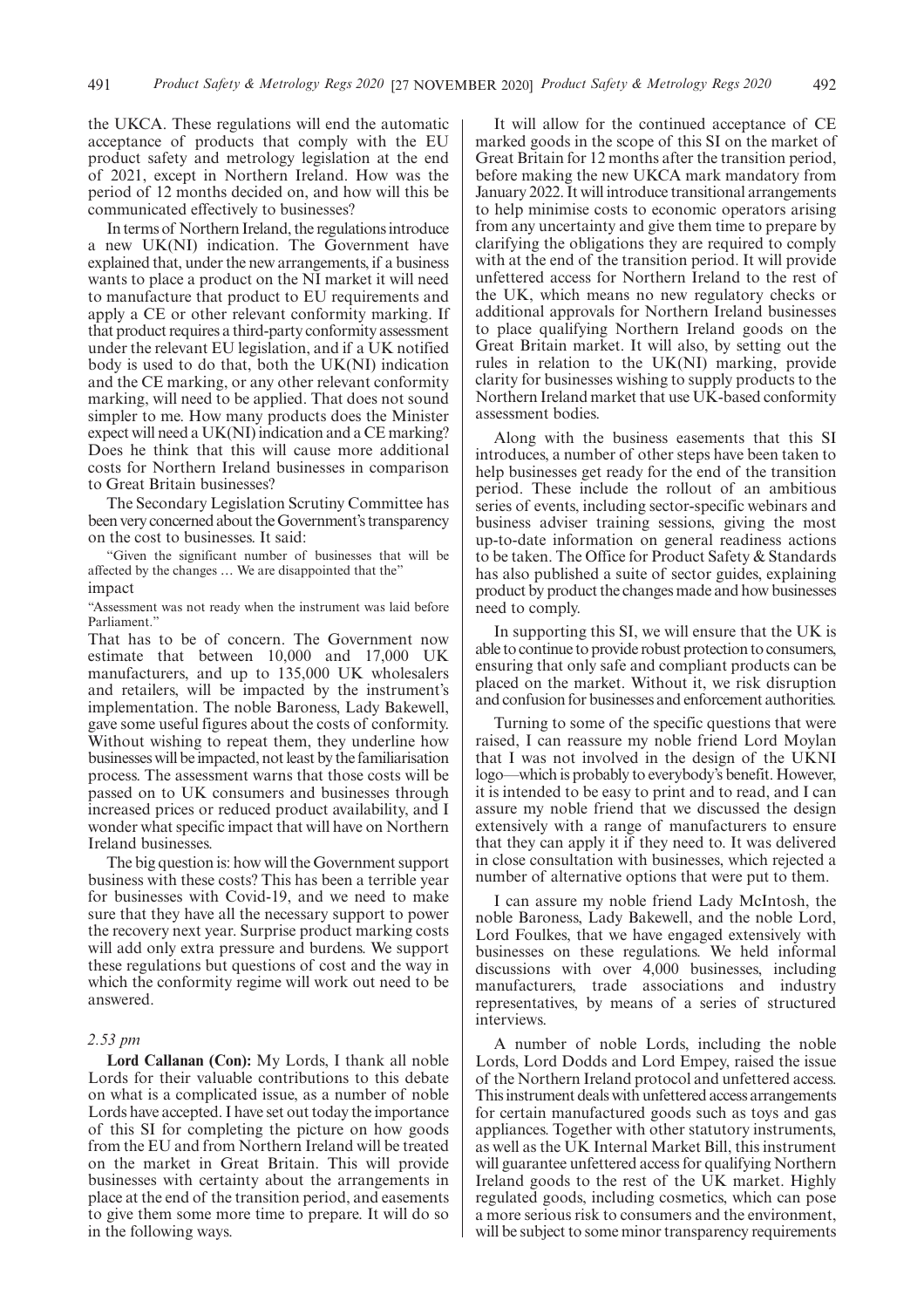[LORD CALLANAN]

that ensure that the GB regulator has the necessary information to protect UK consumers and the environment.

The noble Baroness, Lady Ritchie, and the noble Lord, Lord Dodds, also raised the issue of whether products tested in Great Britain can be sold in Northern Ireland. The UK Government are clear that, as set out in the text of the protocol, Article 7 allows for assessments, registrations, certificates, approvals and authorisations issued or carried out by the competent authorities in the United Kingdom or by bodies established in the United Kingdom to be valid in Northern Ireland. The EU's technical notice on industrial goods states that only bodies in Northern Ireland carry out this activity. Let us be clear that we do not agree with this interpretation.

My noble friends Lord Lilley and Lady McIntosh, and the noble Baroness, Lady Bakewell, raised the issue of recognition. Obviously, the final free trade agreement is not yet agreed, but we have proposed a comprehensive mutual recognition agreement with the EU to recognise each other's conformity assessment test results, which would mean that UK testing houses could test against EU rules and affix the relevant CE mark, although this is still a matter for negotiation. However, as I said, the UK Government are clear that, as set out in the text of the protocol, Article 7 allows for assessments, registrations, certificates, approvals and authorisations issued or carried out by the competent authorities of the UK or by bodies established in the UK to be valid in Northern Ireland.

The noble Lord, Lord Foulkes, showed a worrying interest in the subject of pyrotechnics, which should be extremely alarming for those of us on the Government Front Bench. I can tell him that we have allowed approved bodies on pyrotechnics to be based outside the UK from 1 January 2021 because, as the noble Baroness, Lady Bakewell, pointed out, currently there is no UK-approved body in the UK. It should be noted that any approved body requirements need to be approved by the Secretary of State.

My noble friend Lady McIntosh addressed the impact assessment. I can tell her that the withdrawal agreement Act sets out an impact assessment on the provisions governing the UK's exit from the EU, including the terms of the Northern Ireland protocol. This SI is the detailed implementation of that policy, which has already been assessed by that impact assessment, so no new burdens need to be assessed.

In response to the question from the noble Baroness, Lady Ritchie, about UKNI indication and misuse penalties, the UK has high levels of product safety to protect the public from potentially dangerous products. When our market surveillance authorities find that a business has misused a product conformity marking, such as the UKNI, our starting position will be to help businesses to understand and comply with the rules, unless it is a particularly serious breach of product safety. There will usually be a period of time for the business to correct the non-compliance before we take any action.

The noble Baronesses, Lady Bennett and Lady McIntosh, raised the subject of business readiness. Further guidance has since been published and more than 3,000 people have attended government webinars to help them to get ready for the end of the transition period, with 86% of those polled saying that they would take action to prepare their business as a direct result of these sessions. A second phase of webinars is running throughout November and December, covering key issues that could affect businesses in multiple sectors, including personal data and regulations on manufactured goods.

Coming back to the impact assessment, we have assessed the changes related to setting out the time limits to end recognition of the CE mark as below the de minimis threshold of £5 million per annum; an impact assessment is therefore not required, according to the Government's better regulation framework. I say that to the noble Baroness, Lady McIntosh, and the noble Lord, Lord Bassam.

The noble Lord, Lord Empey, raised the subject of unfettered access if standards diverge between Great Britain and Northern Ireland. Under unfettered access qualifying, Northern Ireland goods can be placed on the Great Britain market without the need for further approvals. This means that goods that are valid on the Northern Ireland market will be valid on the market in the rest of the UK. We have been clear that unfettered access will not cover goods travelling directly from Ireland or the rest of the EU being imported into Great Britain. Northern Ireland businesses will need to label goods that are placed on the market in the rest of the UK with their own contact details, in common with UK businesses placing goods from outside the UK on the GB market.

I am running out of time. I have a number of other queries to respond to so I will be happy to write to noble Lords, with my apologies. With those comments, I commend these regulations to the House.

*Motion agreed.*

*House adjourned at 3.02 pm.*